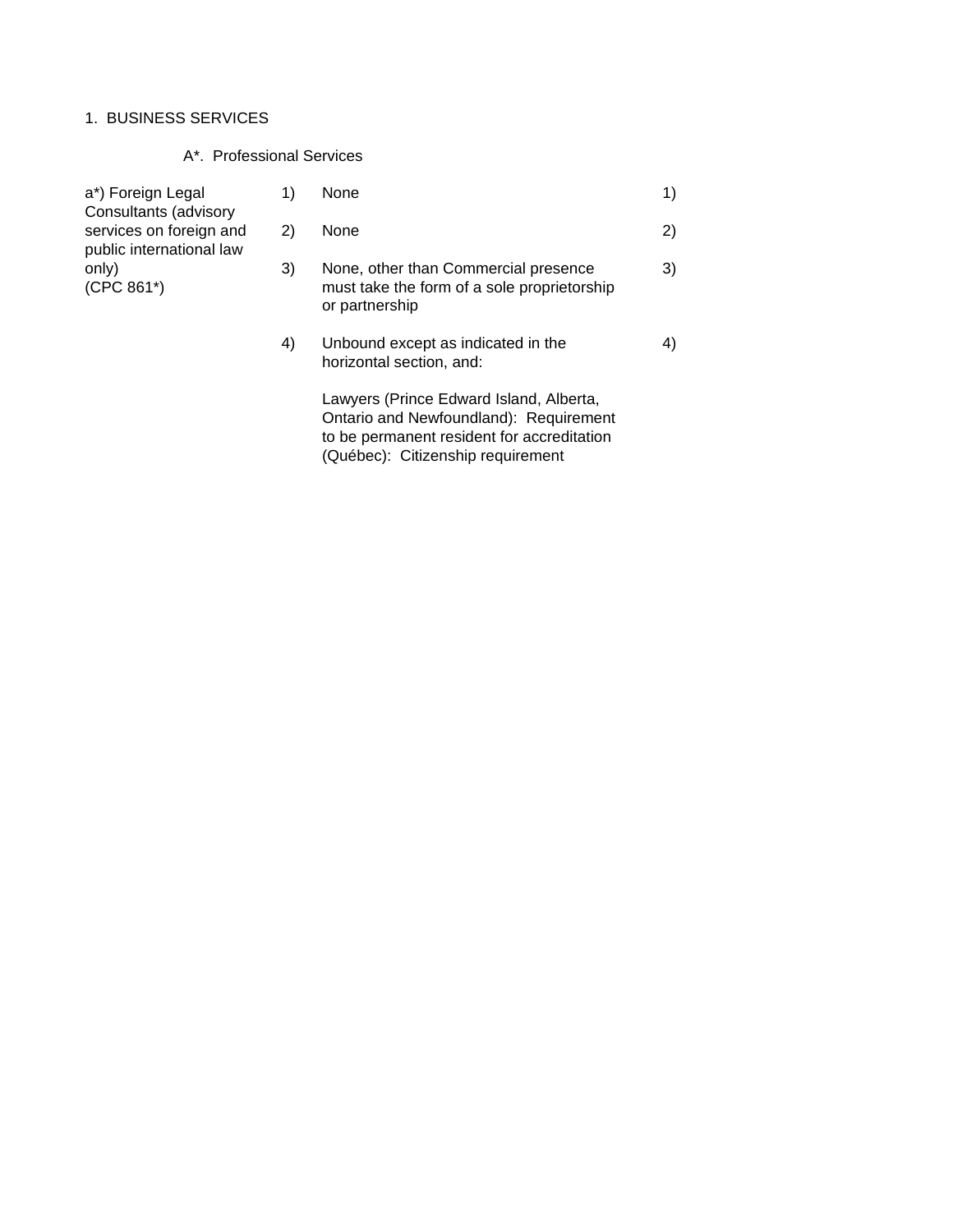| b) Accounting, auditing and 1)<br>book-keeping services<br>(CPC 862) |    | None, other than:<br>Auditing (Saskatchewan, Newfoundland,<br>Nova Scotia, Manitoba, Ontario):<br>Requirement for a commercial presence<br>(Manitoba, Québec): Citizenship<br>requirement for accreditation<br>(Alberta, Ontario): Permanent residence<br>required for accreditation | 1) |
|----------------------------------------------------------------------|----|--------------------------------------------------------------------------------------------------------------------------------------------------------------------------------------------------------------------------------------------------------------------------------------|----|
|                                                                      | 2) | None, other than:<br>Auditing (Saskatchewan, Newfoundland,                                                                                                                                                                                                                           | 2) |
|                                                                      |    | Nova Scotia, Manitoba, Ontario):<br>Requirement for a commercial presence<br>(Manitoba, Québec): Citizenship<br>requirement for accreditation<br>(Alberta, Ontario): Permanent residence<br>required for accreditation                                                               |    |
|                                                                      | 3) | None, other than commercial presence<br>must take the form of a sole proprietorship<br>or partnership                                                                                                                                                                                | 3) |
|                                                                      | 4) | Unbound except as indicated in the<br>horizontal section, and:                                                                                                                                                                                                                       | 4) |
|                                                                      |    | Auditing (Saskatchewan, Newfoundland,<br>Nova Scotia, Manitoba, Ontario):<br>Requirement for a commercial presence<br>(Manitoba, Québec): Citizenship<br>requirement for accreditation<br>(Alberta, Ontario): Permanent residence<br>required for accreditation                      |    |
| c) Taxation Services                                                 | 1) | None                                                                                                                                                                                                                                                                                 | 1) |
| (excluding legal services)<br>(CPC 863*)                             | 2) | None                                                                                                                                                                                                                                                                                 | 2) |
|                                                                      | 3) | None                                                                                                                                                                                                                                                                                 | 3) |
|                                                                      | 4) | Unbound except as indicated in the<br>horizontal section                                                                                                                                                                                                                             | 4) |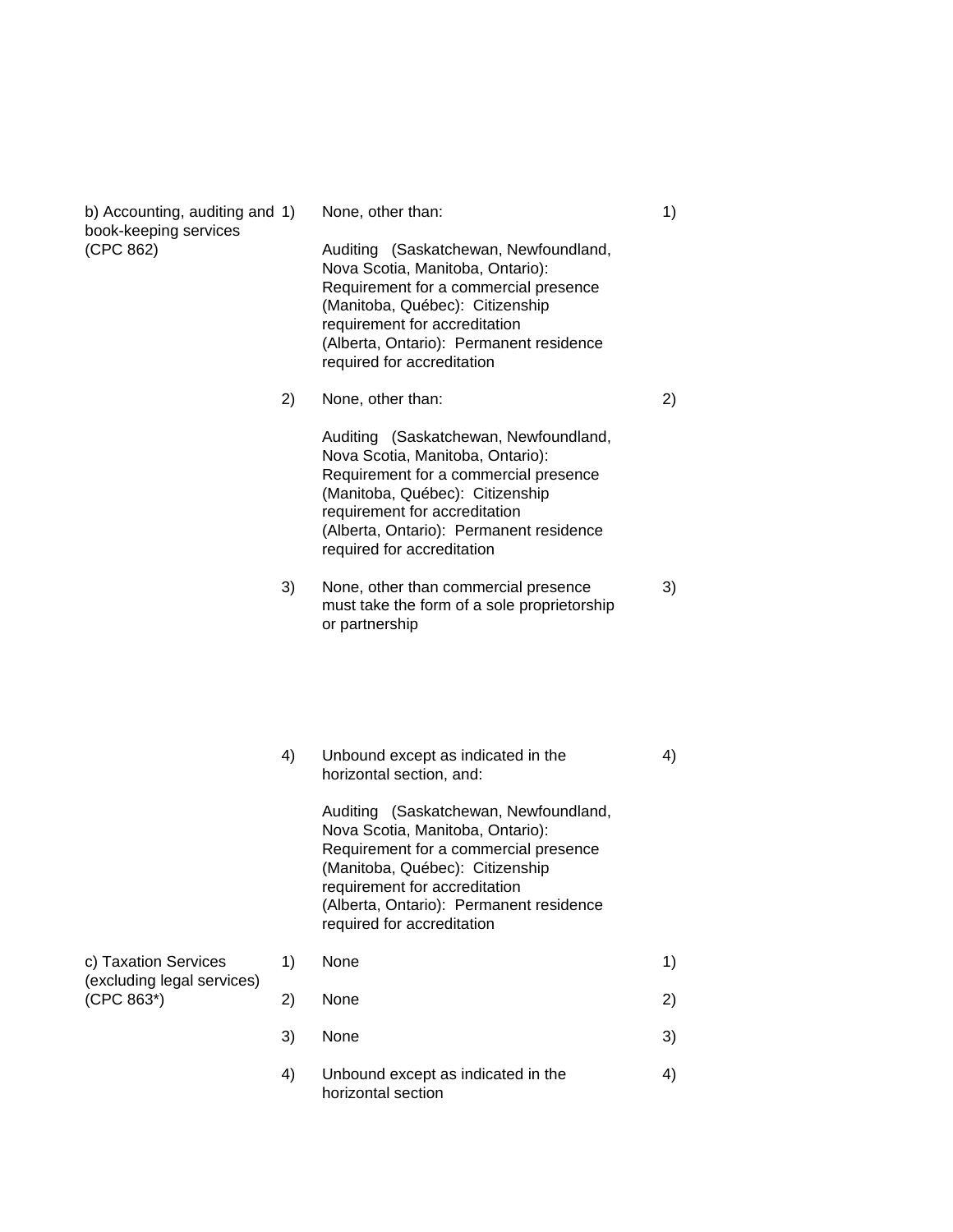| d) Architectural services<br>(CPC 8671)                                                  | 1) | None, other than:                                                                                                                                                                                             | 1) |
|------------------------------------------------------------------------------------------|----|---------------------------------------------------------------------------------------------------------------------------------------------------------------------------------------------------------------|----|
| Advisory and pre-design<br>architectural services<br>(CPC 86711)                         |    | Architects (Québec): Citizenship<br>requirement for accreditation                                                                                                                                             |    |
| Architectural design<br>services                                                         |    |                                                                                                                                                                                                               |    |
| (CPC 86712)                                                                              | 2) | None                                                                                                                                                                                                          | 2) |
| Contract administration<br>services<br>(CPC 86713)                                       | 3) | None, other than:<br>Architects: Commercial presence must                                                                                                                                                     | 3) |
| Combined architectural<br>design and contract                                            |    | take the form of a sole proprietorship or<br>partnership                                                                                                                                                      |    |
| administration services<br>(CPC 86714)                                                   | 4) | Unbound except as indicated in the<br>horizontal section, and:                                                                                                                                                | 4) |
| Other architectural services<br>(CPC 86719)                                              |    | Architects (Québec): Citizenship<br>requirement for accreditation                                                                                                                                             |    |
| e) Engineering services<br>(CPC 8672)                                                    | 1) | None, other than:<br><b>Consulting Engineers (Manitoba):</b>                                                                                                                                                  | 1) |
| Advisory and consultative<br>engineering services<br>(CPC 86721)                         |    | Requirement for a commercial presence for<br>accreditation                                                                                                                                                    |    |
| Engineering design<br>services for foundations<br>and building structures<br>(CPC 86722) |    | Engineers (British Columbia, Newfoundland,<br>Alberta, Ontario, New Brunswick, and<br>Nova Scotia): Must be permanent resident<br>for accreditation<br>(Québec): Citizenship requirement for<br>accreditation |    |
| Engineering design<br>services for mechanical<br>and electrical installations            | 2) | None, other than:                                                                                                                                                                                             | 2) |
| for buildings<br>(CPC 86723)                                                             |    | Consulting Engineers (Manitoba):<br>Requirement for a commercial presence for<br>accreditation                                                                                                                |    |
| Engineering design                                                                       |    |                                                                                                                                                                                                               |    |
| services for civil<br>engineering construction<br>(CPC 86724)                            |    | Engineers (British Columbia, Newfoundland,<br>Alberta, Ontario, New Brunswick, and<br>Nova Scotia): Must be permanent resident<br>for accreditation                                                           |    |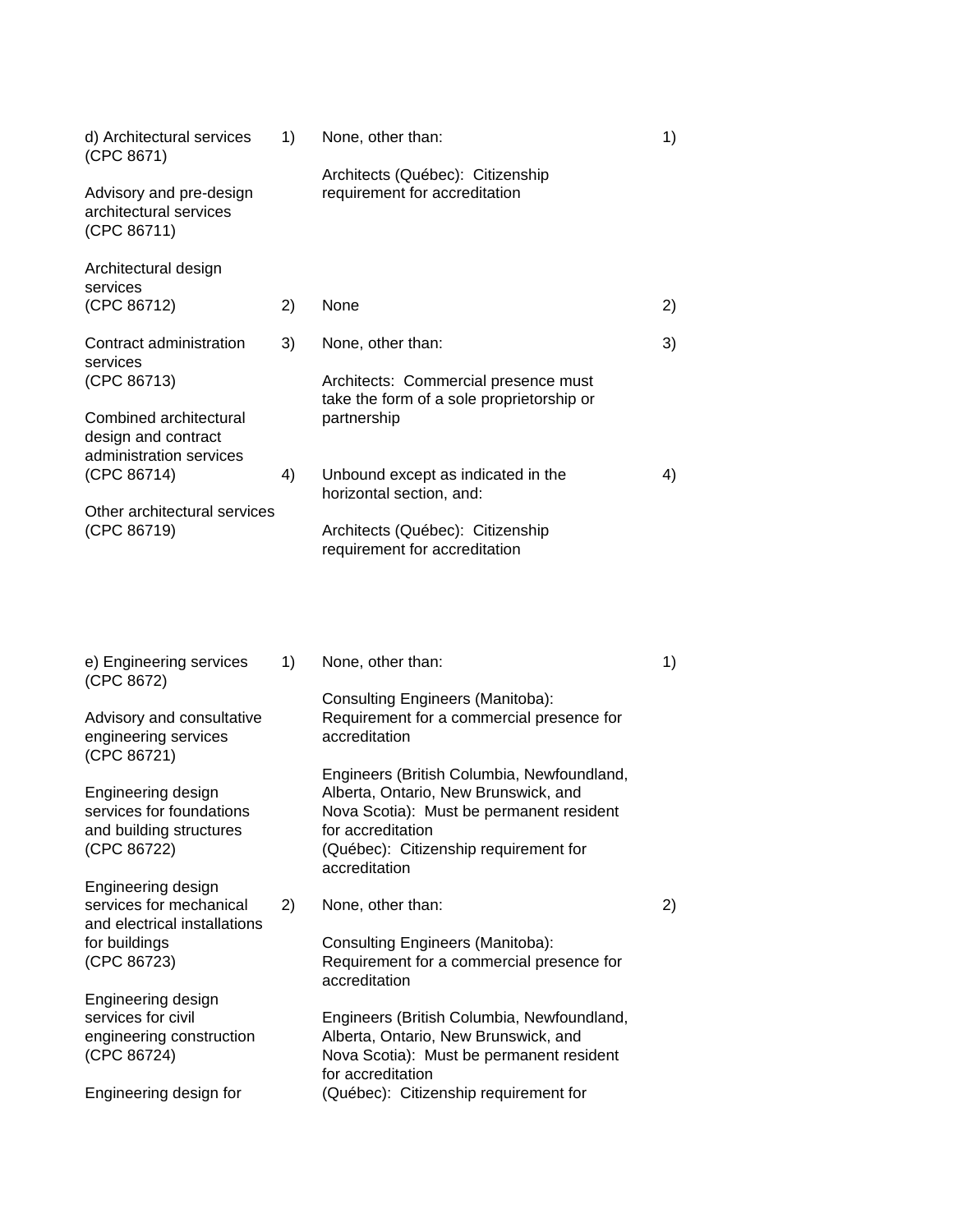| industrial processes and<br>production                                                                                                      |    | accreditation                                                                                                                                                                                                 |    |
|---------------------------------------------------------------------------------------------------------------------------------------------|----|---------------------------------------------------------------------------------------------------------------------------------------------------------------------------------------------------------------|----|
| (CPC 86725)                                                                                                                                 | 3) | None                                                                                                                                                                                                          | 3) |
| Engineering design<br>services n.e.c.<br>(CPC 86726)                                                                                        | 4) | Unbound except as indicated in the<br>horizontal section, and:                                                                                                                                                | 4) |
| Other engineering services<br>during the construction and<br>installation phase<br>(CPC 86727)<br>Other engineering services<br>(CPC 86729) |    | Engineers (British Columbia, Newfoundland,<br>Alberta, Ontario, New Brunswick, and<br>Nova Scotia): Must be permanent resident<br>for accreditation<br>(Québec): Citizenship requirement for<br>accreditation |    |
| f) Integrated engineering                                                                                                                   | 1) | None, other than:                                                                                                                                                                                             |    |
| services<br>(CPC 8673)<br>Integrated engineering                                                                                            |    | Consulting Engineers (Manitoba):<br>Requirement for a commercial presence for<br>accreditation                                                                                                                |    |
| services for transportation<br>infrastructure turnkey<br>projects<br>(CPC 86731)                                                            |    | Engineers (British Comumbia,<br>Newfoundland, Alberta, Ontario, New<br>Brunswick, and Nova Scotia): Must be<br>permanent resident for accreditation                                                           |    |
| Integrated engineering and<br>project management<br>services for water supply                                                               |    | (Québec): Citizenship requirement for<br>accreditation                                                                                                                                                        |    |
| and sanitation works<br>turnkey projects                                                                                                    | 2) | None, other than:                                                                                                                                                                                             |    |
| (CPC 86732)<br>Integrated engineering                                                                                                       |    | Consulting Engineers (Manitoba):<br>Requirement for a commercial presence for<br>accreditation                                                                                                                |    |
| services for the<br>construction of<br>manufacturing turnkey<br>projects<br>(CPC 86733)                                                     |    | Engineers (British Columbia, Newfoundland,<br>Alberta, Ontario, New Brunswick, and<br>Nova Scotia): Must be permanent resident<br>for accreditation<br>(Québec): Citizenship requirement for                  |    |
| Integrated engineering<br>services for other turnkey<br>projects                                                                            | 3) | accreditation<br>None                                                                                                                                                                                         |    |
| (CPC 86739)                                                                                                                                 | 4) | Unbound except as indicated in the<br>horizontal section, and:                                                                                                                                                |    |
|                                                                                                                                             |    | Engineers (British Columbia, Newfoundland,<br>Alberta, Ontario, New Brunswick, and<br>Nova Scotia): Must be permanent resident<br>for accreditation<br>(Québec): Citizenship requirement for<br>accreditation |    |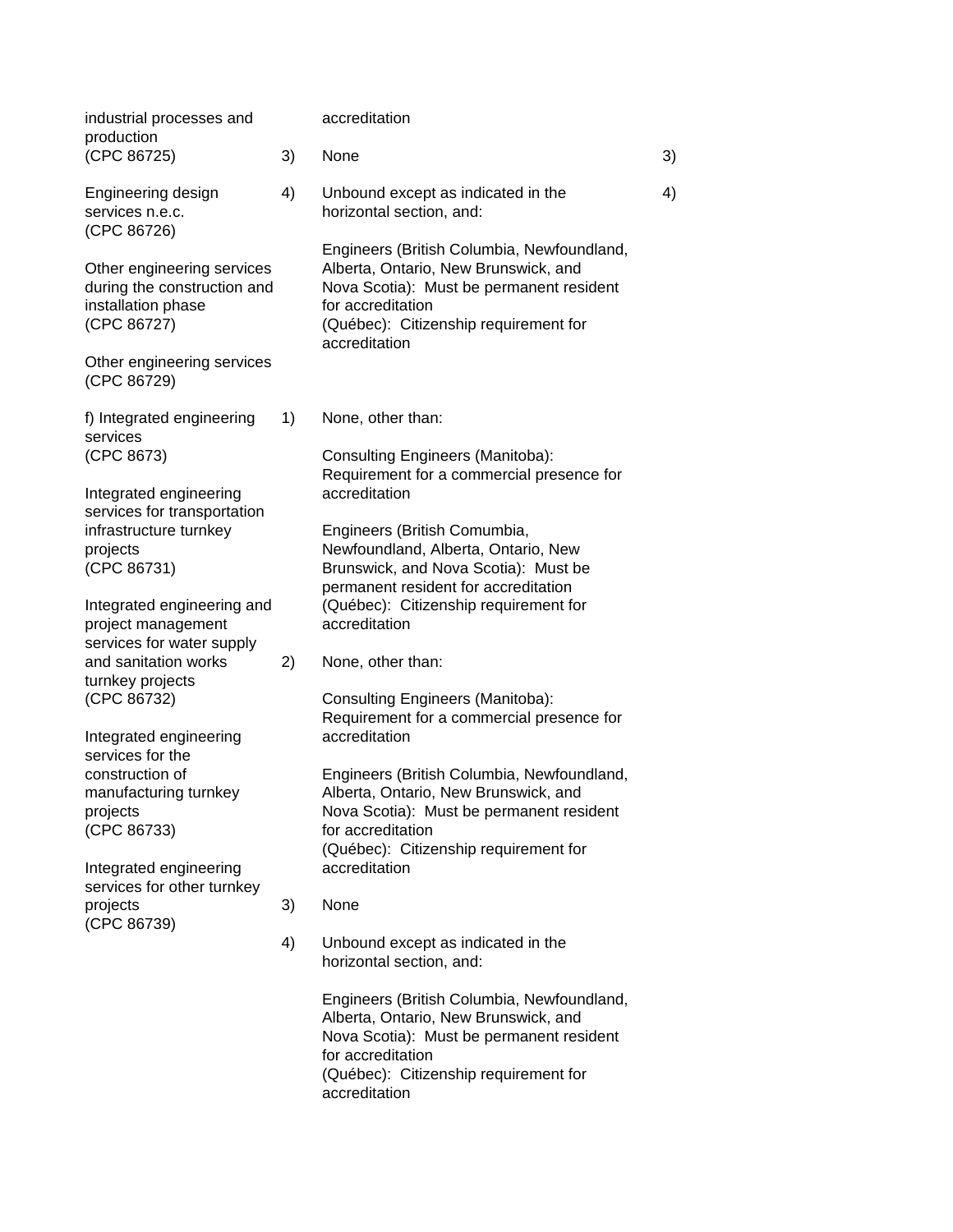| g) Urban planning and<br>landscape architectural<br>services<br>(CPC 8674)                                                                                                                                                                                 | 1) | None, other than:<br>Community/Urban Planning (Québec):<br>Citizenship requirement for use of title | 1) |
|------------------------------------------------------------------------------------------------------------------------------------------------------------------------------------------------------------------------------------------------------------|----|-----------------------------------------------------------------------------------------------------|----|
|                                                                                                                                                                                                                                                            | 2) | None                                                                                                | 2) |
|                                                                                                                                                                                                                                                            | 3) | None                                                                                                | 3) |
|                                                                                                                                                                                                                                                            | 4) | Unbound except as indicated in the<br>horizontal section, and:                                      | 4) |
|                                                                                                                                                                                                                                                            |    | Community/Urban Planning (Québec):<br>Citizenship requirement for use of title                      |    |
| B*. Computer and Related<br><b>Services</b>                                                                                                                                                                                                                |    |                                                                                                     |    |
| a) Consultancy services<br>related to the installation of                                                                                                                                                                                                  | 1) | None                                                                                                | 1) |
| computer hardware<br>(CPC 841)                                                                                                                                                                                                                             | 2) | None                                                                                                | 2) |
|                                                                                                                                                                                                                                                            | 3) | None                                                                                                | 3) |
| b*) Software<br>implementation services,<br>including systems and<br>software consulting<br>services, systems analysis,<br>design, programming and<br>maintenance services,<br>excluding those listed under<br><b>Financial Services 7BI</b><br>(CPC 842*) | 4) | Unbound except as indicated in the<br>horizontal section                                            | 4) |
| c*) Data processing<br>services, including<br>processing, tabulation and<br>facilities management<br>services, excluding<br><b>Communications Services</b><br>2Cn and Financial Services<br>7BI<br>(CPC 843*)                                              |    |                                                                                                     |    |
| d*) Data base services,<br>excluding those listed under<br><b>Financial Services 7BI</b><br>(CPC 844*)                                                                                                                                                     |    |                                                                                                     |    |

e) Maintenance and repair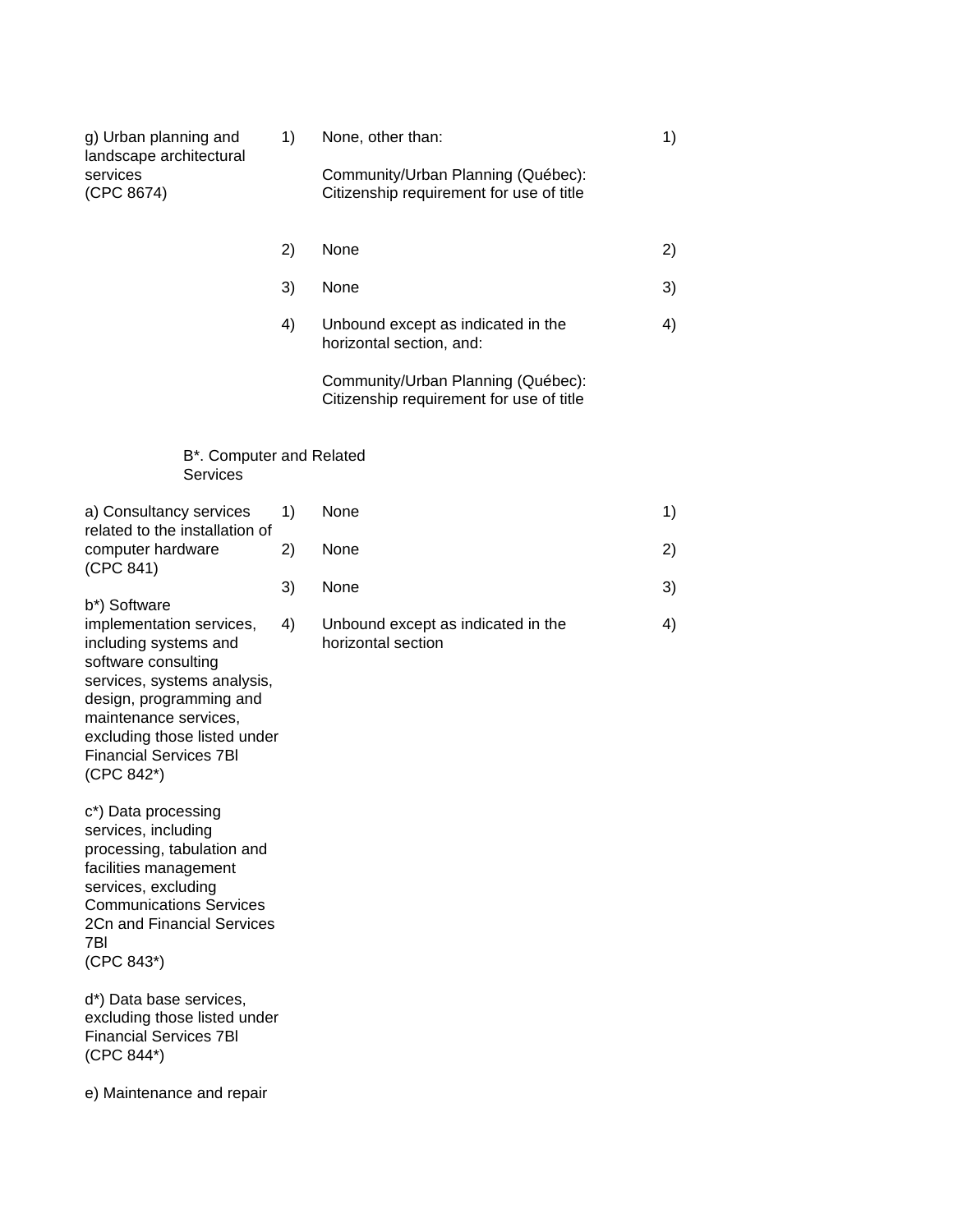services of office machinery and equipment including computers (CPC 845)

Other computer services (CPC 849)

# C\*. Research and Development

| b*) Research and                                                                              | 1) | None                                                                                                                                                               | 1) |
|-----------------------------------------------------------------------------------------------|----|--------------------------------------------------------------------------------------------------------------------------------------------------------------------|----|
| experimental development<br>services on social sciences 2)                                    |    | None                                                                                                                                                               | 2) |
| and humanities, including<br>law, economics, except<br>linguistics and language<br>(CPC 852*) | 3) | None                                                                                                                                                               | 3) |
|                                                                                               | 4) | Unbound except as indicated in the<br>horizontal section                                                                                                           | 4) |
| D. Real Estate Services                                                                       |    |                                                                                                                                                                    |    |
| a) Real estate services                                                                       | 1) | None, other than:                                                                                                                                                  | 1) |
| involving own or leased<br>property<br>(CPC 821)                                              |    | Real Estate Services (Ontario, Nova Scotia,<br>Newfoundland, Prince Edward Island and<br>Saskatchewan): Services must be                                           |    |
| b) Real estate services on                                                                    |    | supplied through a commercial presence                                                                                                                             |    |
| a fee or contract basis<br>(CPC 822)                                                          |    | Real Estate Agents (Alberta,<br>Newfoundland): Services must be supplied<br>through a commercial presence                                                          |    |
|                                                                                               |    | Chartered Appraisers (Québec):<br>Citizenship requirement for use of title                                                                                         |    |
|                                                                                               | 2) | None                                                                                                                                                               | 2) |
|                                                                                               | 3) | None                                                                                                                                                               | 3) |
|                                                                                               | 4) | Unbound except as indicated in the<br>horizontal section, and:                                                                                                     | 4) |
|                                                                                               |    | Real Estate Services (Ontario, Nova Scotia,<br>Newfoundland, Prince Edward Island and<br>Saskatchewan): Services must be<br>supplied through a commercial presence |    |
|                                                                                               |    | Real Estate Agents (Alberta,<br>Newfoundland): Services must be supplied<br>through a commercial presence                                                          |    |
|                                                                                               |    | Chartered Appraisers (Québec):<br>Citizenship requirement for use of title                                                                                         |    |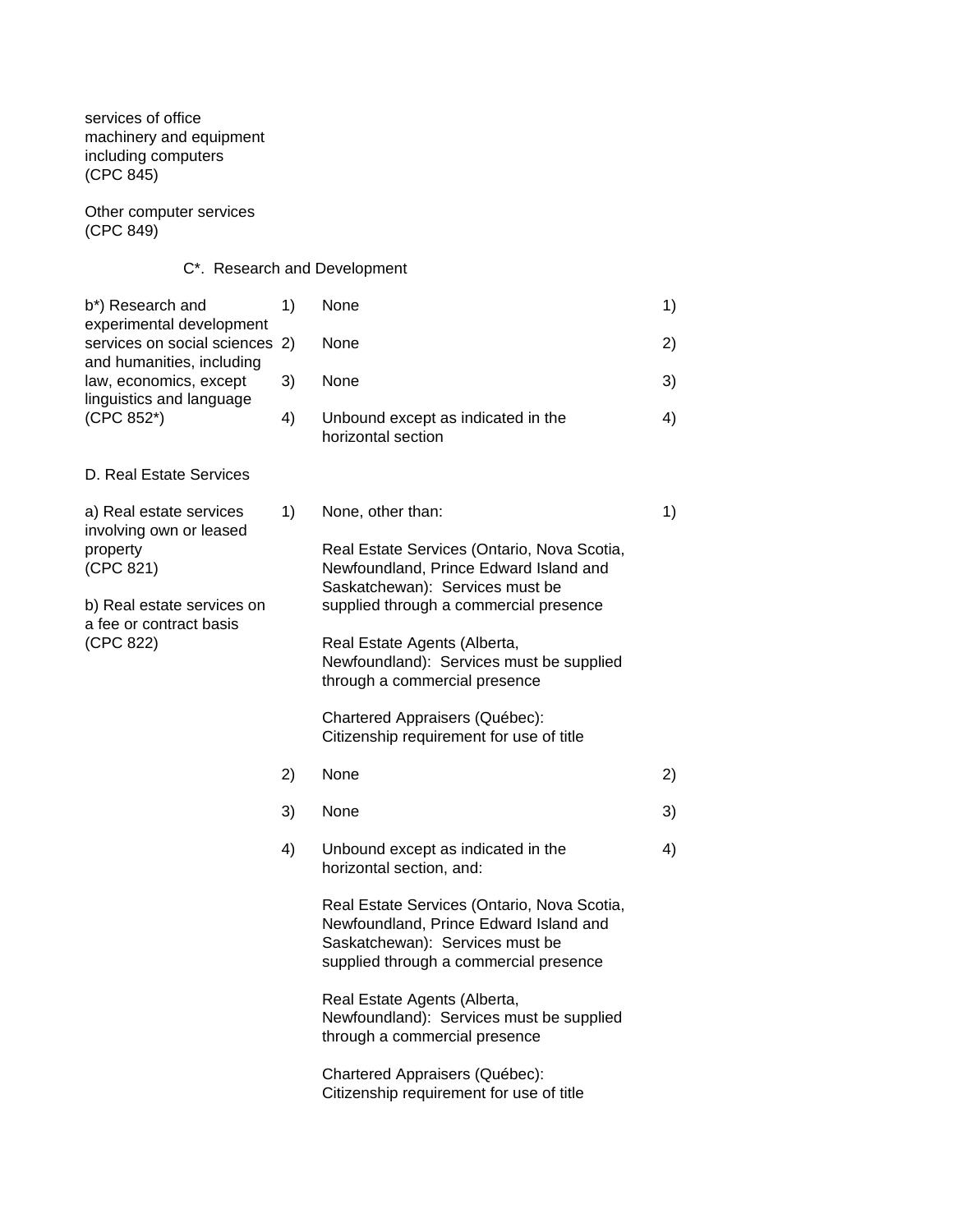| E <sup>*</sup> . Rental/Leasing Services |
|------------------------------------------|
| without Operators                        |

| $(a), b), c), d)$ Leasing or rental 1)                                                                                                                                                                                                                   |    | None                                                                                                                                                                                | 1) |
|----------------------------------------------------------------------------------------------------------------------------------------------------------------------------------------------------------------------------------------------------------|----|-------------------------------------------------------------------------------------------------------------------------------------------------------------------------------------|----|
| services concerning<br>machinery and equipment                                                                                                                                                                                                           | 2) | None                                                                                                                                                                                | 2) |
| without operator, including<br>computers<br>(CPC 831)                                                                                                                                                                                                    | 3) | None                                                                                                                                                                                | 3) |
| e*) Leasing or rental<br>services concerning<br>personal and household<br>goods (excluding in 83201,<br>the rental of pre-recorded<br>records, sound cassettes,<br>CD's and excluding 83202,<br>rental services concerning<br>video tapes)<br>(CPC 832*) | 4) | Unbound except as indicated in the<br>horizontal section                                                                                                                            | 4) |
| F*. Other Business Services                                                                                                                                                                                                                              |    |                                                                                                                                                                                     |    |
| b) Market research and<br>public opinion polling                                                                                                                                                                                                         | 1) | None                                                                                                                                                                                | 1) |
| services<br>(CPC 864)                                                                                                                                                                                                                                    | 2) | None                                                                                                                                                                                | 2) |
|                                                                                                                                                                                                                                                          | 3) | None                                                                                                                                                                                | 3) |
|                                                                                                                                                                                                                                                          | 4) | Unbound except as indicated in the<br>horizontal section                                                                                                                            | 4) |
| c) Management consulting<br>services                                                                                                                                                                                                                     | 1) | None, other than:                                                                                                                                                                   | 1) |
| (CPC 865)<br>General management<br>consulting services                                                                                                                                                                                                   |    | Agrologists (Newfoundland): Permanent<br>residency requirement for accreditation<br>(Québec): Citizenship requirement for<br>accreditation                                          |    |
| (CPC 86501)<br>Financial management<br>consulting services<br>(CPC 86502)                                                                                                                                                                                |    | Professional Administrators and Certified<br>Management Consultants (Québec -<br>Québec Professional Corporation of<br>Administrators): Citizenship requirement<br>for use of title |    |
| Marketing management<br>consulting services<br>(CPC 86503)                                                                                                                                                                                               |    | Industrial Relations Counsellors (Québec):<br>Citizenship requirement for use of title                                                                                              |    |
| Human resources<br>management consulting<br>services<br>(CPC 86504)                                                                                                                                                                                      | 2) | None, other than:<br>Agrologists (Newfoundland): Permanent<br>residency requirement for accreditation                                                                               | 2) |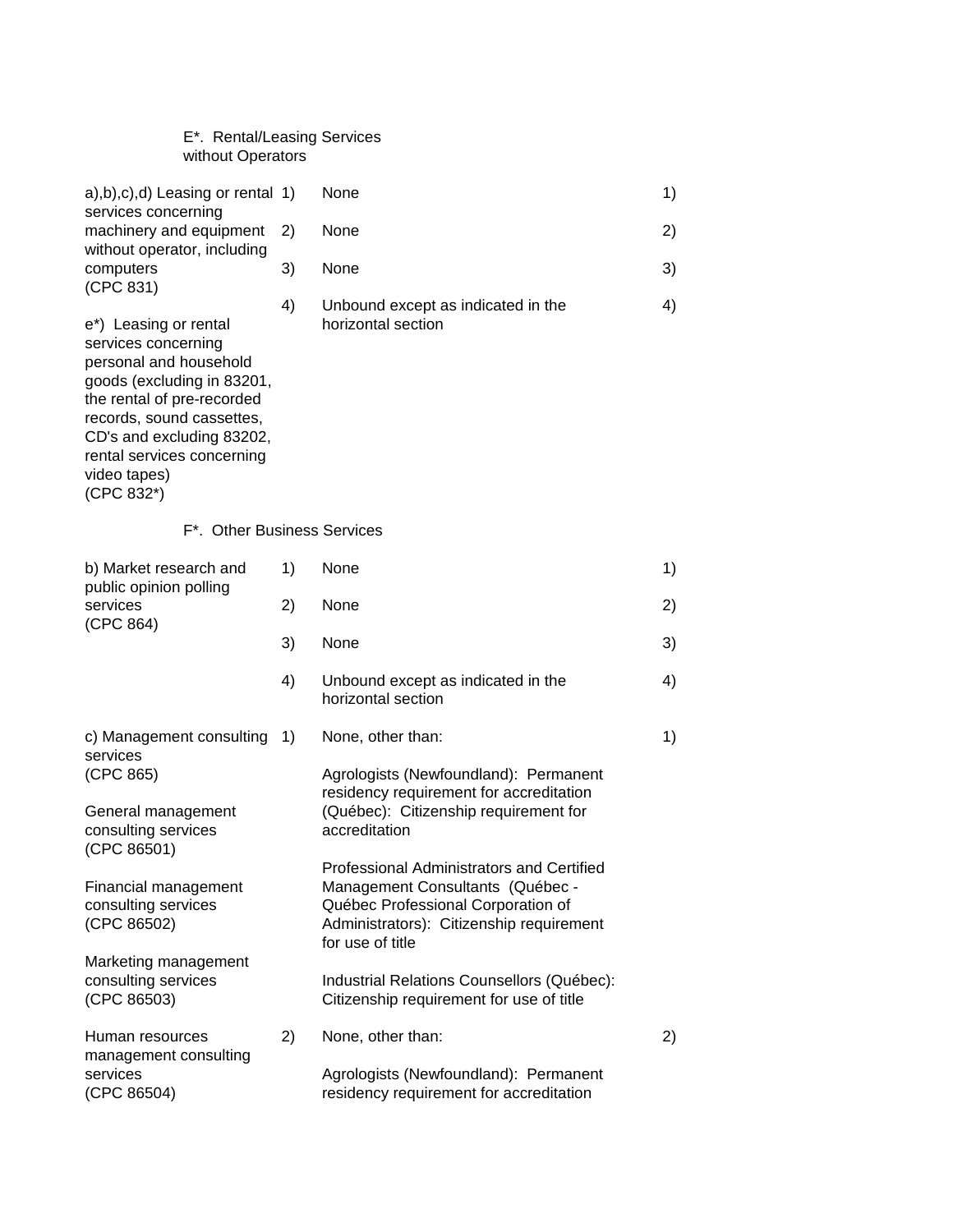| Production management                                                             |    | (Québec): Citizenship requirement for<br>accreditation                                                                                                                              |    |
|-----------------------------------------------------------------------------------|----|-------------------------------------------------------------------------------------------------------------------------------------------------------------------------------------|----|
| consulting services<br>(CPC 86505)                                                | 3) | None                                                                                                                                                                                | 3) |
| <b>Public relations services</b><br>(CPC 86506)                                   | 4) | Unbound except as indicated in the<br>horizontal section, and:                                                                                                                      | 4) |
| Other management<br>consulting services,<br>including agrology,<br>agronomy, farm |    | Agrologists (Newfoundland): Permanent<br>residency requirement for accreditation<br>(Québec): Citizenship requirement for<br>accreditation                                          |    |
| management and related<br>consulting services<br>(CPC 86509)                      |    | Professional Administrators and Certified<br>Management Consultants (Québec -<br>Québec Professional Corporation of<br>Administrators): Citizenship requirement<br>for use of title |    |
|                                                                                   |    | Industrial Relations Counsellors (Québec):<br>Citizenship requirement for use of title                                                                                              |    |
| d) Services related to<br>management consulting                                   | 1) | None                                                                                                                                                                                | 1) |
| (CPC 866)                                                                         | 2) | None                                                                                                                                                                                | 2) |
|                                                                                   | 3) | None                                                                                                                                                                                | 3) |
|                                                                                   | 4) | Unbound except as indicated in horizontal<br>section                                                                                                                                | 4) |
| e) Technical testing and                                                          | 1) | None                                                                                                                                                                                | 1) |
| analysis services including<br>quality control and                                | 2) | None                                                                                                                                                                                | 2) |
| inspection<br>(CPC 8676)                                                          | 3) | None                                                                                                                                                                                | 3) |
|                                                                                   | 4) | Unbound except as indicated in the<br>horizontal section                                                                                                                            | 4) |
| f*) Rental of agricultural                                                        | 1) | None                                                                                                                                                                                | 1) |
| equipment with operator<br>(CPC 8811*)                                            | 2) | None                                                                                                                                                                                | 2) |
| Services incidental to                                                            | 3) | None                                                                                                                                                                                | 3) |
| forestry and logging,<br>including forest<br>management<br>(CPC 8814)             | 4) | Unbound except as indicated in the<br>horizontal section                                                                                                                            | 4) |
| h) Services incidental to                                                         | 1) | None                                                                                                                                                                                | 1) |
| mining, including drilling and<br>field services and rental of                    | 2) | None                                                                                                                                                                                | 2) |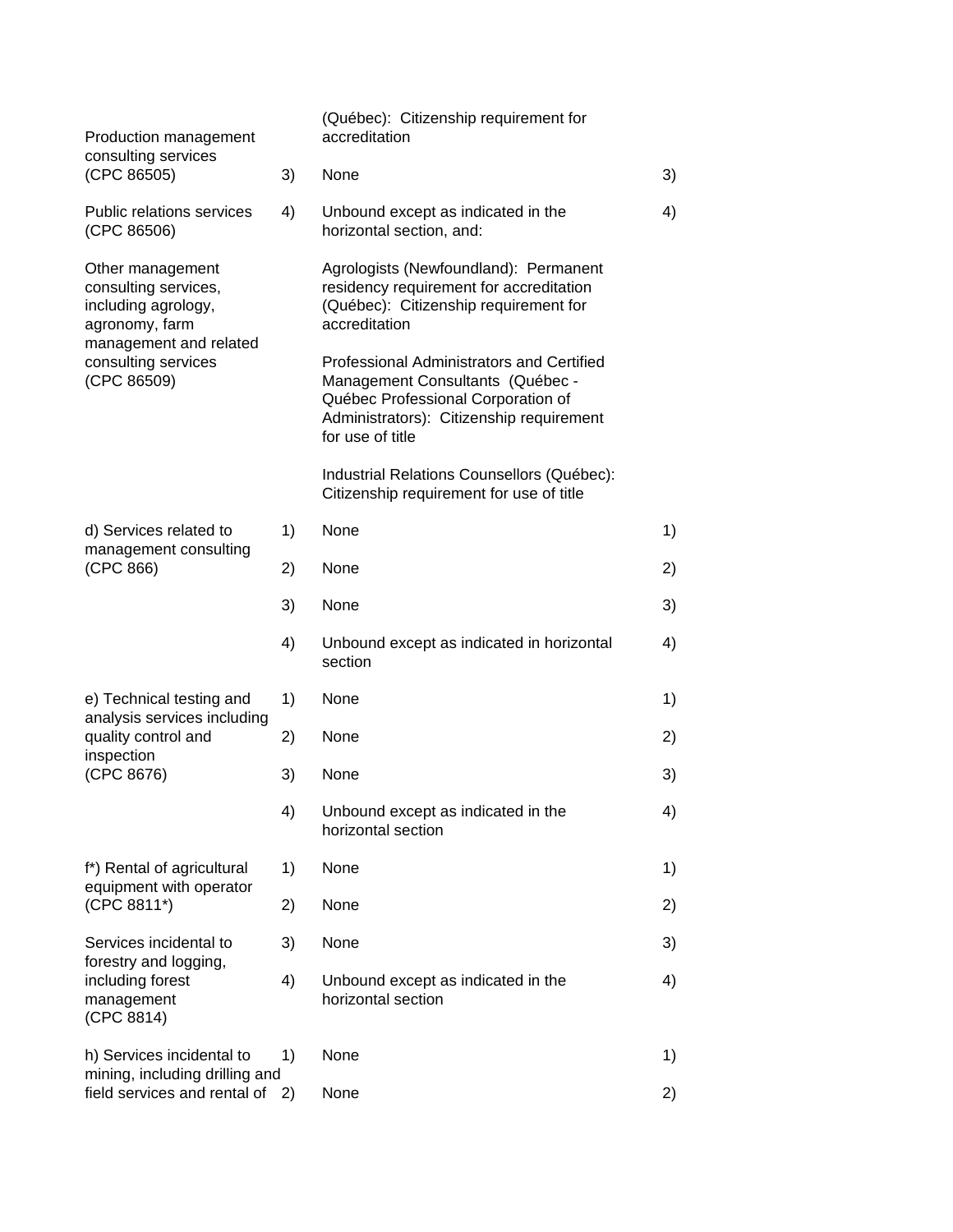| equipment with operator                                |    |                                                                                                                                                                                          |    |
|--------------------------------------------------------|----|------------------------------------------------------------------------------------------------------------------------------------------------------------------------------------------|----|
| (CPC 883)                                              | 3) | None                                                                                                                                                                                     | 3) |
| Site preparation for mining<br>(CPC 5115)              | 4) | Unbound except as indicated in the<br>horizontal section                                                                                                                                 | 4) |
| i*) Toll refining services - oil 1)<br>(CPC 8845*)     |    | None                                                                                                                                                                                     | 1) |
|                                                        | 2) | None, other than:                                                                                                                                                                        | 2) |
| Toll refining services -<br>basic metals<br>(CPC 8851) |    | Toll Refining of Basic Metals (Ontario):<br>Must be treated or refined in Canada                                                                                                         |    |
|                                                        | 3) | None                                                                                                                                                                                     | 3) |
|                                                        | 4) | Unbound except as indicated in the<br>horizontal section                                                                                                                                 | 4) |
| k) Placement and supply                                | 1) | None, other than:                                                                                                                                                                        | 1) |
| services of personnel<br>(CPC 872)                     |    | Placement and Supply Services of<br>Personnel (Ontario): Services must be<br>supplied through a commercial presence                                                                      |    |
|                                                        | 2) | None, other than: Services must be<br>supplied through a commercial presence                                                                                                             | 2) |
|                                                        | 3) | None                                                                                                                                                                                     | 3) |
|                                                        | 4) | Unbound except as indicated in the<br>horizontal section                                                                                                                                 | 4) |
| I) Investigation and security 1)                       |    | None, other than:                                                                                                                                                                        | 1) |
| services<br>(CPC 873)                                  |    | <b>Business and Personal Information</b><br>Investigators (Ontario): Services must be<br>supplied through a commercial presence                                                          |    |
|                                                        | 2) | None, other than: Services must be<br>supplied through a commercial presence                                                                                                             | 2) |
|                                                        | 3) | None, other than:                                                                                                                                                                        | 3) |
|                                                        |    | <b>Business and Personnel Information</b><br>Investigations (Ontario): Foreign<br>ownership is restricted to 25 per cent in<br>total and 10 per cent by any individual<br>holding shares |    |
|                                                        | 4) | Unbound except as indicated in the<br>horizontal section, and:                                                                                                                           | 4) |
|                                                        |    | Security and investigation services                                                                                                                                                      |    |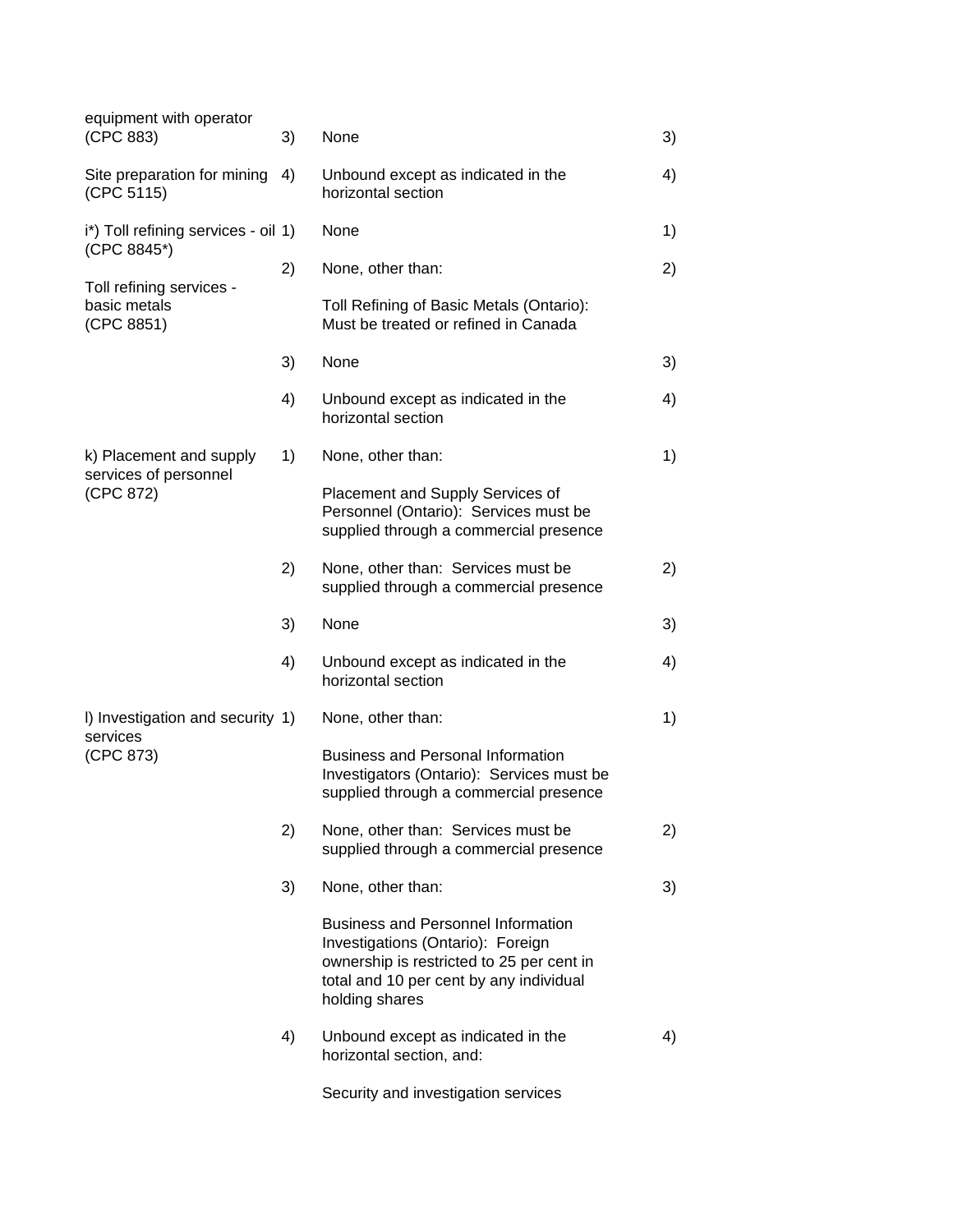(Québec): Citizenship requirement for private investigators

m) Related scientific and 1 None, other than: 1 1 1 1 technical consulting

other scientific prospecting foregoing services, including those

services **Free Miner (British Columbia): Applicant** (CPC 8675) must ordinarily be a Canadian citizen and a permanent resident of Canada, a Canadian Geological, geophysical and corporation or a partnership of the

related to mining Land Surveyors (Saskatchewan): (CPC 86751) Requirement for a commercial presence for accreditation. (Manitoba, Nova Scotia, and Subsurface surveying **Québec**): Citizenship requirement for services accreditation. (Newfoundland): Permanent (CPC 86752) residency requirement for accreditation.

Surface surveying services Subsurface Surveying Services (Québec): (CPC 86753) Citizenship requirement for accreditation

Map making services **Professional Technologist (Québec):** (CPC 86754) Citizenship requirement for accreditation

> Chemists (Québec): Citizenship requirement for accreditation

## 2) None, other than: 2)

Land Surveyors (Saskatchewan): Requirement for a commercial presence for accreditation (Ontario): Training must be completed in Ontario for accreditation (Manitoba, Nova Scotia, Newfoundland and Québec): Citizenship requirement for accreditation

Subsurface Surveying Services (Québec): Citizenship requirement for accreditation

3) None, other than: 3)

Land Surveyors: Commercial presence must take the form of a sole proprietorship or partnership except in Alberta where it may take the form of a surveyor's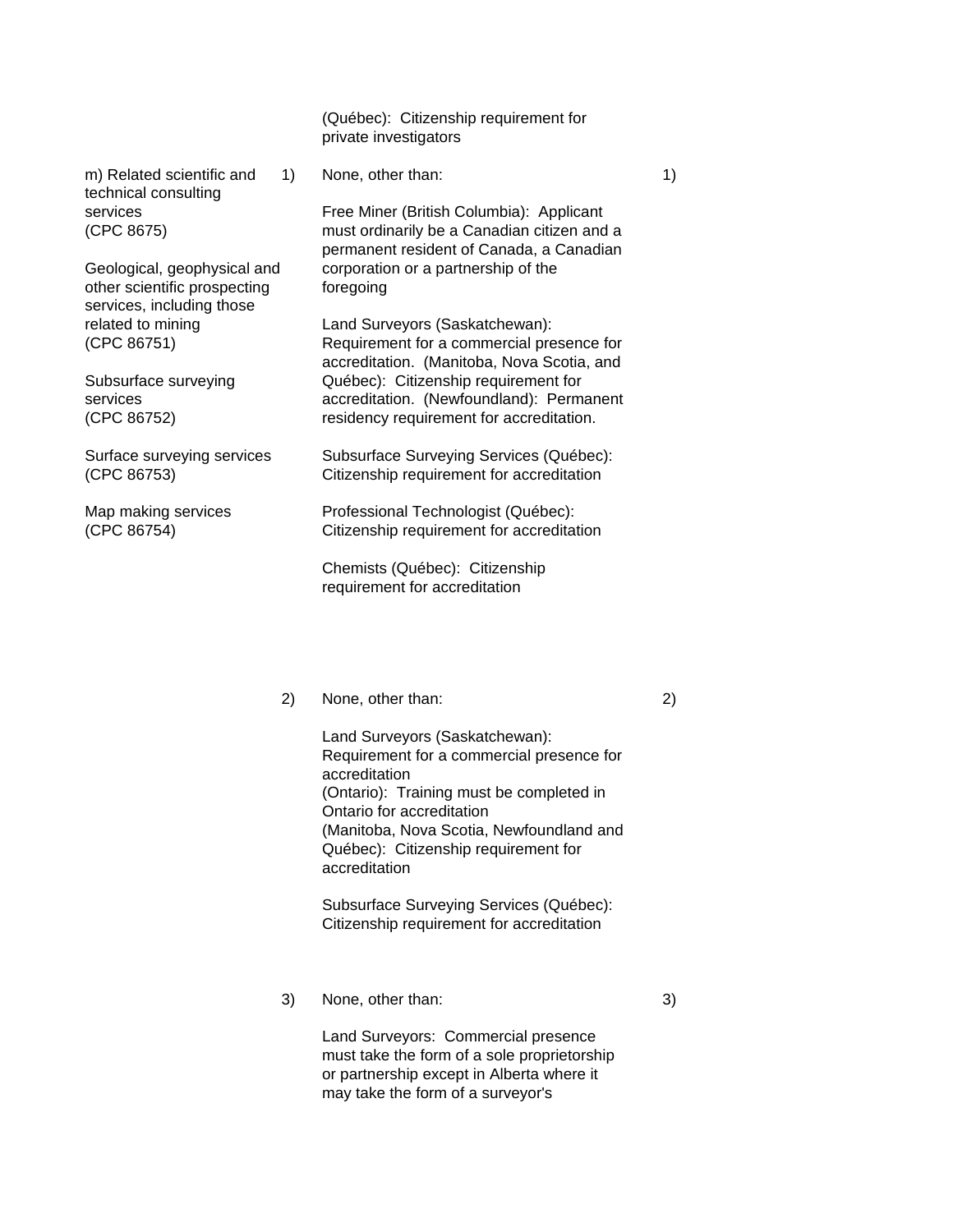corporation

|                                                                                                                                                                                        | 4) | Unbound except as indicated in the<br>horizontal section, and:                                                                                                              | 4) |
|----------------------------------------------------------------------------------------------------------------------------------------------------------------------------------------|----|-----------------------------------------------------------------------------------------------------------------------------------------------------------------------------|----|
|                                                                                                                                                                                        |    | Free Miner (British Columbia): Applicant<br>must be a permanent resident                                                                                                    |    |
|                                                                                                                                                                                        |    | Land Surveyors (Manitoba, Nova Scotia,<br>and Québec): Citizenship requirement for<br>accreditation<br>(Newfoundland): Permanent residency<br>requirement for accreditation |    |
|                                                                                                                                                                                        |    | Subsurface surveying services (Québec):<br>Citizenship requirement for accreditation                                                                                        |    |
|                                                                                                                                                                                        |    | Professional Technologist (Québec):<br>Citizenship requirement for use of title                                                                                             |    |
|                                                                                                                                                                                        |    | Chemists (Québec): Citizenship<br>requirement for accreditation                                                                                                             |    |
| n) Repair services of                                                                                                                                                                  | 1) | None                                                                                                                                                                        | 1) |
| personal and household<br>goods                                                                                                                                                        | 2) | None                                                                                                                                                                        | 2) |
| (CPC 633)                                                                                                                                                                              | 3) | None                                                                                                                                                                        | 3) |
| Repair services incidental<br>to metal products,<br>machinery and equipment<br>including computers and<br>communications equipment<br>on a fee or contract basis<br>(CPC 8861 to 8866) | 4) | Unbound except as indicated in the<br>horizontal section                                                                                                                    | 4) |
| o) Building-cleaning                                                                                                                                                                   | 1) | None                                                                                                                                                                        | 1) |
| services<br>(CPC 874)                                                                                                                                                                  | 2) | None                                                                                                                                                                        | 2) |
|                                                                                                                                                                                        | 3) | None                                                                                                                                                                        | 3) |
|                                                                                                                                                                                        | 4) | Unbound except as indicated in the<br>horizontal section                                                                                                                    | 4) |
| q) Packaging services<br>(CPC 876)                                                                                                                                                     | 1) | None                                                                                                                                                                        | 1) |
|                                                                                                                                                                                        | 2) | None                                                                                                                                                                        | 2) |
|                                                                                                                                                                                        | 3) | None                                                                                                                                                                        | 3) |
|                                                                                                                                                                                        | 4) | Unbound except as indicated in the<br>horizontal section                                                                                                                    | 4) |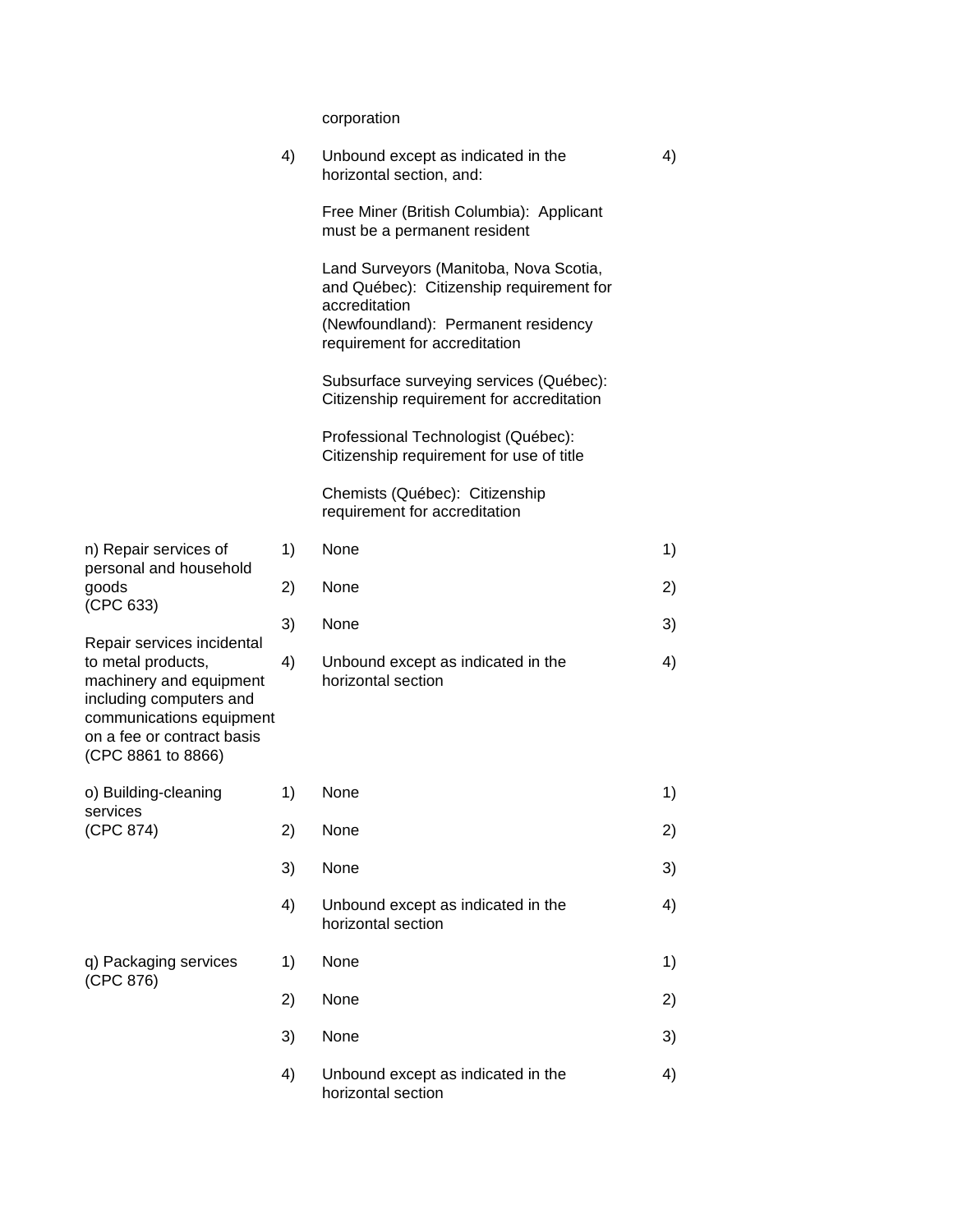s) Other business services, 1) None, other than: 1 (1) 1 (1) including: (CPC 879) Credit Reporting (Saskatchewan):

Credit reporting services commercial presence (CPC 87901)

Telephone answering

Duplicating services by presence

Translation and

Mailing list compilation and

Specialty design services (CPC 87907) 2) None, other than: 2)

agents of title (CPC 87909)

Services must be supplied through a

Credit Reporting and Collection Agencies Collection agency services (Newfoundland, Prince Edward Island and (CPC 87902) Nova Scotia): Services must be supplied through a commercial presence

services **Consumer Reporting Agencies** (Nova (CPC 87903) Scotia and Newfoundland): For juridical persons, requirement for a commercial (CPC 87904) (Nova Scotia): For natural persons requirement for permanent residency

interpretation services Collection Agency Services (Alberta): (CPC 87905) Trust funds must remain in Alberta. Must maintain address for service in Alberta.

mailing services **Certified Translators and Interpreters** (CPC 87906) (Québec): Citizenship requirement for use of title

Other business services Certified Translators and Interpreters n.e.c. including patent (Québec): Citizenship requirement for use

3) None, other than:

Collection Agencies (Ontario): Foreign ownership restricted to 25 per cent in total and 10 per cent by any individual

Consumer Reporting Agencies (Nova Scotia): Requirement to incorporate

4) Unbound except as indicated in the 4) horizontal section, and:

> Certified Translators and Interpreters (Québec): Citizenship requirement for use of title

Consumer Agent Services (Nova Scotia): For natural persons, requirement for permanent residency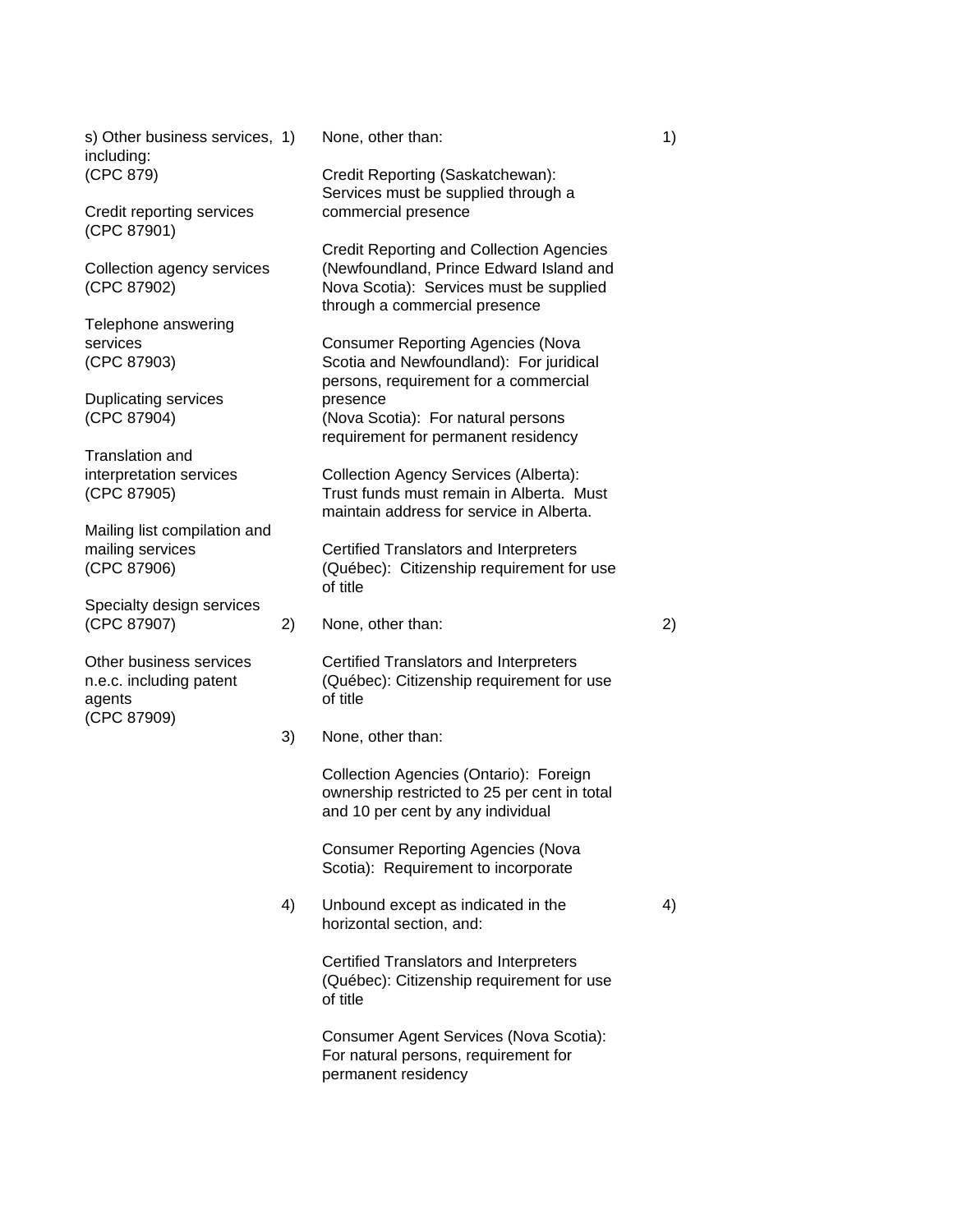# 2. COMMUNICATION **SERVICES**

# B\*. Courier Services

| Commercial courier<br>services, including by      | 1) | None                                                                                                                                                                                                                                                                                                                                                                                                                                                          | 1) |
|---------------------------------------------------|----|---------------------------------------------------------------------------------------------------------------------------------------------------------------------------------------------------------------------------------------------------------------------------------------------------------------------------------------------------------------------------------------------------------------------------------------------------------------|----|
| public transport or<br>self-owned transport       | 2) | None                                                                                                                                                                                                                                                                                                                                                                                                                                                          | 2) |
| (CPC 75121*)                                      | 3) | None, other than:                                                                                                                                                                                                                                                                                                                                                                                                                                             | 3) |
|                                                   |    | Courier Services (Nova Scotia and<br>Manitoba): Economic needs test (Criteria<br>related to approval include: examination of<br>the adequacy of current levels of service;<br>market conditions establishing the<br>requirement for expanded service; the<br>effect of new entrants on public<br>convenience, including the continuity and<br>quality of service, and the fitness,<br>willingness and ability of the applicant to<br>provide proper service.) |    |
|                                                   | 4) | Unbound except as indicated in the<br>horizontal section                                                                                                                                                                                                                                                                                                                                                                                                      | 4) |
| C. Telecommunication<br>Services#3,#4             |    |                                                                                                                                                                                                                                                                                                                                                                                                                                                               |    |
|                                                   |    |                                                                                                                                                                                                                                                                                                                                                                                                                                                               |    |
| a) Voice telephone<br>services                    | 1) | None, other than:                                                                                                                                                                                                                                                                                                                                                                                                                                             | 1) |
| b) Packet-switched data<br>transmission services  |    | Routing of basic telecommunications<br>services between points within Canada,<br>and between Canada and points outside of                                                                                                                                                                                                                                                                                                                                     |    |
| c) Circuit-switched data<br>transmission services |    | Canada, is regulated to promote the use of<br>Canadian transmission facilities, except that<br>routing of:                                                                                                                                                                                                                                                                                                                                                    |    |
| d) Telex services                                 |    | mobile satellite services will be<br>unrestricted as of January 1, 1998                                                                                                                                                                                                                                                                                                                                                                                       |    |
| e) Telegraph services                             |    | between points in Canada, and between<br>Canada and points in the United States;<br>$\overline{\phantom{a}}$                                                                                                                                                                                                                                                                                                                                                  |    |
| f) Facsimile services                             |    | all mobile satellite services will be<br>unrestricted as of October 1, 1998;                                                                                                                                                                                                                                                                                                                                                                                  |    |
| g) Private leased circuit<br>services             |    | all international services will be<br>unrestricted as of December 31, 1999,<br>except for fixed satellite services between<br>Canada and points in the United States;                                                                                                                                                                                                                                                                                         |    |
| o) Other - Mobile services                        |    | satellite services will be unrestricted as<br>of March 1, 2000.                                                                                                                                                                                                                                                                                                                                                                                               |    |
|                                                   | 2) | None                                                                                                                                                                                                                                                                                                                                                                                                                                                          | 2) |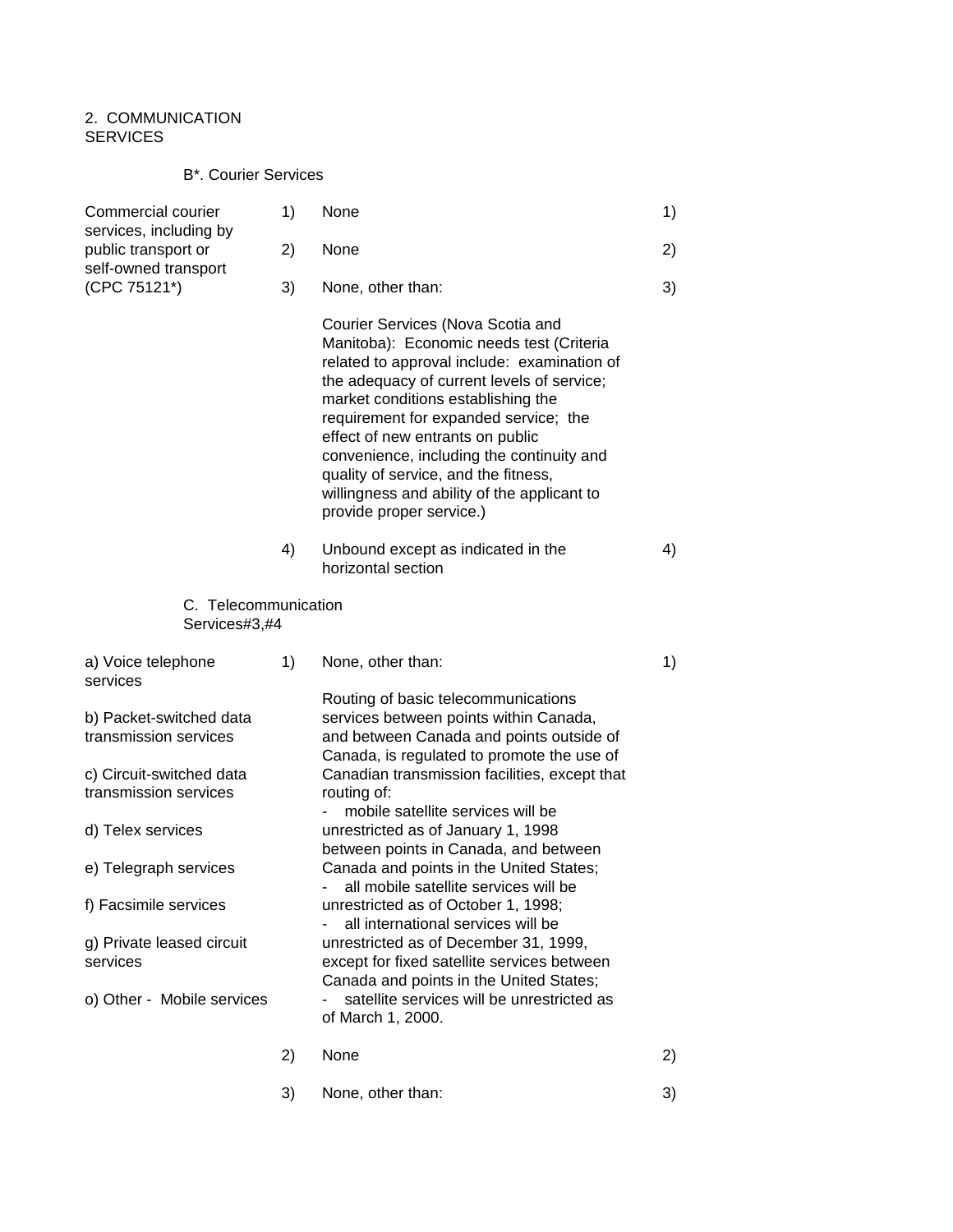Foreign investment in facilities-based telecommunications service suppliers is permitted up to a cumulative total of 46.7% of voting shares, based on 20% direct investment and 33-1/3% indirect investment. Such suppliers must be controlled in fact by Canadians. Except that:

- foreign investment will be allowed up to 100% as of October 1, 1998 for operations conducted under an international submarine cable licence;

mobile satellite systems owned and controlled up to a level of 100% by a foreign service provider may be used by a Canadian service provider to provide services in Canada;

- fixed satellites owned and controlled up to a level of 100% by foreign service providers may be used to provide services between points in Canada and all points outside of Canada, except in the United States, as of December 31, 1999;

- fixed satellites owned and controlled up to a level of 100% by foreign service providers may be used to provide services between points in Canada and between Canada and points in the United States, as of March 1, 2000.

Facilities-based telecommunications service suppliers that exceeded the permissible cumulative foreign investment level cited above on July 22, 1987 and continue to exceed this level may be subject to restrictions.

Up to 100% foreign investment is allowed in service providers of basic telecommunications services supplied on a resale basis.

On October 1, 1998, Teleglobe Canada will no longer be authorized to be the sole Canada-overseas facilities-based telecommunications service supplier.

For Teleglobe Canada, a "non-resident" carrier or "associate" as defined in the Teleglobe Canada Reorganization Act may, on October 1, 1998, hold voting shares up to the permissible cumulative foreign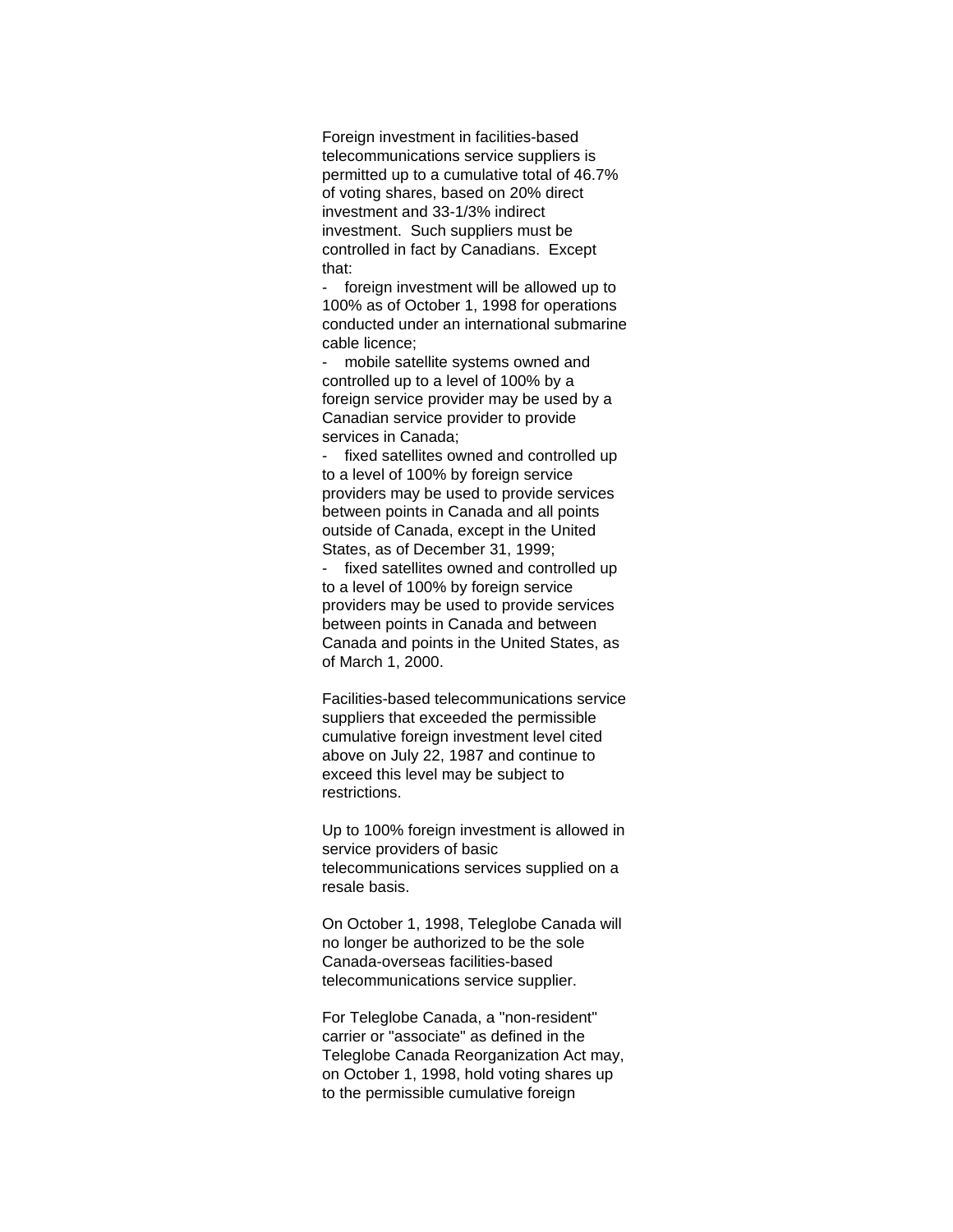investment level of 46.7% as cited above.

On October 1, 1998, the right to obtain a licence to land a submarine cable will no longer be limited.

Nova Scotia: no person may vote more than 1,000 shares of Maritime Telegraph and Telephone Ltd.

Manitoba: no person or members of any one group of associated persons may beneficially own, other than by way of security, more than 10% of the total number of voting shares of Manitoba Telecom Services Inc. or of an affiliate.

On March 1, 2000, Telesat Canada will no longer be authorized to be the sole operator in Canada of fixed satellite space segment facilities used to provide national and Canada-U.S. fixed satellite services.

Until March 1, 2000, licences to operate earth stations for the provision of Canada-U.S. fixed satellite services may be limited.

The use of pay telephones to provide services on a resale basis and to provide local services is not permitted.

Competition in the provision of interexchange voice telephone service in the serving areas of Northwestel Inc., Ontario Northland Transportation Commission, and Prince Rupert City Telephones, may be limited.

Competition in the provision of local wireline telephone services in the serving areas of Northwestel Inc., Ontario Northland Transportation Commission, Prince Rupert City Telephones, Telus Communications (Edmonton) Inc. and the other independent telephone companies listed in CRTC Telecom Public Notice 95-15, may be limited.

4) Unbound except as indicated in the 4 horizontal section.

 $C^*$ . Telecommunication 1) None 11 Services, of which: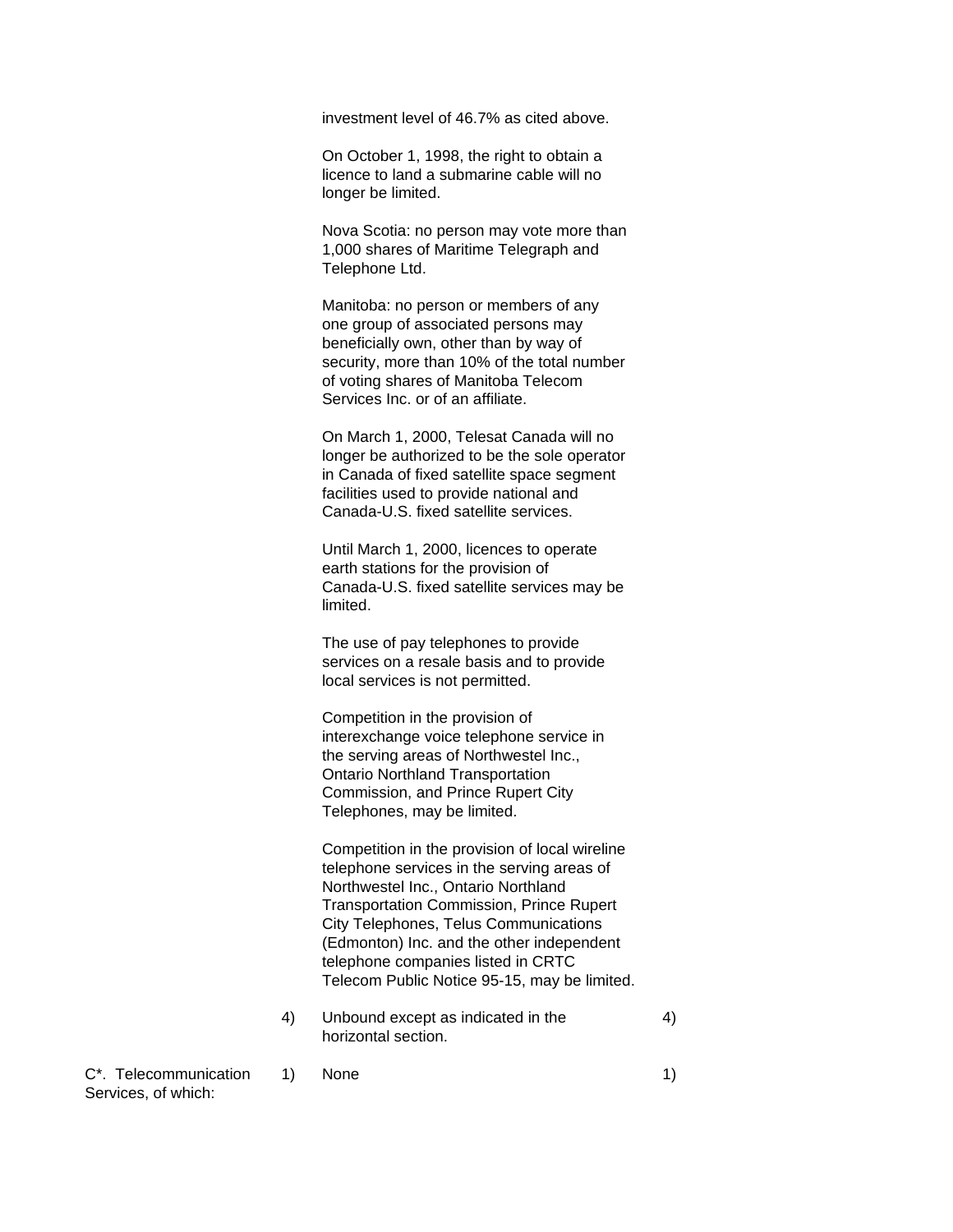|                             | ر ے |
|-----------------------------|-----|
| Enhanced or value-added     |     |
| services, for the supply of | 3)  |
| which the underlying        |     |
| telecommunications          | 4)  |
| transport facilities are    |     |
| leased from providers of    |     |
| public telecommunications   |     |
| transport networks; these   |     |
| include:                    |     |

h) Electronic mail (CPC 7523\*)

i) Voice mail (CPC 7523\*)

j) On-line information and database retrieval (CPC 7523\*)

k) Electronic data interchange (EDI) (CPC 7523\*)

l) Enhanced/value-added facsimile services, including store and forward, store and retrieve (CPC 7523\*)

m) Code and protocol conversion (CPC n.a.)

n) On-line information and/or data processing (including transaction processing) (CPC 843\*)

#### REFERENCE PAPER

Scope

The following are definitions and principles on the regulatory framework for services.

**Definitions** 

Users mean service consumers and service suppliers.

Essential facilities mean facilities of a public telecommunications transport r

2) None 2) services, for the supply of 3) None 30 and 30 services, services (3) 3 telecommunications 4) Unbound except as indicated in the 4) horizontal section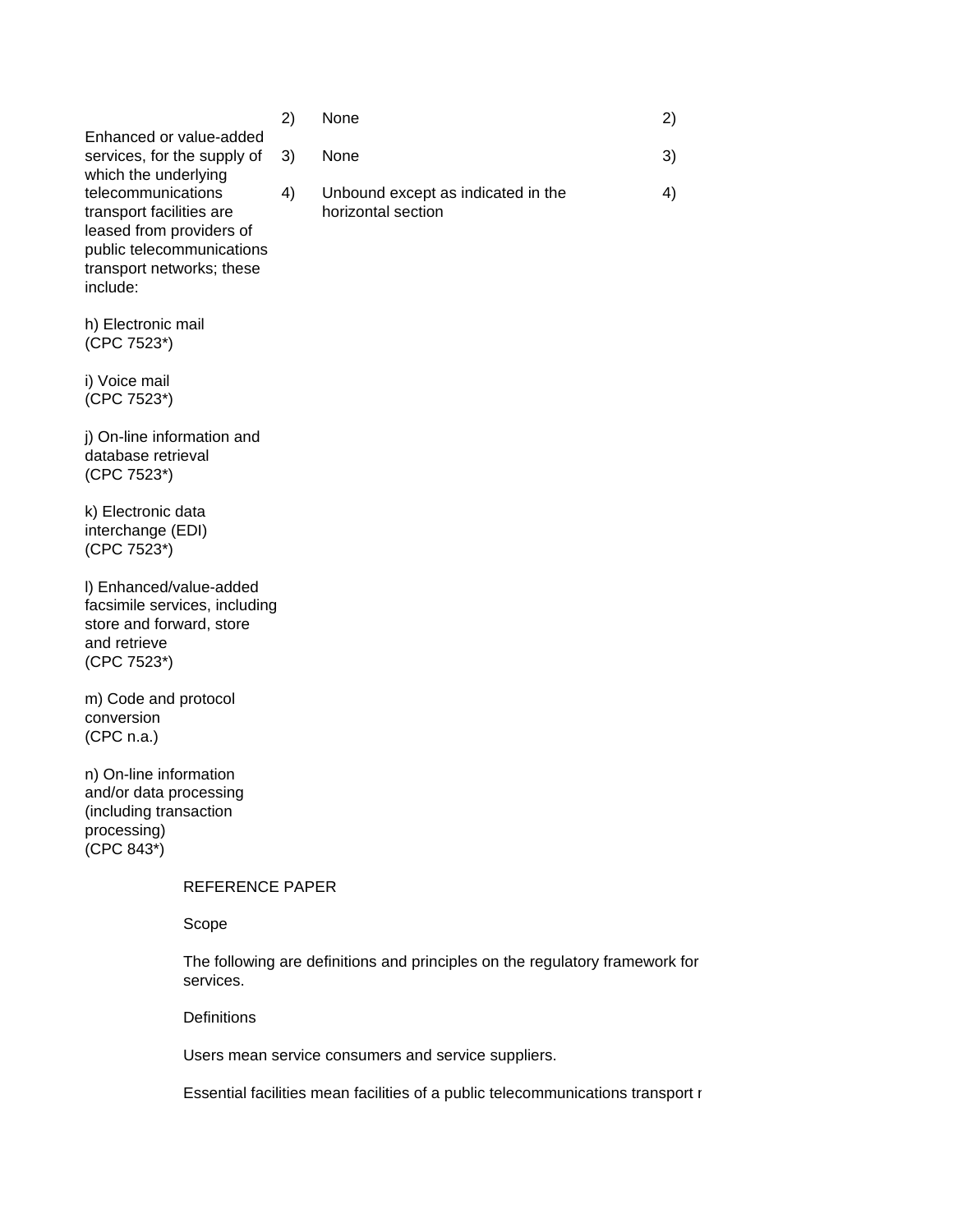(a) are exclusively or predominantly provided by a single or limited number

(b) cannot feasibly be economically or technically substituted in order to provide a service.

A major supplier is a supplier which has the ability to materially affect the te

- (a) control over essential facilities; or
- (b) use of its position in the market.
- 1. Competitive safeguards

1.1 Prevention of anti-competitive practices in telecommunications

Appropriate measures shall be maintained for the purpose of preventing suppliers who, alone or to the major su

1.2 Safeguards

The anti-competitive practices referred to above shall include in particular:

- (a) engaging in anti-competitive cross-subsidization;
- (b) using information obtained from competitors with anti-competitive result
- (c) not making available to other services suppliers on a timely basis technical facilities and commercially relevant information and commercially relevant information which are necessary for the metal serving serving serv
- 2. Interconnection

2.1 This section applies to linking with suppliers providing public telecommunications or services or  $\frac{1}{2}$ to access services provided by another supplier, where specific commitment

2.2 Interconnection to be ensured

Interconnection with a major supplier will be ensured at any technically feasition. Such interconnection with a

(a) under non-discriminatory terms, conditions (including technical standardigments) and a quality no less favour non-affiliated service suppliers or for its subsidiaries or other affiliates;

(b) in a timely fashion, on terms, conditions (including technical standards  $\epsilon$ unbundled so that the supplier need not pay for network components or facilities

(c) upon request, at points in addition to the network termination points offered to the majority of the construction of the construction of the construction of  $\epsilon$ 

2.3 Public availability of the procedures for interconnection negotiations

The procedures applicable for interconnection to a major supplier will be made

2.4 Transparency of interconnection arrangements

It is ensured that a major supplier will make publicly available either its inter

2.5 Interconnection: dispute settlement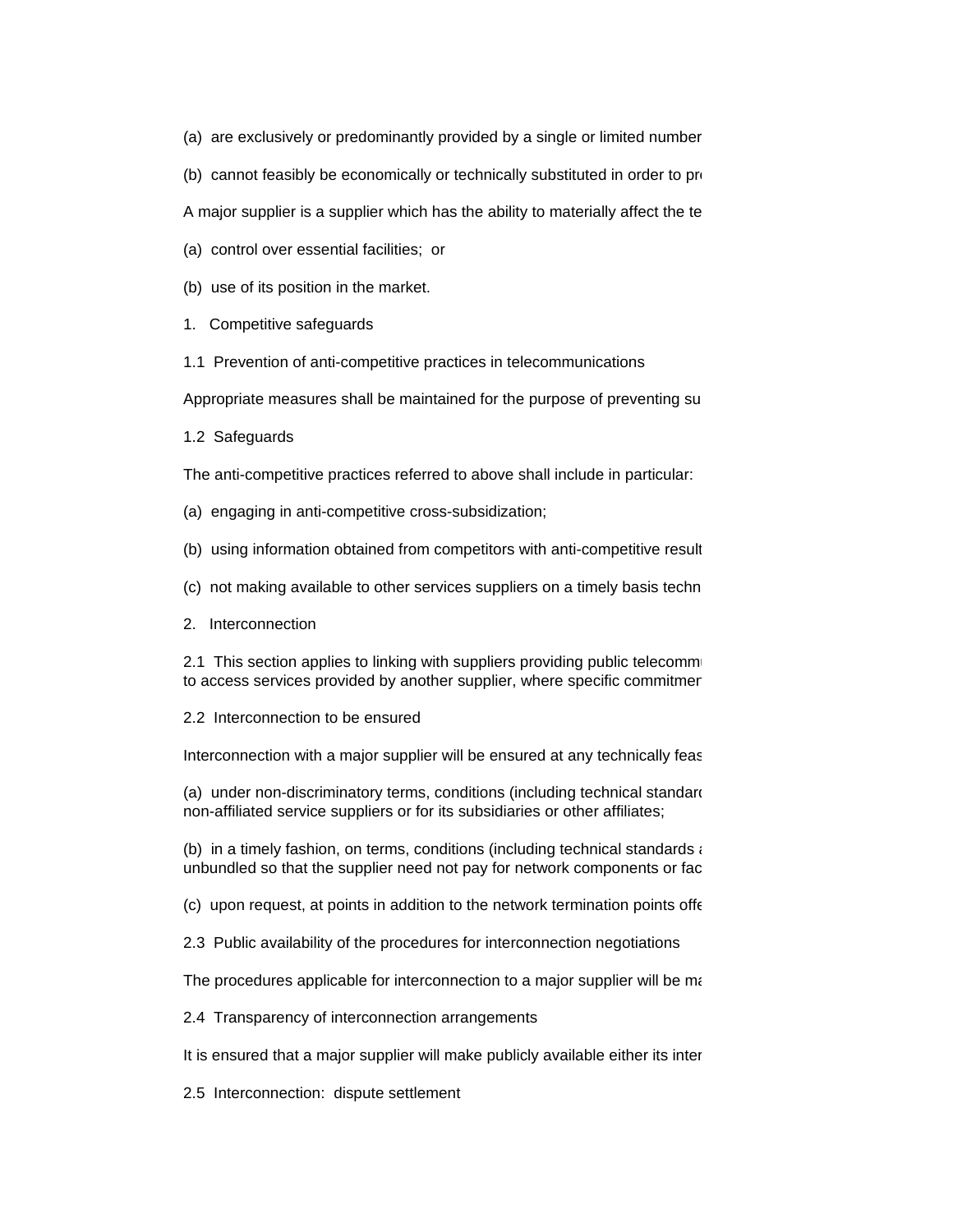A service supplier requesting interconnection with a major supplier will have

- (a) at any time or
- (b) after a reasonable period of time which has been made publicly known

to an independent domestic body, which may be a regulatory body as refered to an independent domestic body, which may be a regulatory body as refere reasonable period of time, to the extent that these have not been establishe

3. Universal service

Any Member has the right to define the kind of universal service obligation i non-discriminatory and competitively neutral manner and are not more burd

4. Public availability of licensing criteria

Where a licence is required, the following will be made publicly available:

- (a) all the licensing criteria and the period of time normally required to reac
- (b) the terms and conditions of individual licences.

The reasons for the denial of a licence will be made known to the applicant

5. Independent regulators

The regulatory body is separate from, and not accountable to, any supplier market participants.

6. Allocation and use of scarce resources

Any procedures for the allocation and use of scarce resources, including fre current state of allocated frequency bands will be made publicly available, t

3. CONSTRUCTION SERVICES

| 1) | None | 1) |
|----|------|----|
| 2) | None | 2) |
|    |      |    |
| 3) | None | 3) |
|    |      |    |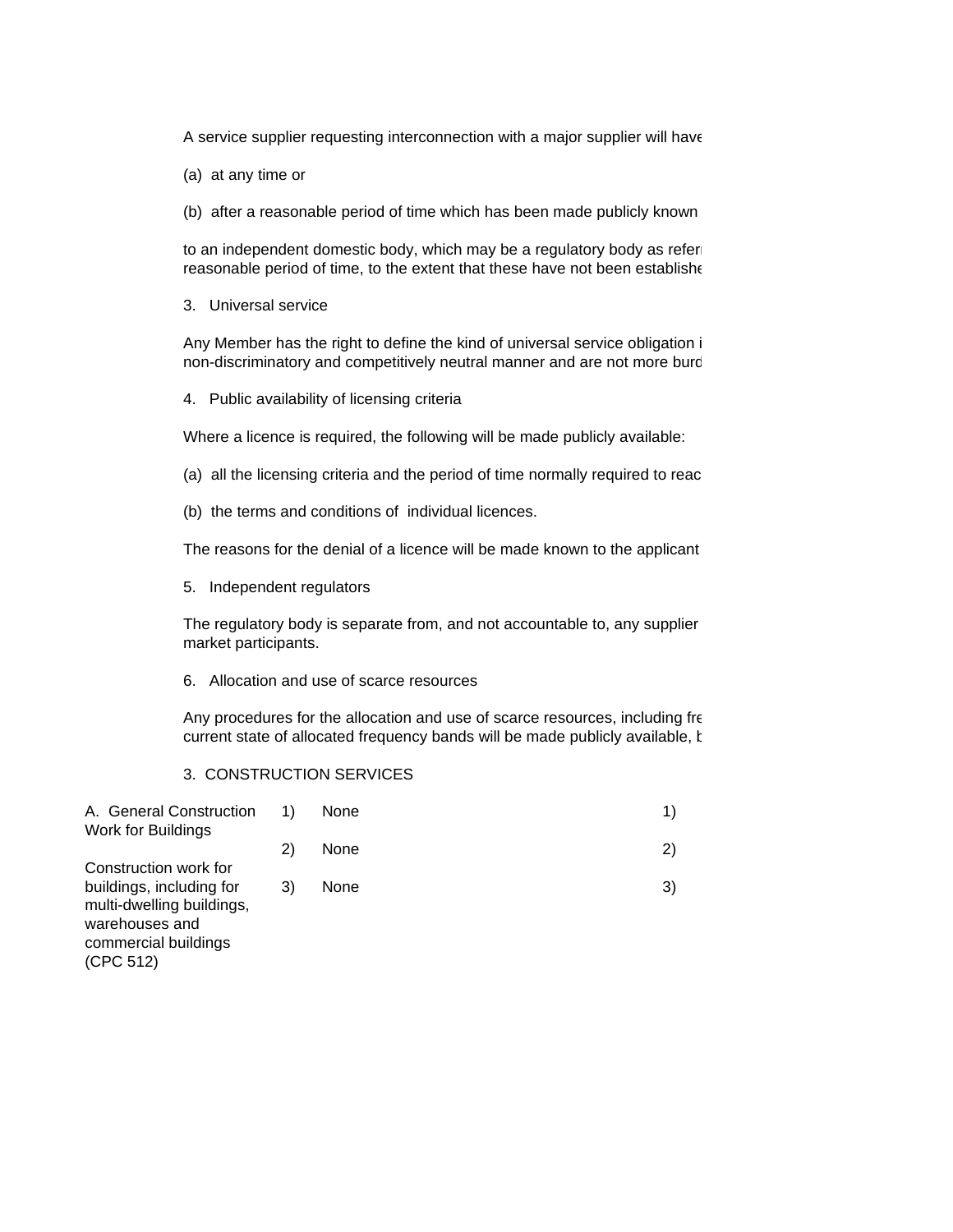|                                                                                                              | 4) | Unbound except as indicated in the<br>horizontal section                                                                       | 4) |
|--------------------------------------------------------------------------------------------------------------|----|--------------------------------------------------------------------------------------------------------------------------------|----|
| B <sup>*</sup> . General Construction<br>Work for Civil Engineering                                          | 1) | None, other than cabotage<br>(see transportation section)                                                                      | 1) |
| Construction work for civil<br>engineering, including for                                                    | 2) | None                                                                                                                           | 2) |
| highways, airports,<br>harbours, dams, bridges,                                                              | 3) | None, other than:                                                                                                              | 3) |
| construction for mining and<br>manufacturing, rail, power<br>and communications<br>facilities, pipelines and |    | Construction (Ontario): An applicant and<br>holder of a water power site development<br>permit must be incorporated in Ontario |    |
| stadia and other<br>recreational facilities<br>(CPC 513*)                                                    | 4) | Unbound except as indicated in the<br>horizontal section                                                                       | 4) |

| C. Installation and<br><b>Assembly Work</b>                          | 1) | None                                                     | 1) |
|----------------------------------------------------------------------|----|----------------------------------------------------------|----|
|                                                                      | 2) | None                                                     | 2) |
| Assembly and erection of<br>prefabricated constructions<br>(CPC 514) | 3) | None                                                     | 3) |
| Installation work<br>(CPC 516)                                       | 4) | Unbound except as indicated in the<br>horizontal section | 4) |
| D. Building Completion and 1)<br>Finishing Work                      |    | None                                                     | 1) |
|                                                                      | 2) | None                                                     | 2) |
| Building completion and<br>finishing work<br>(CPC 517)               | 3) | None                                                     | 3) |
|                                                                      | 4) | Unbound except as indicated in the<br>horizontal section | 4) |
| $E^*$ . Other                                                        | 1) | None, other than:                                        | 1) |
| Pre-erection work at<br>construction sites, including                |    | Cabotage (See Transportation Section)                    |    |
| excavation, earthmoving<br>and site work except 5115,                | 2) | None                                                     | 2) |
| site preparation for mining<br>(CPC 511*)                            | 3) | None                                                     | 3) |
| Special trade construction<br>work<br>(CPC 515)                      | 4) | Unbound except as indicated in the<br>horizontal section | 4) |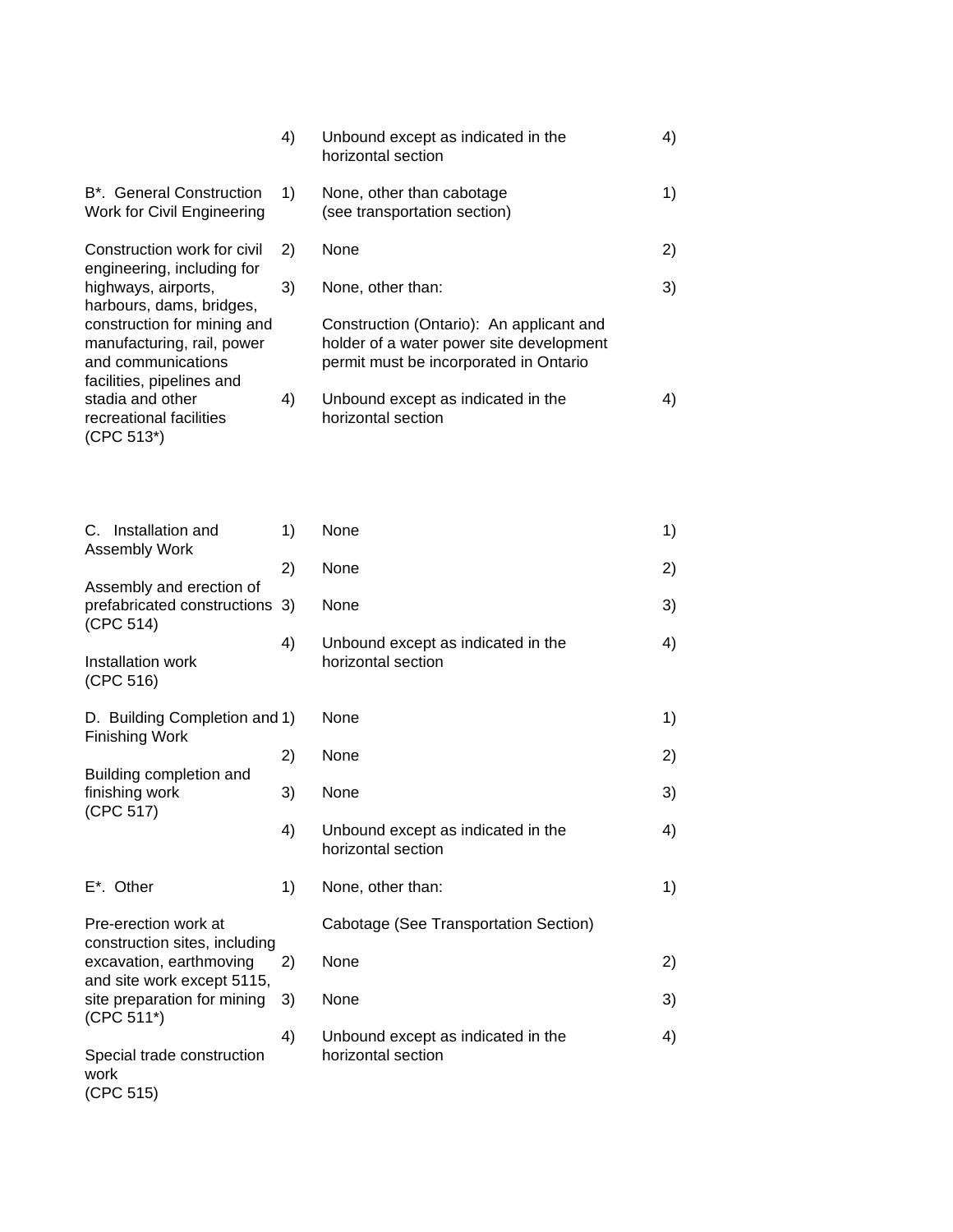Renting services related to equipment for construction or demolition of buildings or civil engineering works, with operator (CPC 518)

4. DISTRIBUTION SERVICES

| A*. Commission Agents'                                                                                                                                        | 1) | None                                                                                                                                              | 1) |
|---------------------------------------------------------------------------------------------------------------------------------------------------------------|----|---------------------------------------------------------------------------------------------------------------------------------------------------|----|
| Services                                                                                                                                                      | 2) | None                                                                                                                                              | 2) |
| Commission agents'<br>services (excluding 62112,<br>sales on a fee or contract                                                                                | 3) | None                                                                                                                                              | 3) |
| basis of food products,<br>beverages and tobacco<br>and sales on a fee or<br>contract basis of<br>pharmaceutical and medical<br>goods in 62117)<br>(CPC 621*) | 4) | Unbound except as indicated in the<br>horizontal section                                                                                          | 4) |
| B <sup>*</sup> . Wholesale Trade<br><b>Services</b>                                                                                                           | 1) | None, other than:                                                                                                                                 | 1) |
| Wholesale trade services<br>(excepting agriculture and<br>live animals in 6221;                                                                               |    | Sale of Amusement Machines (Québec):<br>Services must be supplied through a<br>commercial presence                                                |    |
| fisheries products in 62224;<br>alcoholic beverages in<br>62226; musical scores,<br>audio and video recordings<br>in 62244; and books,                        |    | Marketing of Fish Products (Nova Scotia):<br>Nova Scotia residents require ministerial<br>approval to enter into agreements with<br>non-residents |    |
| magazines, newspapers,<br>journals, periodicals and<br>other printed matter in<br>62262; and 62251 of                                                         |    | Sale of Motor Vehicles (Saskatchewan):<br>Services must be supplied through a<br>commercial presence                                              |    |
| pharmaceutical and medical<br>goods, and 62252, surgical<br>and orthopaedic<br>instruments and devices)<br>(CPC 622*)                                         |    | Automobile Dealers and Salvage Dealers<br>(Newfoundland): Services must be<br>supplied through a commercial presence                              |    |
|                                                                                                                                                               |    | Sale of Amusement Machines (Québec):<br>Citizenship requirement in order to sell<br>amusement machines                                            |    |
|                                                                                                                                                               | 2) | None                                                                                                                                              | 2) |
|                                                                                                                                                               | 3) | None, other than:                                                                                                                                 | 3) |
|                                                                                                                                                               |    | Fish Buyers (British Columbia): Mobile fish                                                                                                       |    |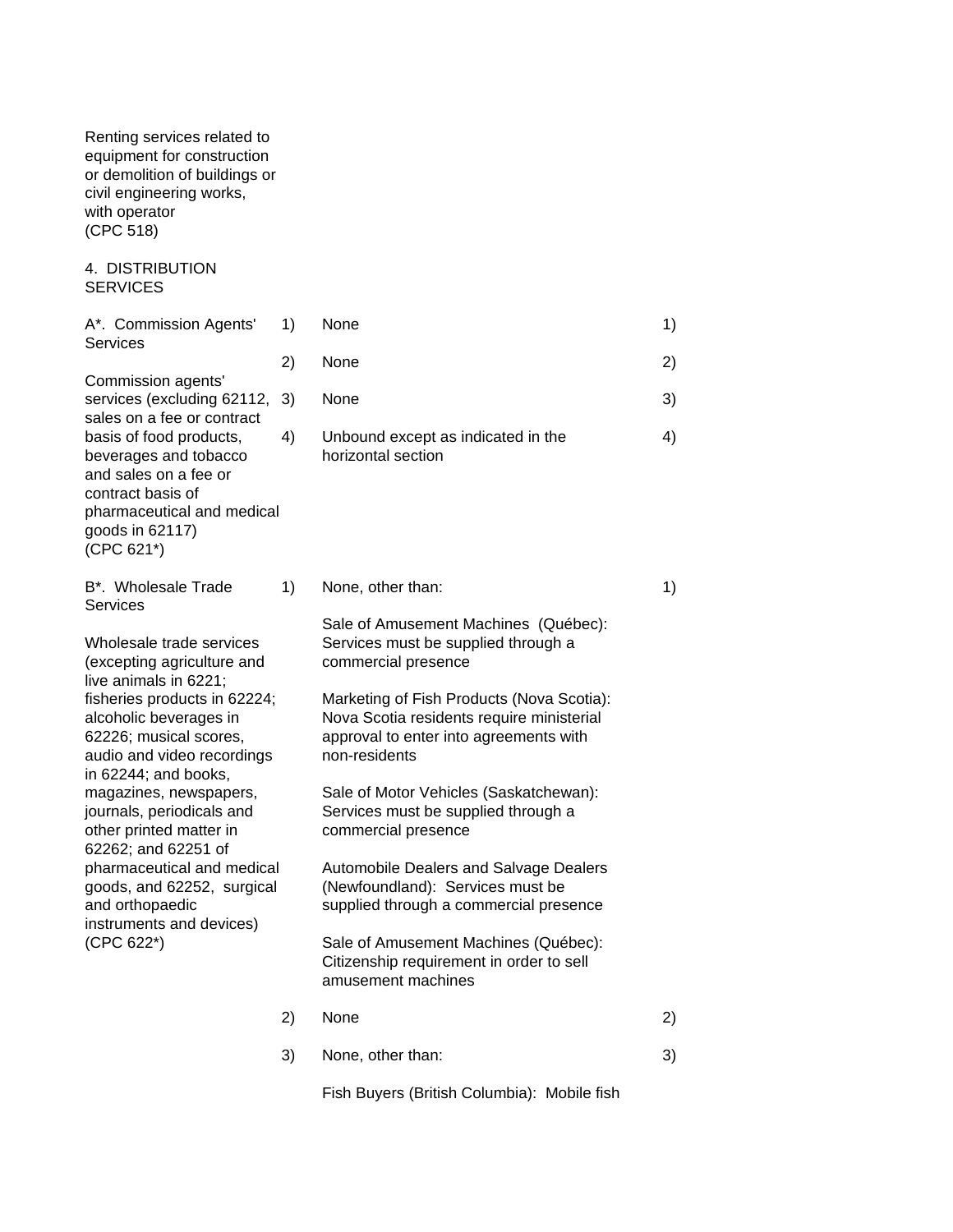|                                                                                                                  |    | buyers licenses are not issued to<br>foreigners                                                                          |    |
|------------------------------------------------------------------------------------------------------------------|----|--------------------------------------------------------------------------------------------------------------------------|----|
|                                                                                                                  | 4) | Unbound except as indicated in the<br>horizontal section                                                                 | 4) |
| C*. Retailing Services                                                                                           | 1) | None, other than:                                                                                                        | 1) |
| Food retailing services<br>(excluding liquor, wine and<br>beer sales in 63107)<br>(CPC 631*)                     |    | Itinerant Sellers (Ontario and Québec):<br>Commercial presence required<br>Direct Sellers (Nova Scotia, British          |    |
| Non-food retailing services<br>(excluding music scores,<br>audio and video records<br>and tapes in 63234; books, |    | Columbia): Services must be supplied<br>through a commercial presence                                                    |    |
| magazines, newspapers<br>and periodicals in 63253;                                                               | 2) | None                                                                                                                     | 2) |
| and pharmaceutical,                                                                                              | 3) | None                                                                                                                     | 3) |
| medical and orthopaedic<br>goods in 63211 and printed 4)<br>music in 63251)<br>(CPC 632*)                        |    | Unbound except as indicated in the<br>horizontal section                                                                 | 4) |
| Sale of motor vehicles<br>including automobiles and<br>other road vehicles<br>(CPC 6111)                         |    |                                                                                                                          |    |
| Sale of parts and<br>accessories of motor<br>vehicles<br>(CPC 6113)                                              |    |                                                                                                                          |    |
| Sales of motorcycles and<br>snowmobiles and of related<br>parts and accessories<br>(CPC 6121)                    |    |                                                                                                                          |    |
| D*. Franchising                                                                                                  | 1) | None, other than:                                                                                                        | 1) |
| Franchising related to<br>non-financial intangible<br>assets                                                     |    | (Alberta): Service suppliers required to<br>designate a place within Alberta where<br>they can be served legal documents |    |
| (CPC 8929*)                                                                                                      | 2) | None                                                                                                                     | 2) |
|                                                                                                                  | 3) | None, other than:                                                                                                        | 3) |
|                                                                                                                  |    | (Alberta): Required to have an attorney for<br>service in legal documents                                                |    |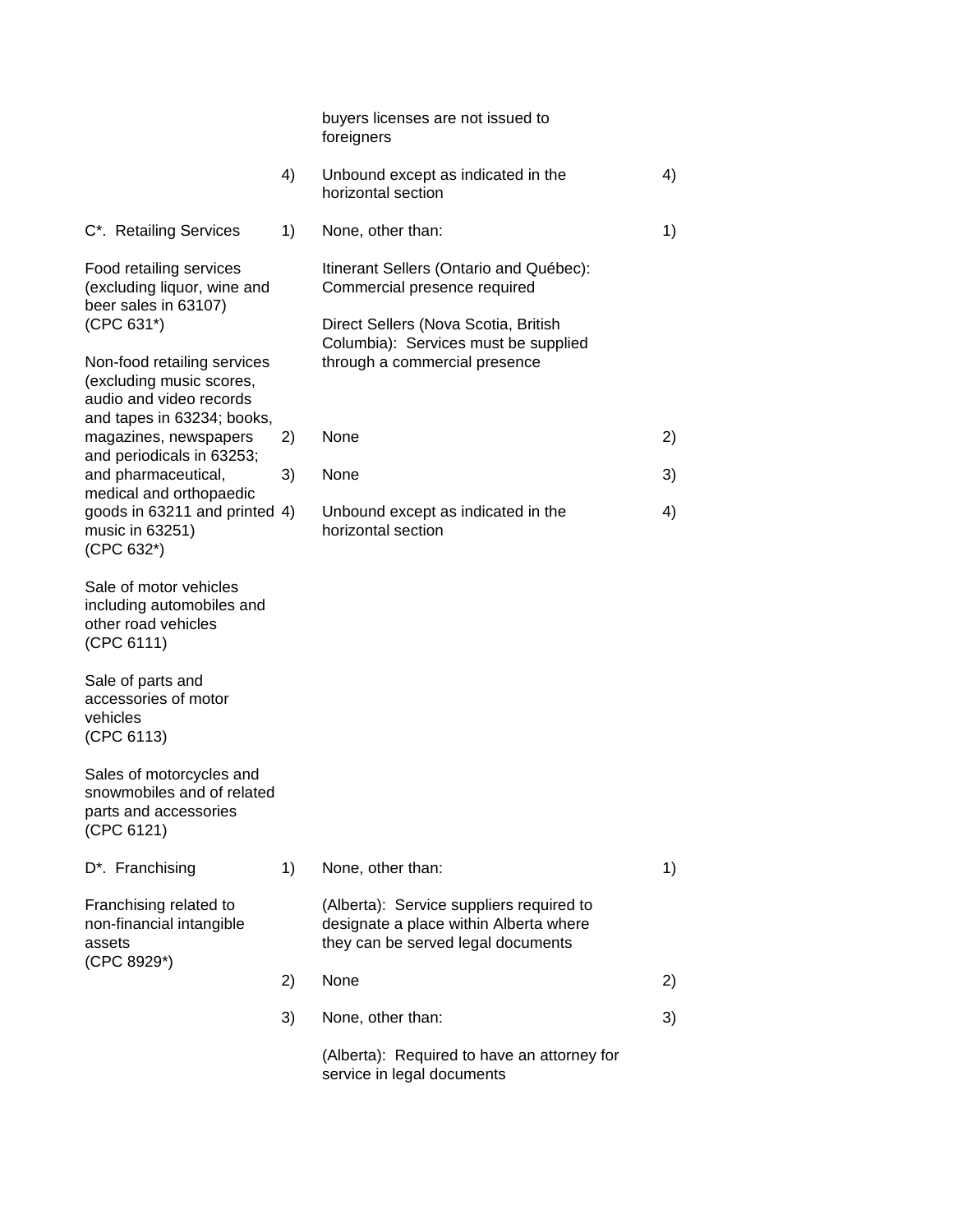|                                                            | 4) | Unbound except as indicated in the<br>horizontal section                                                                                                                                                                                                                                                                                                                                                                                                                    | 4) |
|------------------------------------------------------------|----|-----------------------------------------------------------------------------------------------------------------------------------------------------------------------------------------------------------------------------------------------------------------------------------------------------------------------------------------------------------------------------------------------------------------------------------------------------------------------------|----|
| $E^*$ . Other                                              | 1) | None                                                                                                                                                                                                                                                                                                                                                                                                                                                                        | 1) |
| Retail sales of motor fuel                                 | 2) | None                                                                                                                                                                                                                                                                                                                                                                                                                                                                        | 2) |
| (CPC 613)                                                  | 3) | None, other than:                                                                                                                                                                                                                                                                                                                                                                                                                                                           | 3) |
|                                                            |    | Retail petroleum (Prince Edward Island):<br>Public convenience and necessity test<br>(Criteria related to approval include:<br>examination of the adequacy of current<br>levels of service; market conditions<br>establishing the requirement for expanded<br>service; the effect of new entrants on<br>public convenience, including the continuity<br>and quality of service, and the fitness,<br>willingness and ability of the applicant to<br>provide proper service.) |    |
|                                                            | 4) | Unbound except as indicated in the<br>horizontal section                                                                                                                                                                                                                                                                                                                                                                                                                    | 4) |
| 6. ENVIRONMENTAL<br><b>SERVICES</b>                        |    |                                                                                                                                                                                                                                                                                                                                                                                                                                                                             |    |
| A. Sewage Services<br>(CPC 9401)                           | 1) | None                                                                                                                                                                                                                                                                                                                                                                                                                                                                        | 1) |
|                                                            | 2) | None                                                                                                                                                                                                                                                                                                                                                                                                                                                                        | 2) |
| <b>B. Refuse Disposal</b><br><b>Services</b><br>(CPC 9402) | 3) | None                                                                                                                                                                                                                                                                                                                                                                                                                                                                        | 3) |
| C. Sanitation and Similar<br><b>Services</b><br>(CPC 9403) | 4) | Unbound except as indicated in the<br>horizontal section                                                                                                                                                                                                                                                                                                                                                                                                                    | 4) |
| D. Other                                                   |    |                                                                                                                                                                                                                                                                                                                                                                                                                                                                             |    |
| Cleaning services of<br>exhaust gases<br>(CPC 9404)        |    |                                                                                                                                                                                                                                                                                                                                                                                                                                                                             |    |
| Noise abatement services<br>(CPC 9405)                     |    |                                                                                                                                                                                                                                                                                                                                                                                                                                                                             |    |
| Nature and landscape<br>protection services<br>(CPC 9406)  |    |                                                                                                                                                                                                                                                                                                                                                                                                                                                                             |    |
| Other environmental<br>services n.e.c.                     |    |                                                                                                                                                                                                                                                                                                                                                                                                                                                                             |    |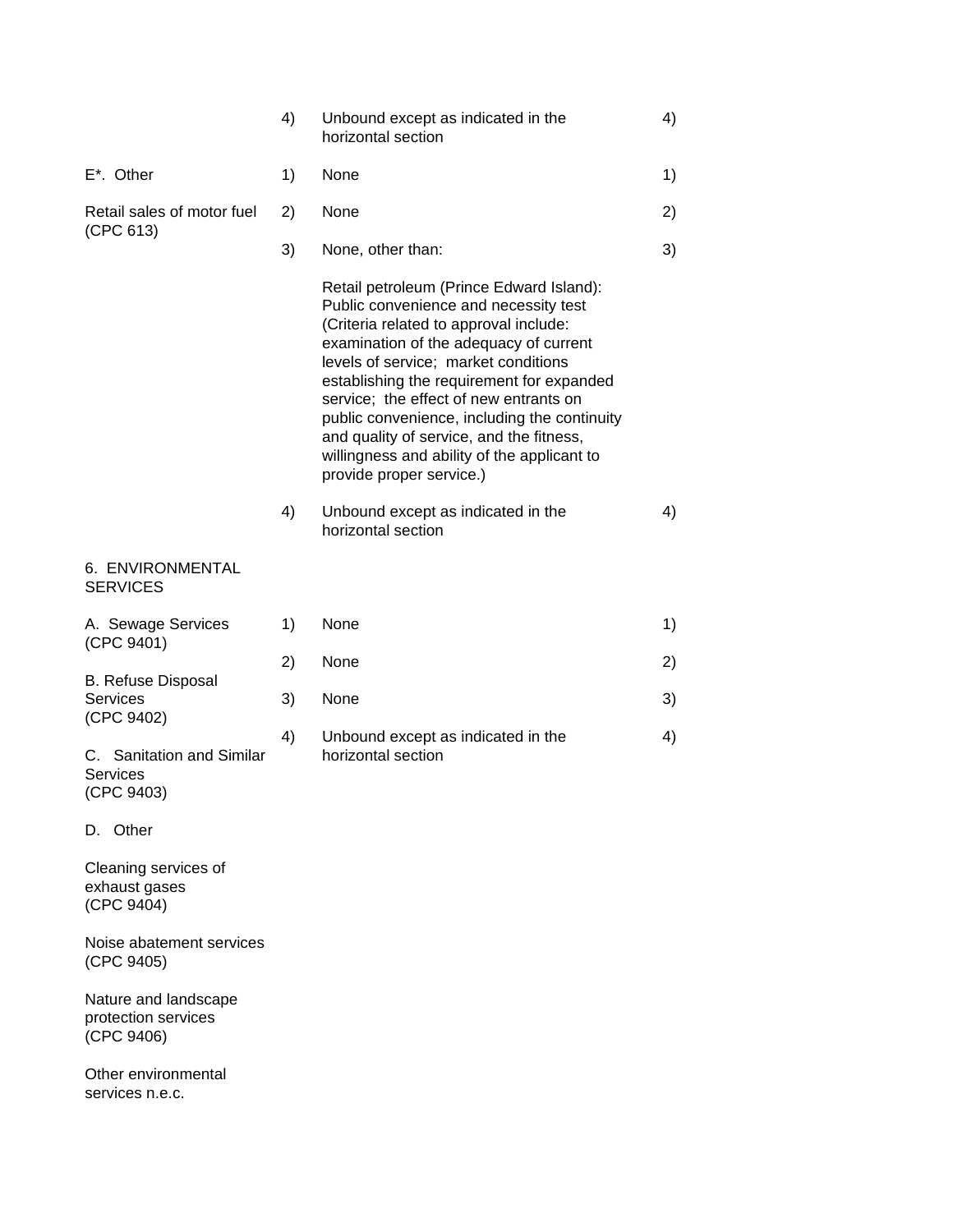#### (CPC 9409)

#### 7. FINANCIAL SERVICES

Measures Applicable to All Sectors in Financial Services:

1. Commitments in this Chapter are undertaken in accordance with the Un

2. For greater certainty, market access commitments with respect to the "c Agreement on Trade in Services) apply only to the transactions indicated in not impose any obligation to allow non-resident financial services suppliers

- 3. The commitments on "commercial presence" are bound according to the
- 4. The commitments on "presence of natural persons" are scheduled in ac
- 5. Otherwise, the commitments in this Chapter are subject to the general  $\epsilon$

1),2) None 1),2)

3) None, other than: 3)

Federally-regulated financial institutions having capital in excess of \$750 million are required, within five years of having reached the threshold, to have 35 per cent of their voting shares widely-held and listed and posted for trading on a Canadian Stock Exchange.

Foreign-owned federally regulated institutions (i.e. insurance, banks and trust and loan): A controlling number of shares of a Canadian subsidiary must be held directly by the foreign company incorporated in the jurisdiction where the foreign company, either directly or through a subsidiary, principally carries on business.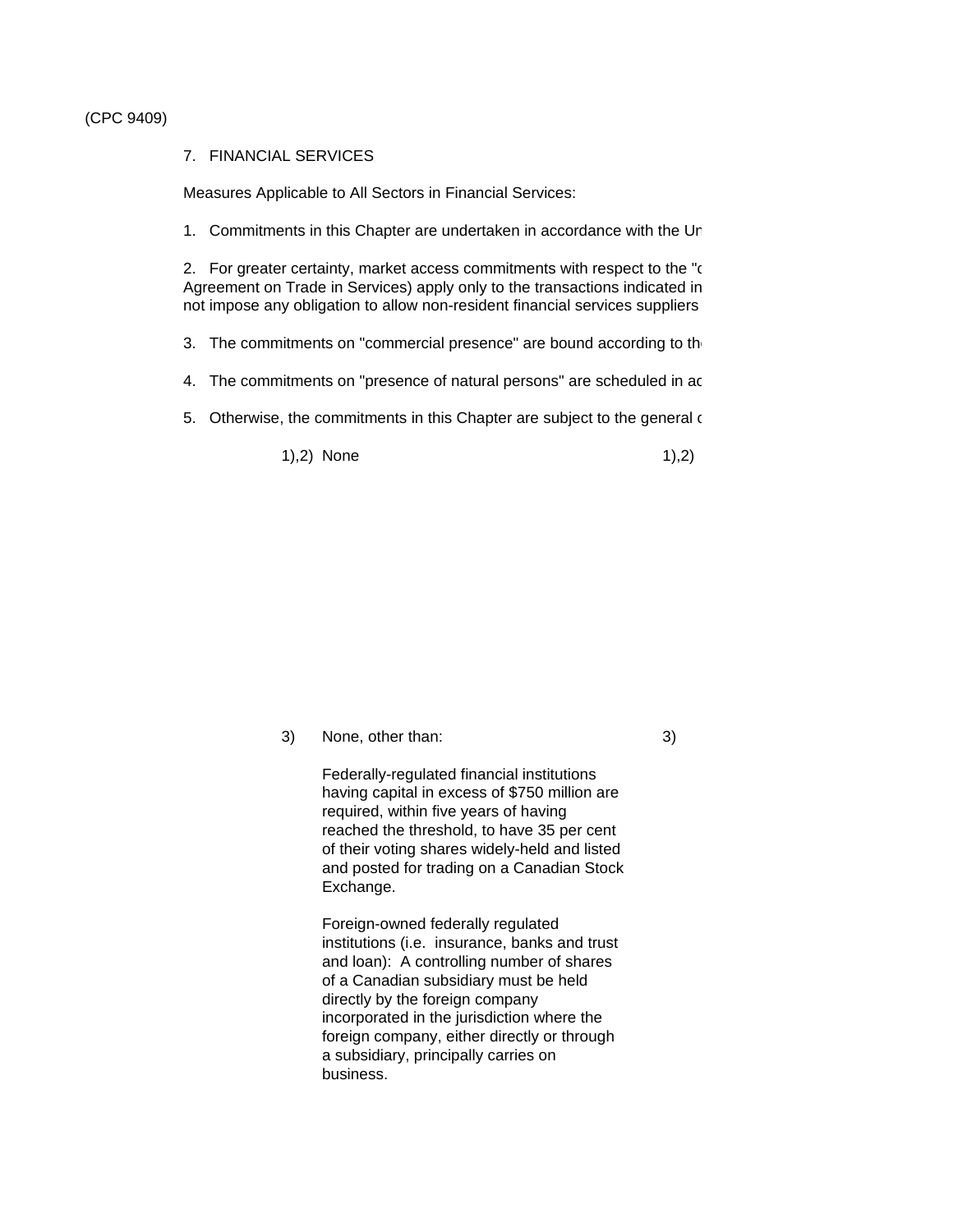4) See paragraph 4 of headnote on Financial 4) Services.

A. Insurance and Insurance-related Services (CPC 812\* + 814)

a) Life, accident and health 1) None, other than: 1 (1) 1) insurance services (CPC 8121) Direct insurance (federal): Services must be supplied through a commercial presence b) Non-life insurance with the exception of marine insurance. services (except deposit insurance and similar (All provinces): Services must be supplied compensation schemes) through a commercial presence. (CPC 8129) Reinsurance and retrocession (federal): c) Reinsurance and Services must be supplied through a retrocession commercial presence. (CPC 81299\*) (All provinces, excluding Alberta and New Brunswick): Services must be supplied through a commercial presence. 2) None, other than: 2) Reinsurance and retrocession (federal, Alberta and Newfoundland): The purchase of reinsurance services by a Canadian insurer, other than a life insurer or a reinsurer, from a non-resident reinsurer is limited to no more than 25 per cent of the risks undertaken by the insurer purchasing

the reinsurance.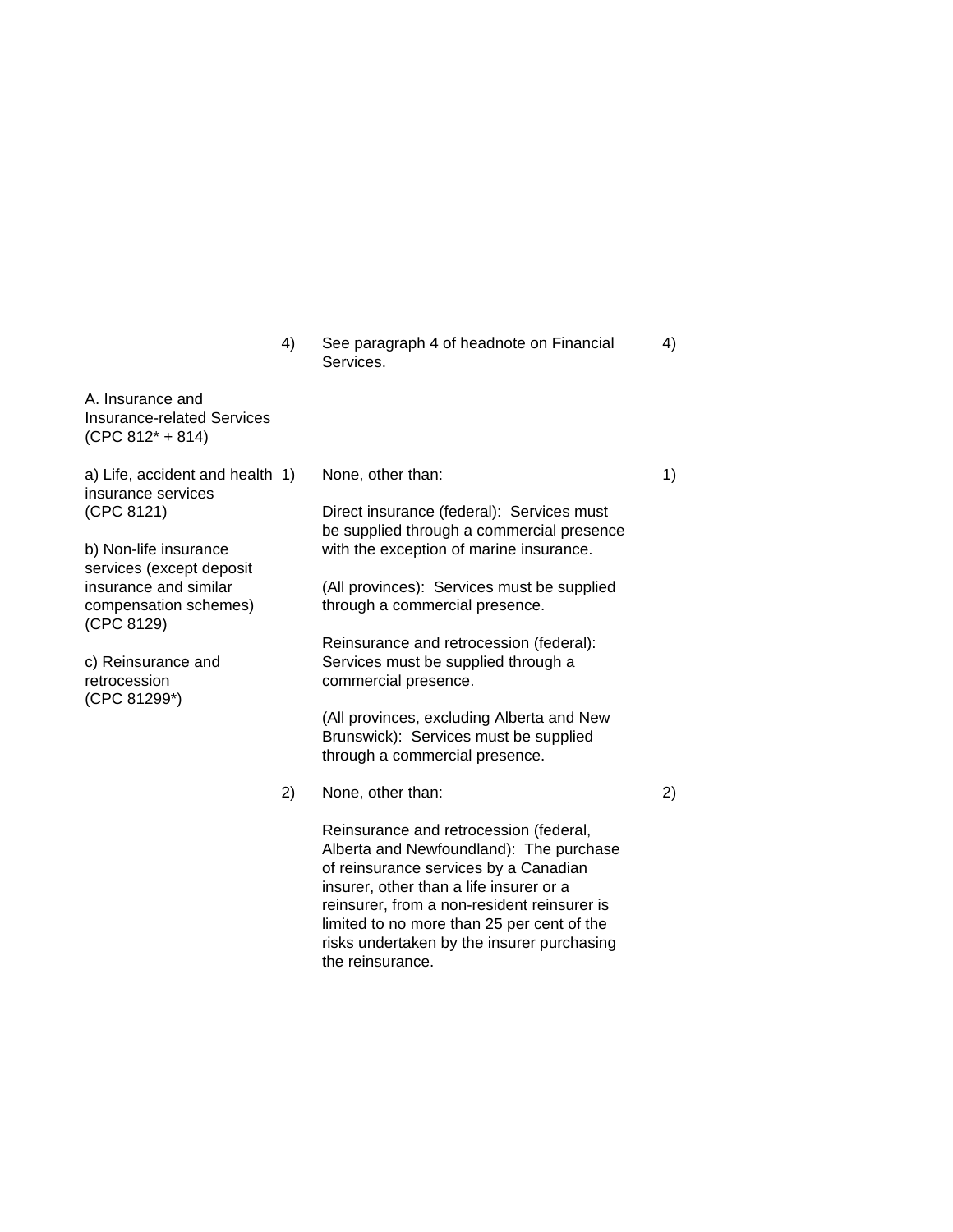#### 3) None, other than: 3)

Direct insurance and reinsurance and retrocession (federal): The solicitation of insurance services in Canada can only be effected through:

(i) a corporation incorporated under federal or provincial laws;

(ii) a corporation incorporated by or under the laws of another jurisdiction outside Canada (i.e., a branch of a foreign corporation);

(iii) an association formed on the plan known as Lloyds; and

(iv) reciprocal insurance exchanges.

A branch of a foreign insurance company must be established directly under the foreign insurance company incorporated in the jurisdiction where the foreign insurance company, either directly or through a subsidiary, principally carries on business.

(All provinces): Insurance activities can only be provided through:

(i) a corporation incorporated under provincial statutes;

(ii) an extra-provincial insurance corporation, i.e., an insurer incorporated by, or under the laws of another jurisdiction (including a federally-authorized branch of a foreign corporation);

(iii) an association formed on the plan known as Lloyds;

(iv) (excluding Québec and Prince Edward Island): Reciprocal insurance exchanges.

(Alberta and Prince Edward Island): Subsidiaries of foreign insurance corporations must be federally-authorized.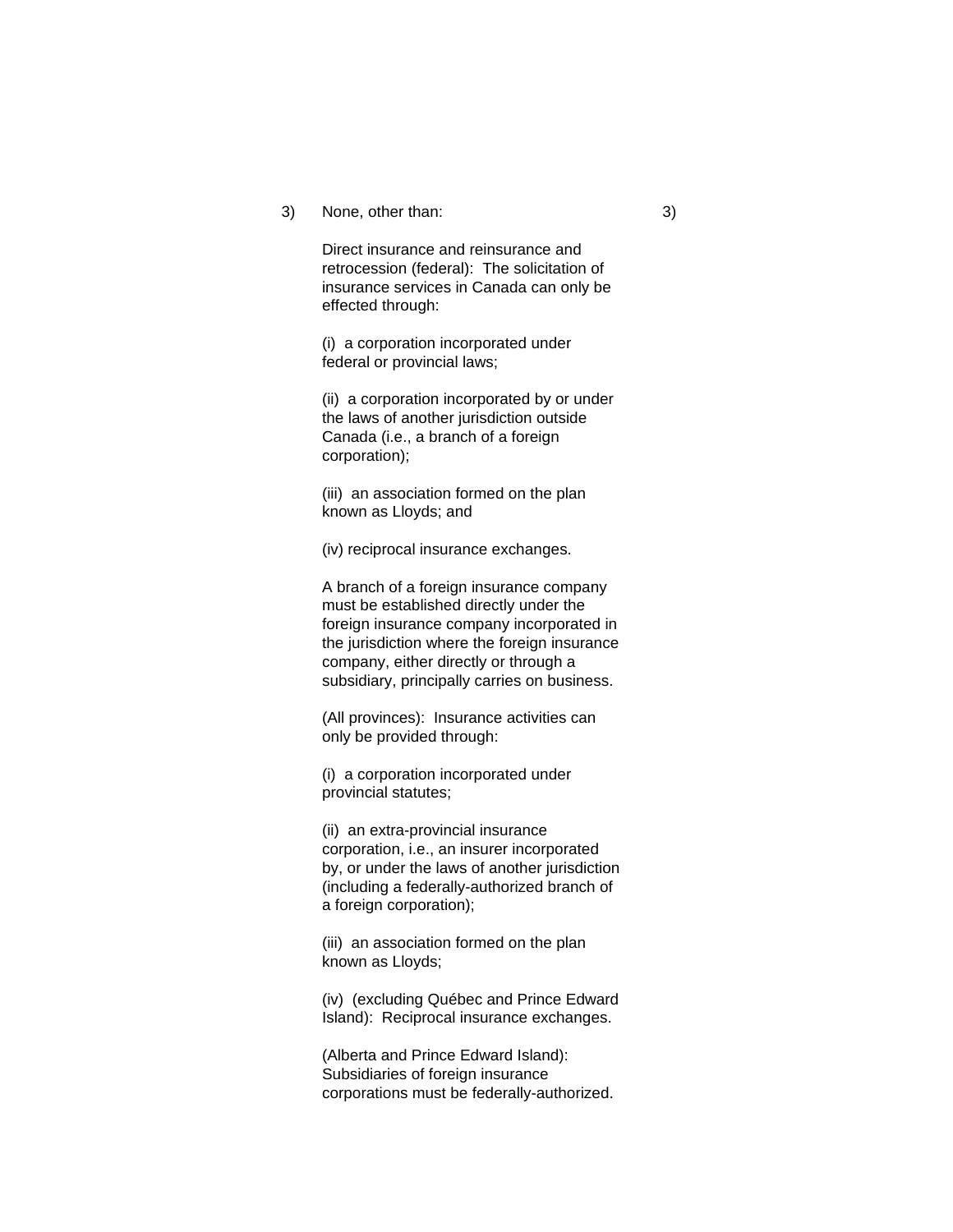(Québec): Non-residents can not acquire, without ministerial approval, either directly or indirectly, more than 30 per cent of the voting rights attached to shares of a Québec-chartered insurance company or of its controlling entity.

(Québec): Upon any allotment or transfer of voting shares of the capital stock insurance company "SSQ, Société d'assurance-vie inc" or of the holding company "Groupe SSQ inc", the minister may ask such companies to prove that the shares were offered by preference to Québec residents and subsequently to other Canadian residents, but that no offer was made or was acceptable.

(Federal): The purchase of reinsurance services by a Canadian insurer, other than a life insurer or reinsurer, from a resident reinsurer is limited to no more than 75 per cent of the risks undertaken by the insurer purchasing the reinsurance.

(British Columbia): Incorporation, share acquisition or application for business authorization, where any person controls or will control 10 per cent or more of the votes of the company, is subject to ministerial approval.

Motor vehicle insurance (Québec, Manitoba, Saskatchewan and British Columbia): Motor vehicle insurance is provided by public monopoly.

- 4) See paragraph 4 of headnote on Financial 4) Services.
- d) Services auxiliary to  $1)$  None, other than:  $1)$

and agency services) Intermediation of insurance relating to (CPC 8140) maritime shipping, commercial aviation, space launching, freight (including satellites) and goods in international transit (all provinces): Services must be supplied through a commercial presence in the province in which the service is provided.

> (Ontario and Prince Edward Island): Non-resident individual adjusters are

insurance (including broking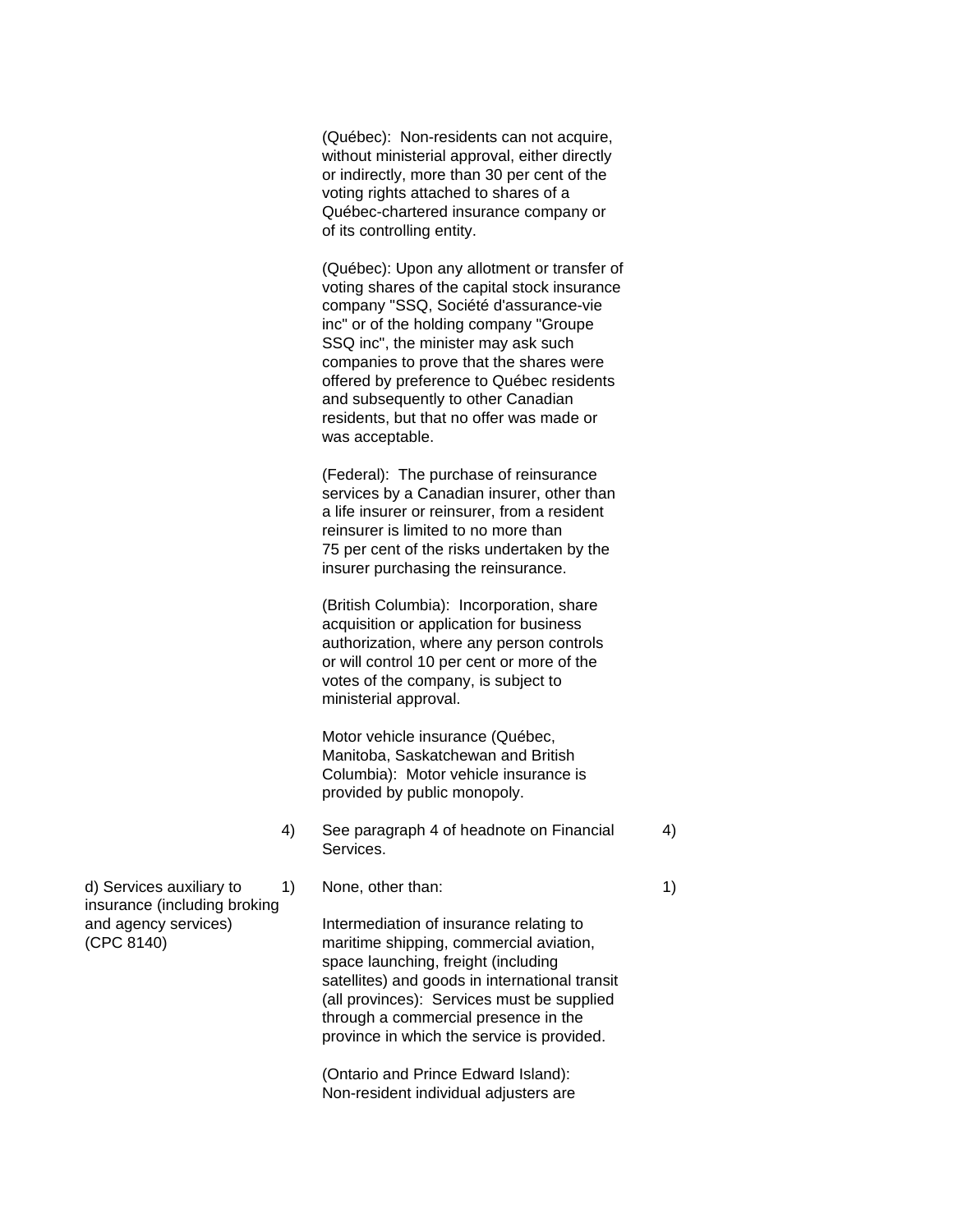prohibited from being adjusters in the province.

(Manitoba): Licenses to act as insurance agents and brokers are not issued to non-residents of Canada.

(New Brunswick): Licenses shall not be issued to a corporation whose head office is outside Canada.

(Alberta and Manitoba): A license to act as a special broker authorized to place insurance coverage with unlicensed insurers is restricted to residents of the province, as the case may be.

(British Columbia): Licenses for general insurance shall be issued only to residents of the province.

(Prince Edward Island): Licenses to act as insurance agent or adjusters are not issued to non-resident of the province.

2) None 2)

3) None, other than: 3)

(New Brunswick): Licenses shall not be issued to a corporation whose head office is outside Canada.

(Ontario and Prince Edward Island): Non-resident individual adjusters are prohibited from being adjusters in the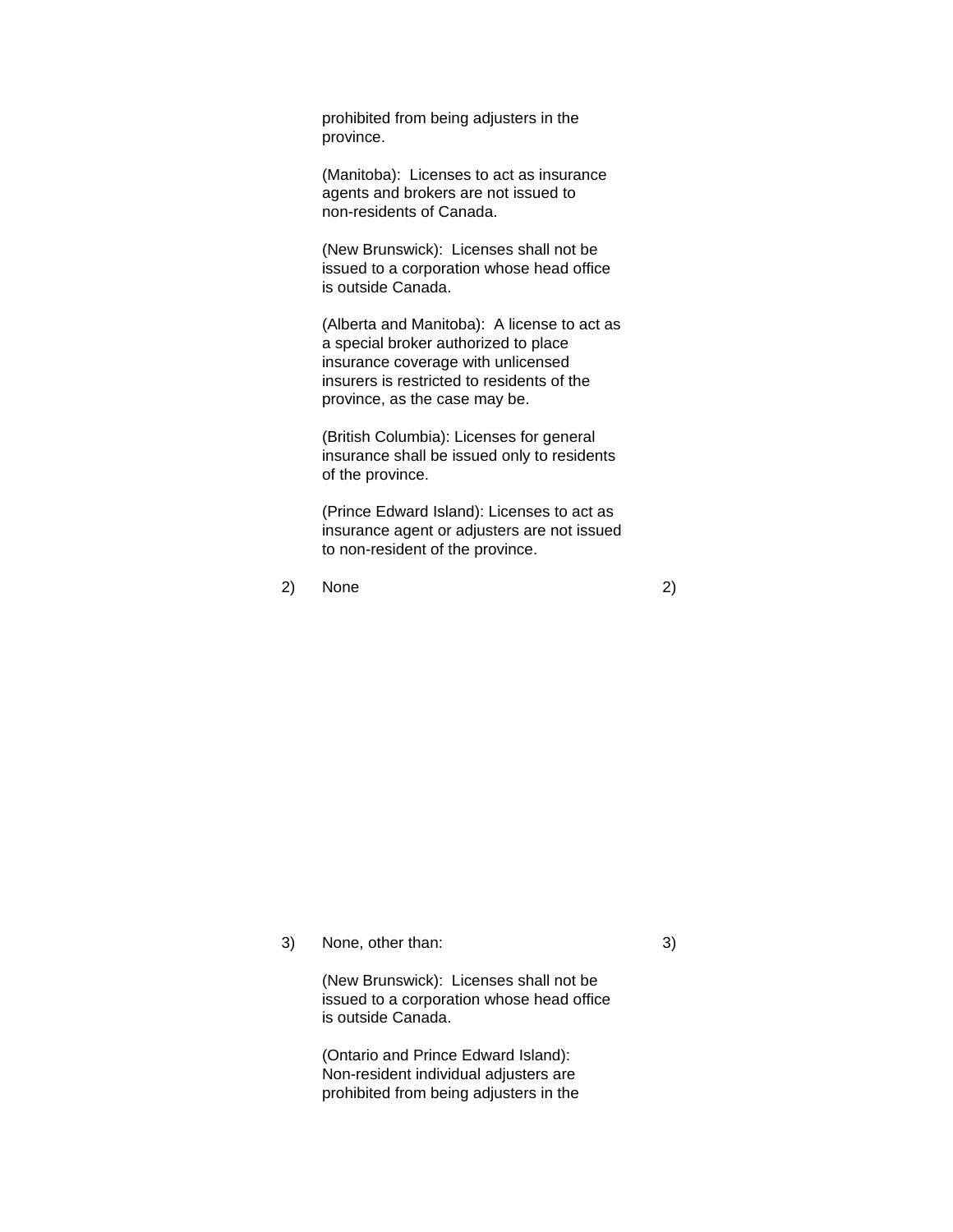province.

(Ontario): No licence is provided to a corporation to act as an insurance broker, agency or adjuster if the majority of the voting rights are in shares owned by non-residents. A corporate agency or adjuster or insurance broker which is majority non-resident-owned and licensed as a result of grand-fathering cannot expand through purchase of assets or business or merger or amalgamation with any other broker, agent or adjuster. No licence is provided to a corporation or partnership which is an insurance agency or adjuster if the head office is outside Canada or if any partner is resident outside Canada.

(Manitoba): Licenses to act as insurance agents and brokers are not issued to non-residents of Canada.

(Alberta and Manitoba): A license to act as a special broker authorized to place insurance coverage with unlicensed insurers is restricted to residents of the province, as the case may be.

(British Columbia): Licenses for general insurance shall be issued only to residents of the province.

(Prince Edward Island): Licenses to act as insurance agent or adjusters are not issued to non-residents of the province.

4) See paragraph 4 of headnote on Financial 4) Services.

B. Banking and Other Financial Services (excl. insurance)

a) Acceptance of deposits  $1$ ) and other repayable funds from the public 2) (CPC 81115-81119)

b) Lending of all types, credit, factoring and business of banking.

| 1) | None              |  |
|----|-------------------|--|
| 2) | None              |  |
| 3) | None, other than: |  |

including inter alia, Banks: Foreign banks must incorporate consumer credit, mortgage subsidiaries in Canada to undertake the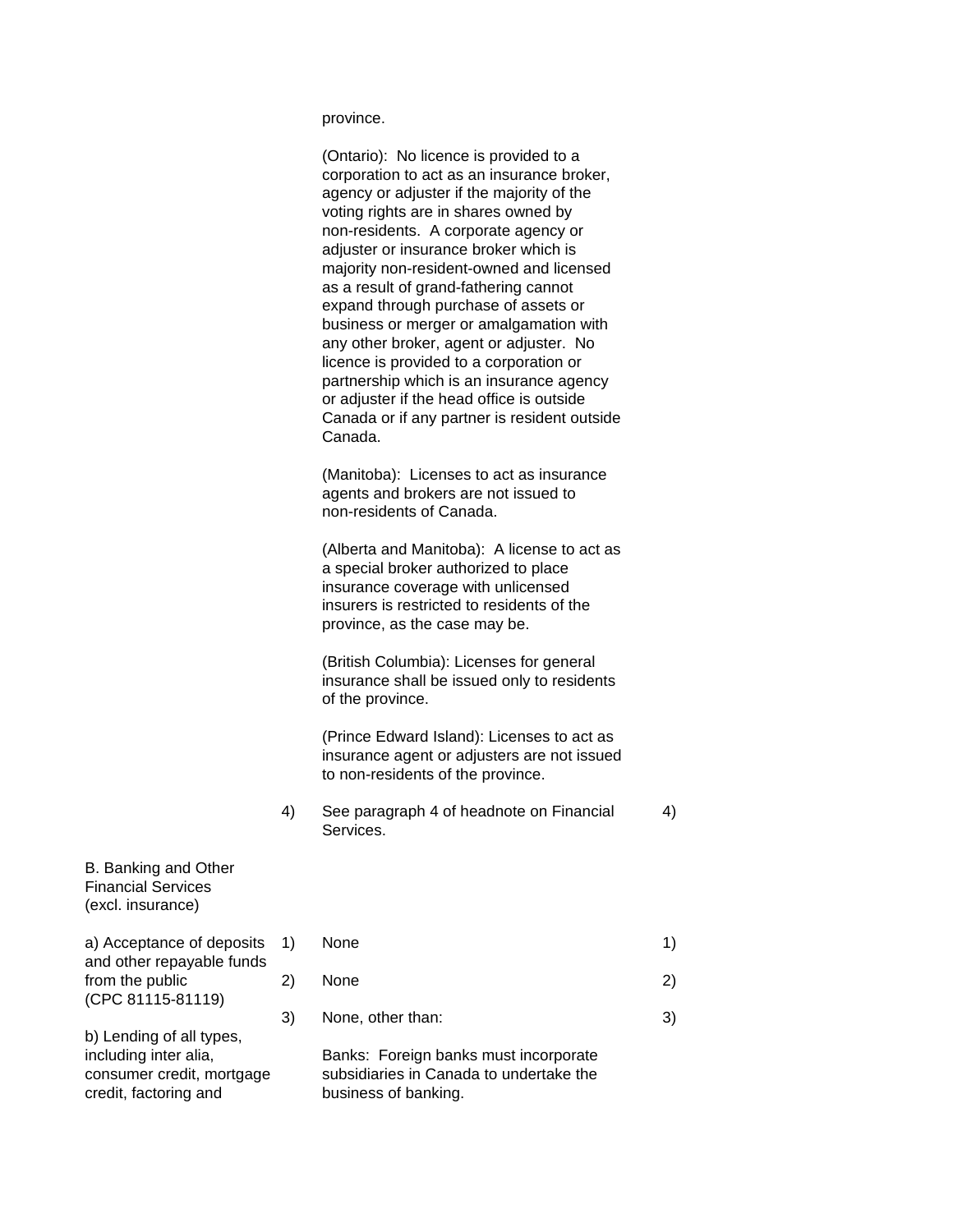financing of commercial

c) Financial leasing

transactions No one person (Canadian or foreign) may (CPC 8113) own more than 10 per cent of any class of shares of a Schedule I bank.

(CPC 8112) On 14 February 1997, the Government of Canada announced its intention to d) All payment and money implement a new foreign bank entry regime transmission services that will allow foreign banks to branch (CPC 81339\*) directly into Canada. By 30 June 1999, Canada will modify its Schedule to e) Guarantees and incorporate the results of the commitments implementation of this regime, including any (CPC 81199\*) limitations, conditions or qualifications within the meaning of Article XVI or XVII.

> Trust and loan companies (federal and all provinces, excluding British Columbia): Federal or provincial incorporation is required.

(Ontario, Québec and Manitoba): The direct or indirect acquisition of Canadian-controlled companies by non-residents is restricted to 10 per cent individually and 25 per cent collectively.

(Saskatchewan): Individual and collective foreign ownership of Canadian-controlled and provincially incorporated companies can be no more than 10 per cent of shares.

(British Columbia): Incorporations, share acquisition or application for business authorization, where any person controls or will control 10 per cent or more of the votes of the company, are subject to ministerial approval.

(Ontario, New Brunswick and Nova Scotia): Incorporation or registration will be refused unless authorities are satisfied that there exists a public benefit and advantage for an additional corporation.

(Ontario): Consent to change in control or transfers of 10 per cent or more of voting shares may be refused if it would be in the public interest to do so.

Credit unions, caisses populaires and associations or groups thereof (all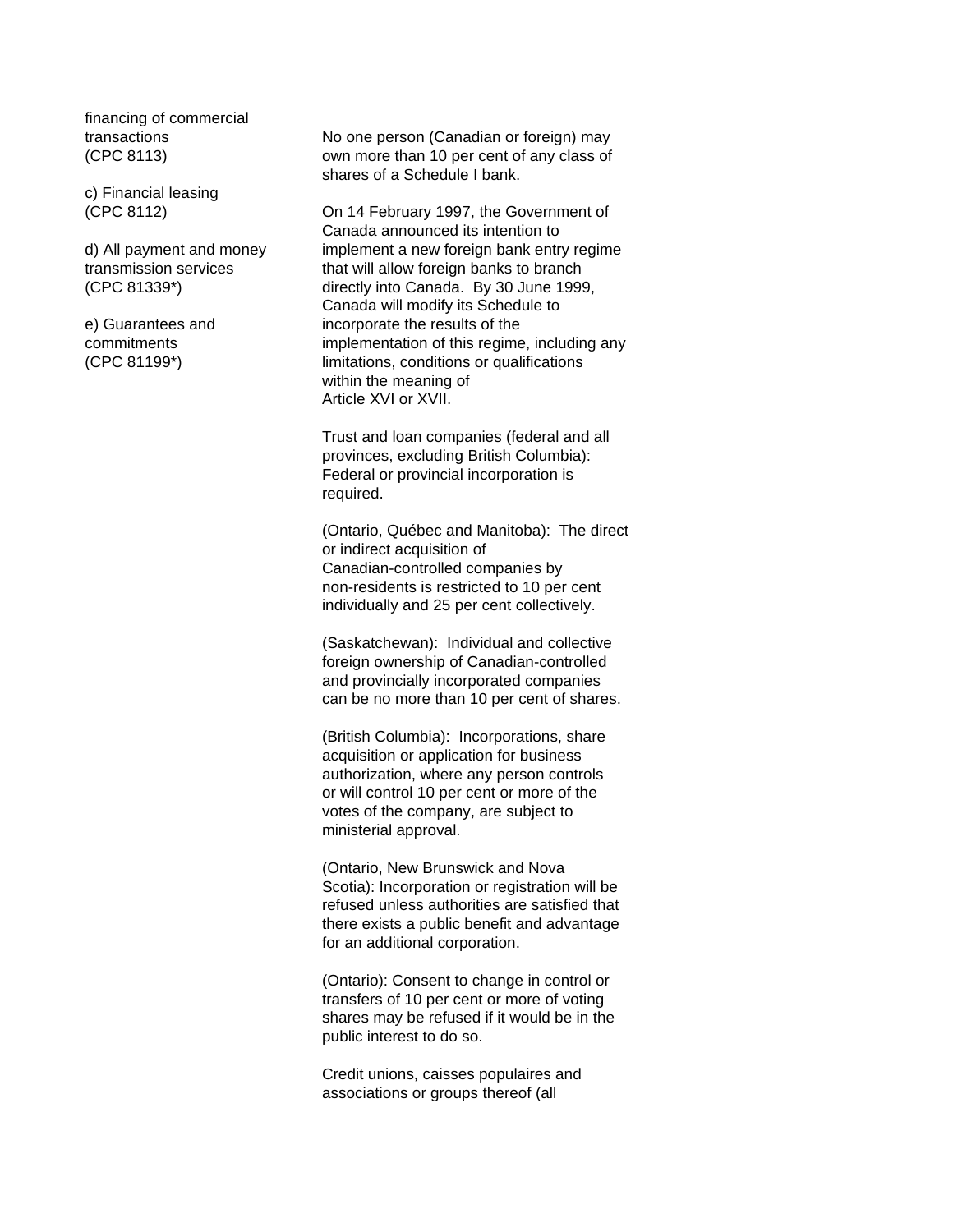provinces): Must incorporate in the jurisdictions in which they operate.

Mortgage brokers (Ontario): Must incorporate under the laws of Canada, Ontario or of another province. Ownership of a corporation by foreign persons must not exceed 10 per cent individually and 25 per cent collectively of the total number of equity shares.

(Nova Scotia): Must incorporate under the laws of Canada or Nova Scotia.

(Saskatchewan): Must maintain a business office in the province.

Loan and investment companies (Québec): Federal or provincial incorporation.

Co-operative corporations (Newfoundland and Ontario): Must incorporate under the law of the applicable province or under federal law.

Lending of all types (Nova Scotia): Must incorporate under the laws of Canada or Nova Scotia.

Acceptance of deposits (Québec): The acceptance of deposits of public and para-public institutions is provided by a public monopoly.

4) See paragraph 4 of headnote on Financial 4) Services, and:

> Mortgage brokers (Ontario): Must be Canadian citizens or permanent residents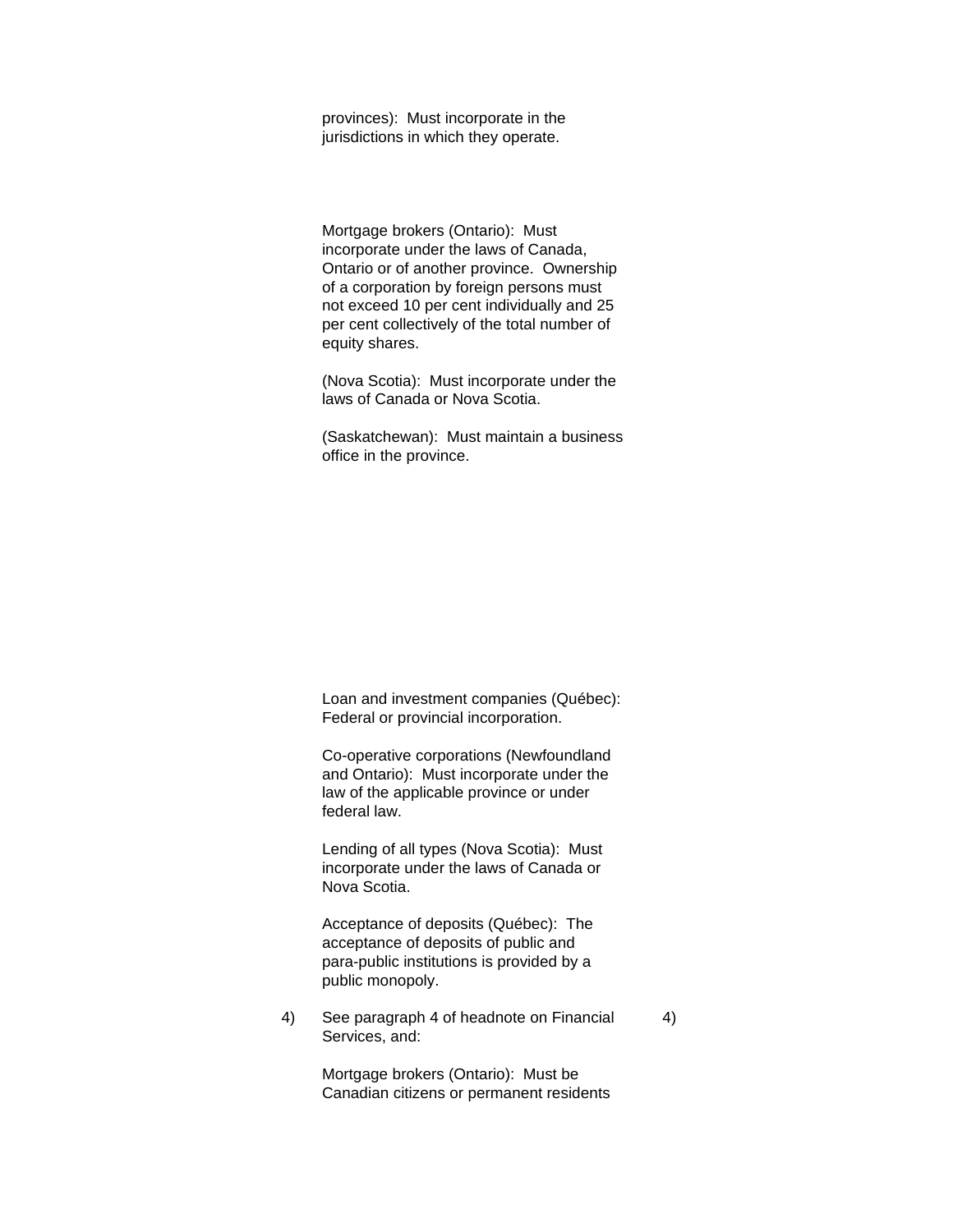of Canada and ordinarily resident in Canada.

(Nova Scotia): Must be resident in the province.

f) Trading for own account or for account of customers, whether on an exchange, in an over-the-counter market or otherwise, the following:

- money market 1) None, other than: 1) 1) instruments (cheques, bills,

- derivative products

interest rate instruments, provided. including products such as

assets, including bullion \$100 million. (CPC 81339\*)

g) Participation in issues of issues (CPC 8132) 3) None, other than: 3)

certificate of deposits, etc.) Advisory and auxiliary financial services (CPC 81339\*); (Alberta, British Columbia, Nova Scotia, Ontario, Québec and Saskatchewan): - foreign exchange Services must be supplied through a (CPC 81333\*); commercial presence in the jurisdiction in which the adviser is providing advice.

including but not limited to, Asset management (Alberta, British futures and options (CPC Columbia, Nova Scotia, Ontario, Ouébec 81339\*) and Saskatchewan): Services must be supplied through a commercial presence in exchange rate and the jurisdiction in which the service is

swaps, forward rate (Québec): The management of pension agreements, etc. funds of public and para-public institutions (CPC 81339\*) in Quebec is provided by public monopoly.

transferable securities Custodial services (All provinces): Mutual (CPC 81321\*) funds which offer securities in Canada must use a resident custodian. A - other negotiable non-resident sub-custodian may be used if instruments and financial it has shareholders equity of at least

2) None, other than: 2)

all kinds of securities, Trading in securities and commodity futures including underwriting and - persons (all provinces): There is a placement as agent requirement to register in order to trade (whether publicly or through dealers and brokers that are privately) and provision of neither resident nor registered in the service related to such province in which the trade is effected.

h) Money broking Securities dealers and brokers (British (CPC 81339\*) Columbia, Ontario, Saskatchewan, Yukon):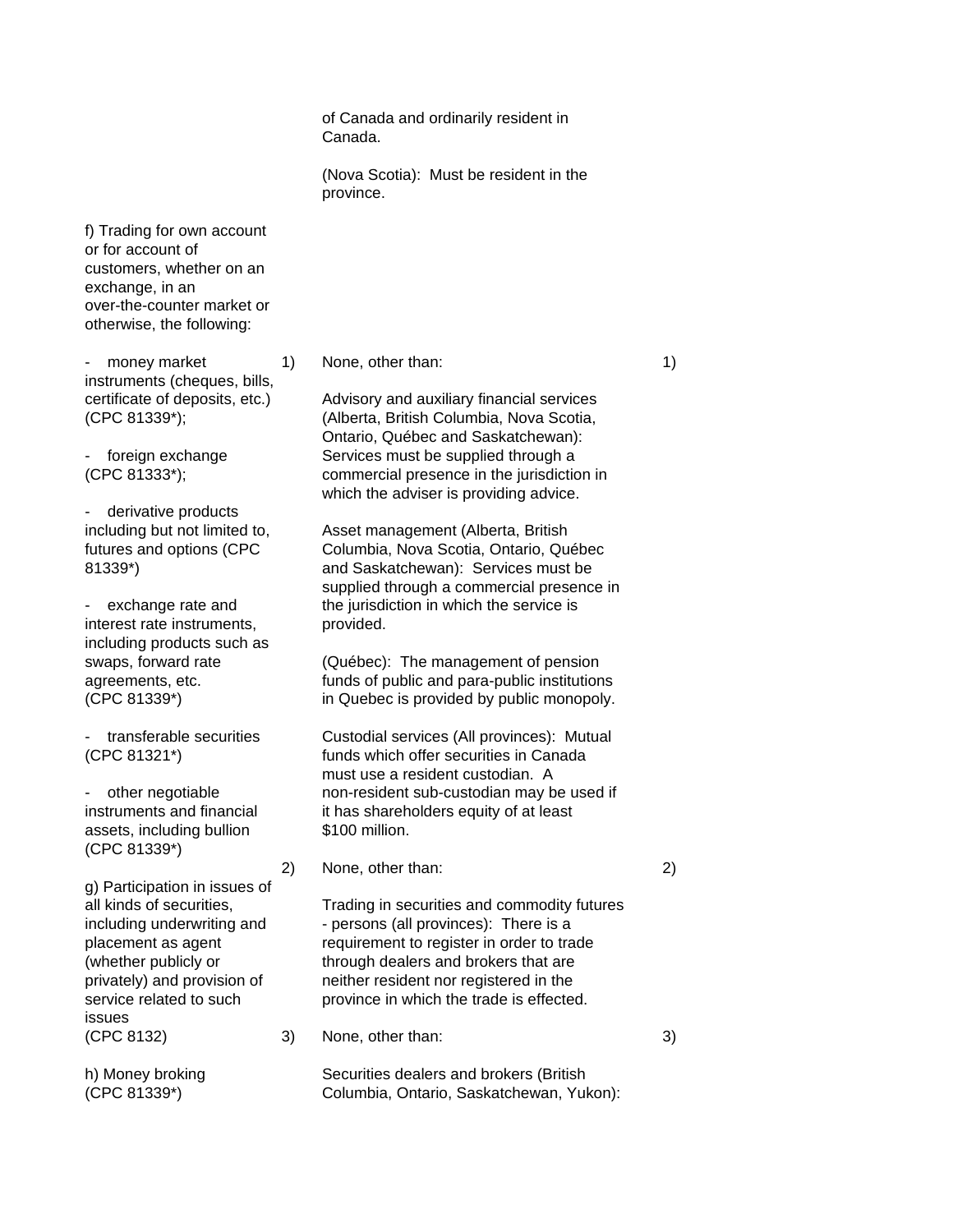as cash or portfolio custodial, depository and Montréal Exchange. trust services (CPC 8119\*,

derivative products, and million. other negotiable

and other auxiliary financial credit reference and portfolio research and Services, and: advice, advice on strategy exchange. (CPC 8131\*, 8133\*)

l) Provision and transfer of financial information, and financial data processing and related software by providers of other financial services (CPC 8131\*, 842\*, 843\*, 844\*)

Must be incorporated, formed or continued i) Asset management, such under federal, provincial or territorial laws.

management, (Québec): Only brokerage firms all forms of collective incorporated under federal, provincial or investment management, territorial laws may be members of the

81323\*). Custodial services (All provinces): Mutual funds which offer securities in Canada j) Settlement and clearing must use a resident custodian. A services for financial non-resident sub-custodian may be used if assets, incl. securities, it has shareholders equity of at least \$100

instruments (CPC 81339\*, Advisory and auxiliary financial services 81319\*) (British Columbia): Must be incorporated, formed or continued under federal, k) Advisory, intermediation provincial or territorial laws.

services on all the activities Asset management (Québec): The listed in Article 5(a)(v) management of pension funds of public and through (xv) of the Annex para-public institutions in Québec is on Financial Services, incl. provided by a public monopoly.

analysis, investment and 4) See paragraph 4 of headnote on Financial 4)

acquisitions and on (Québec): Only Canadian residents may be corporate restructuring and individual members of the Montreal

## 9. TOURISM AND TRAVEL RELATED SERVICES

A. Hotels and Restaurants (including catering)

Hotel and other lodging 1) None 1) services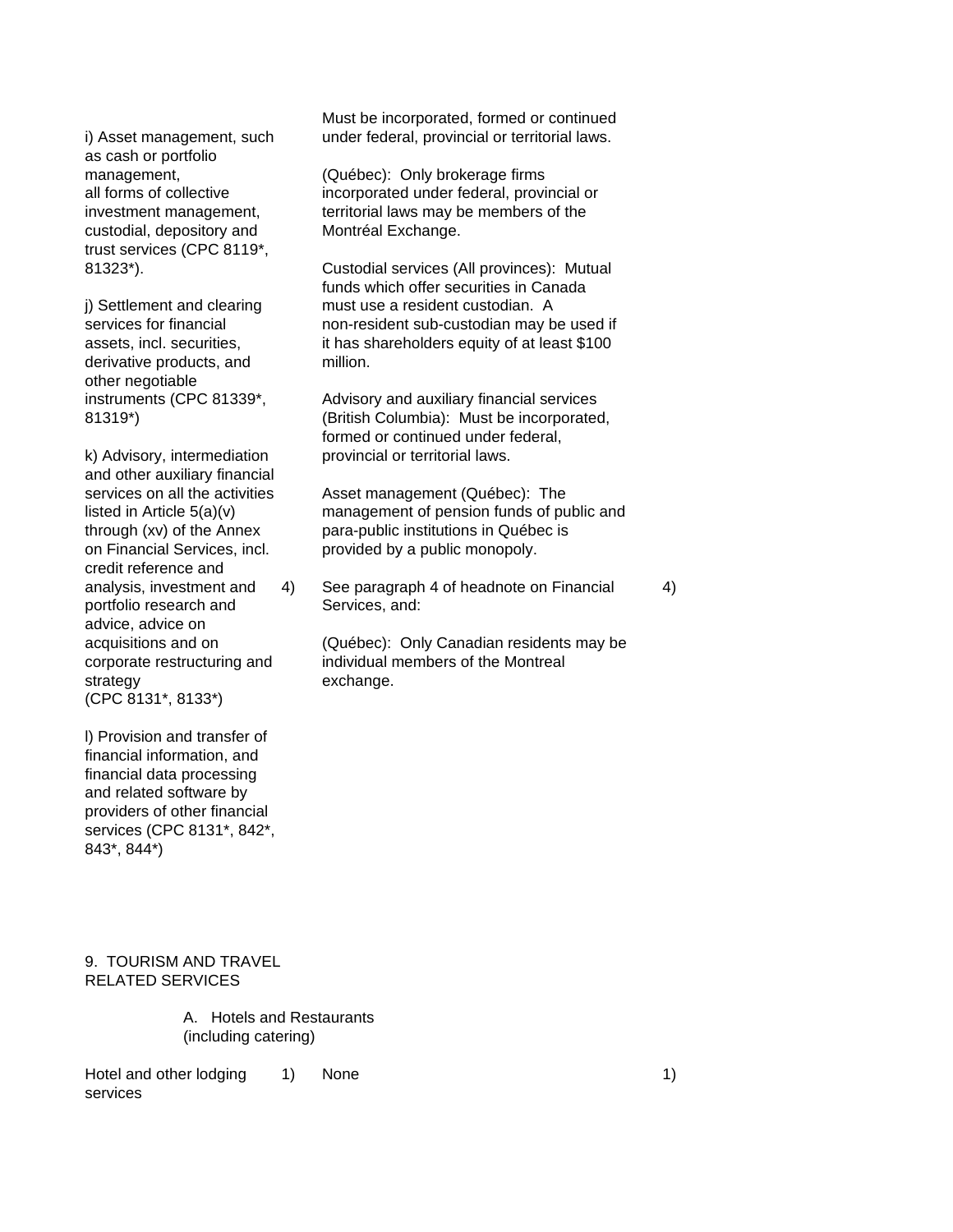| (CPC 641)                                                | 2) | None                                                                                                                                                                                                                                                | 2) |
|----------------------------------------------------------|----|-----------------------------------------------------------------------------------------------------------------------------------------------------------------------------------------------------------------------------------------------------|----|
| Food and beverage serving 3)<br>services                 |    | None, other than:                                                                                                                                                                                                                                   | 3) |
| (CPC 642/3)                                              |    | Sale of liquor on premises (Nova Scotia):<br>New licences require a majority approval in<br>a public vote                                                                                                                                           |    |
|                                                          |    | Sale of liquor in a tavern, restaurant or bar<br>(Québec): For juridical persons not listed<br>on a Canadian stock exchange, all<br>shareholders owning 10 per cent or more<br>of voting shares must be Canadian citizens<br>or permanent residents |    |
|                                                          |    | (Saskatchewan): The majority of<br>shareholders must be Canadian and<br>manager must be a Canadian citizen or<br>permanent resident                                                                                                                 |    |
|                                                          |    | Sale of liquor (Québec): Is limited to<br>federally incorporated companies                                                                                                                                                                          |    |
|                                                          | 4) | Unbound except as indicated in the<br>horizontal section, and:                                                                                                                                                                                      | 4) |
|                                                          |    | Sale of liquor in a restaurant and tavern<br>(Québec): Requirement for residency and<br>citizenship                                                                                                                                                 |    |
|                                                          |    | Sale of alcoholic beverages (Alberta,<br>Saskatchewan and Ontario): Requirement<br>for permanent residency                                                                                                                                          |    |
|                                                          |    | (Manitoba): Requirement for citizenship<br>and residency                                                                                                                                                                                            |    |
|                                                          |    | (Nova Scotia): Licences for the sale of<br>alcoholic beverages will be granted only to<br>Canadian citizens                                                                                                                                         |    |
| B. Travel Agencies and Tour<br><b>Operators Services</b> |    |                                                                                                                                                                                                                                                     |    |
| Travel agency and tour<br>operator services              | 1) | None, other than:                                                                                                                                                                                                                                   | 1) |
| (CPC 7471)                                               |    | Travel agencies and travel wholesalers<br>(Ontario): Services must be supplied<br>through a commercial presence                                                                                                                                     |    |
|                                                          |    | Travel agencies (Québec): Services must                                                                                                                                                                                                             |    |

be supplied through a commercial presence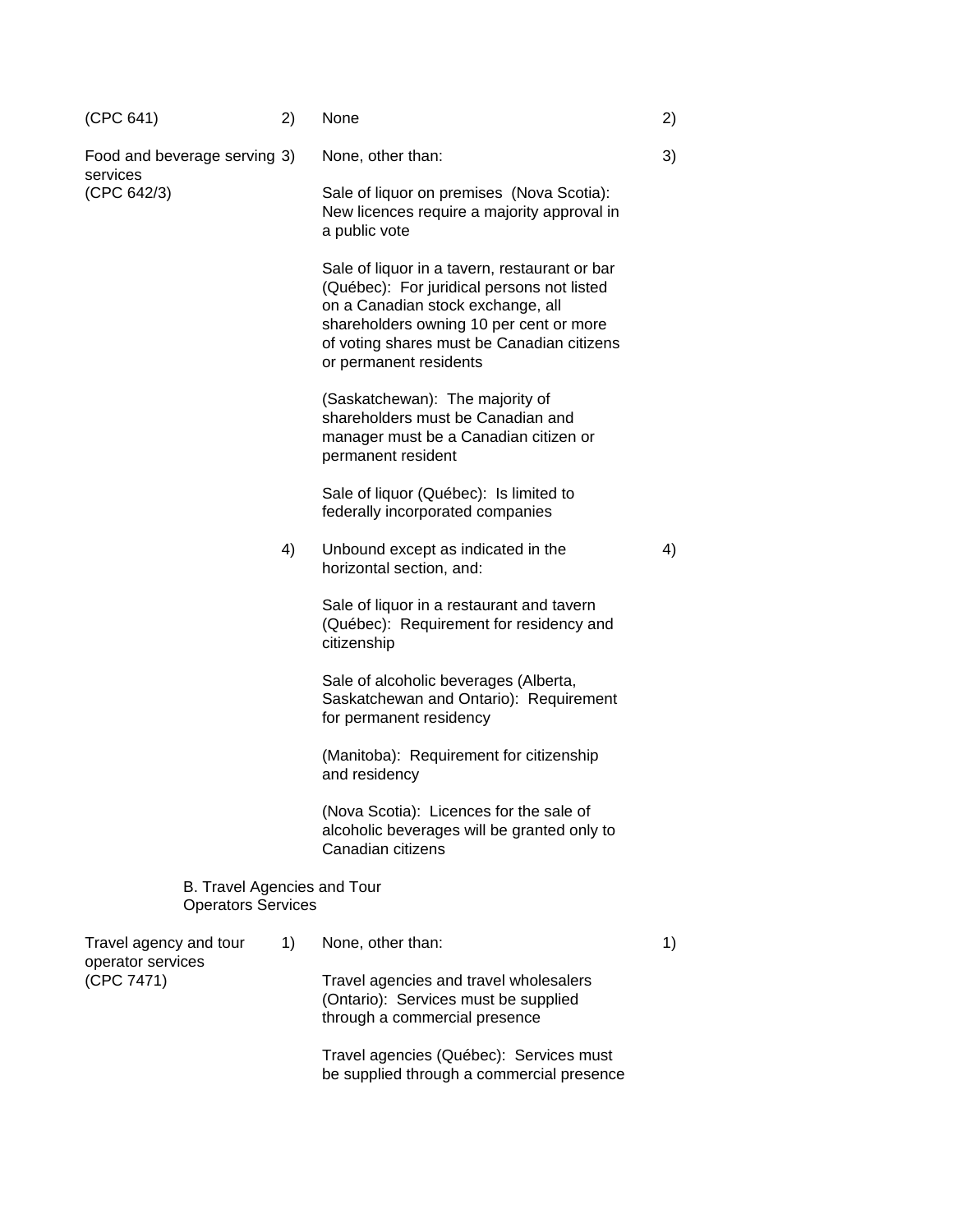| 2) | None |  | 2) |  |
|----|------|--|----|--|
|----|------|--|----|--|

 $3)$  None  $3)$ 

4) Unbound except as indicated in the 4) horizontal section

# 11. TRANSPORT SERVICES

- Approval is required from the National Transportation Agency prior to the acquisition of any federally regulated transportation undertaking with assets or annual gross sales in Canada in excess of \$10 million. For these purposes, a transportation undertaking means any business principally engaged in any transportation activity under federal jurisdiction within Canada, excluding (a) those operated by a person whose principal place of residence is outside Canada, and (b) those engaged in the transport of goods and/or passengers solely between Canada and another country.

- The acquisition of control of a Canadian business with respect to any transportation service by a non-Canadian is subject to approval #8, for

1) all direct acquisitions of Canadian businesses with assets of C\$5 million or more

2) all indirect acquisitions of Canadian businesses with assets of C\$50 million or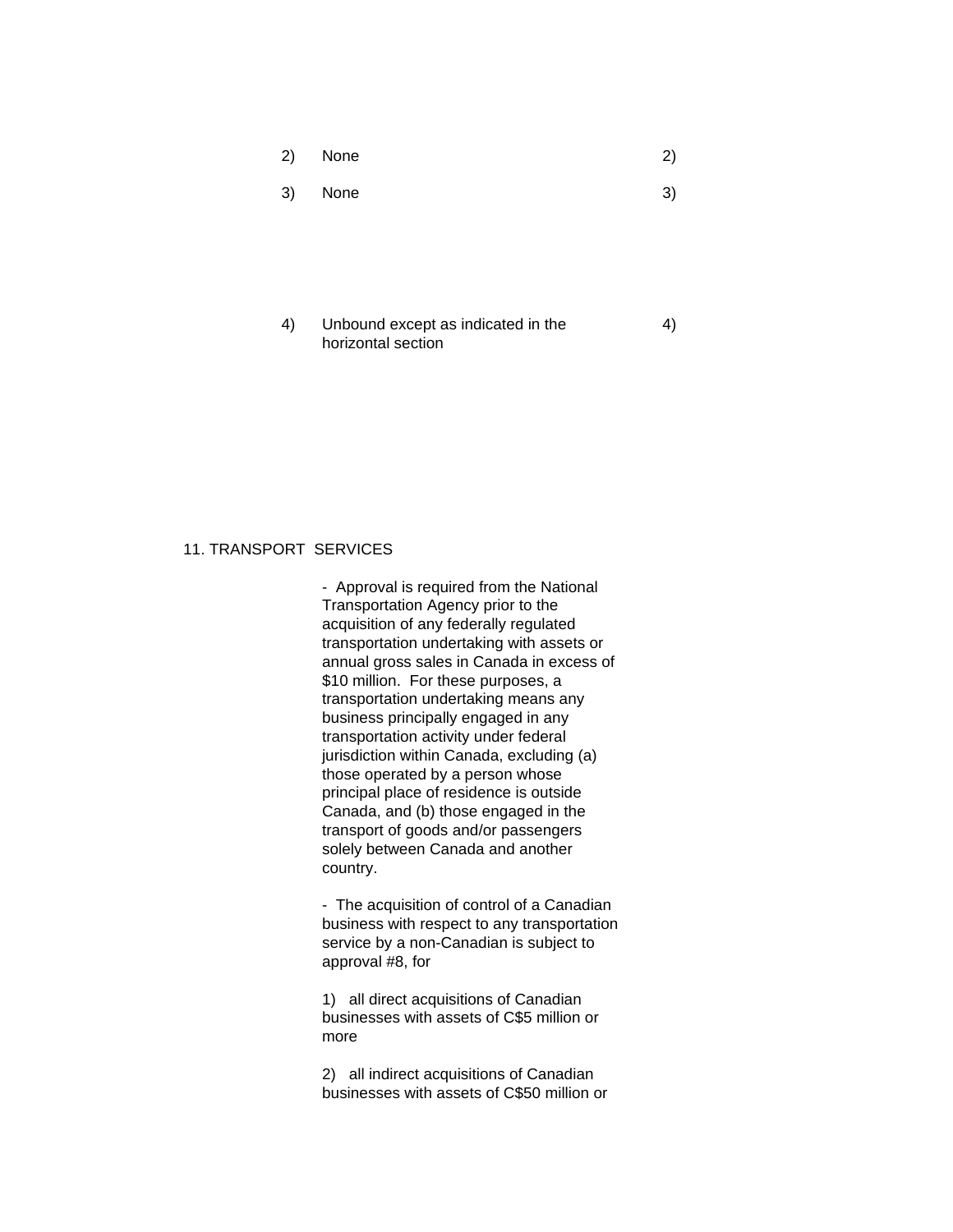more, or

3) indirect acquisitions of Canadian businesses with assets between C\$5 million and \$50 million that represent more than 50 per cent of the value of the total international transaction

## MARITIME TRANSPORT **SERVICES**

| <b>International Transport</b><br>(Freight and passengers)<br>CPC 7211 and 7212,<br>excluding cabotage | 1) | Unbound | 1) |
|--------------------------------------------------------------------------------------------------------|----|---------|----|
|                                                                                                        |    | Unbound | 2) |
|                                                                                                        | 3) | Unbound | 3) |
|                                                                                                        |    | Unbound |    |

## MARITIME AUXILIARY SERVICES

| Maritime Cargo Handling 1) | Unbound |  |
|----------------------------|---------|--|
| Services (as defined)      |         |  |
|                            | Unbound |  |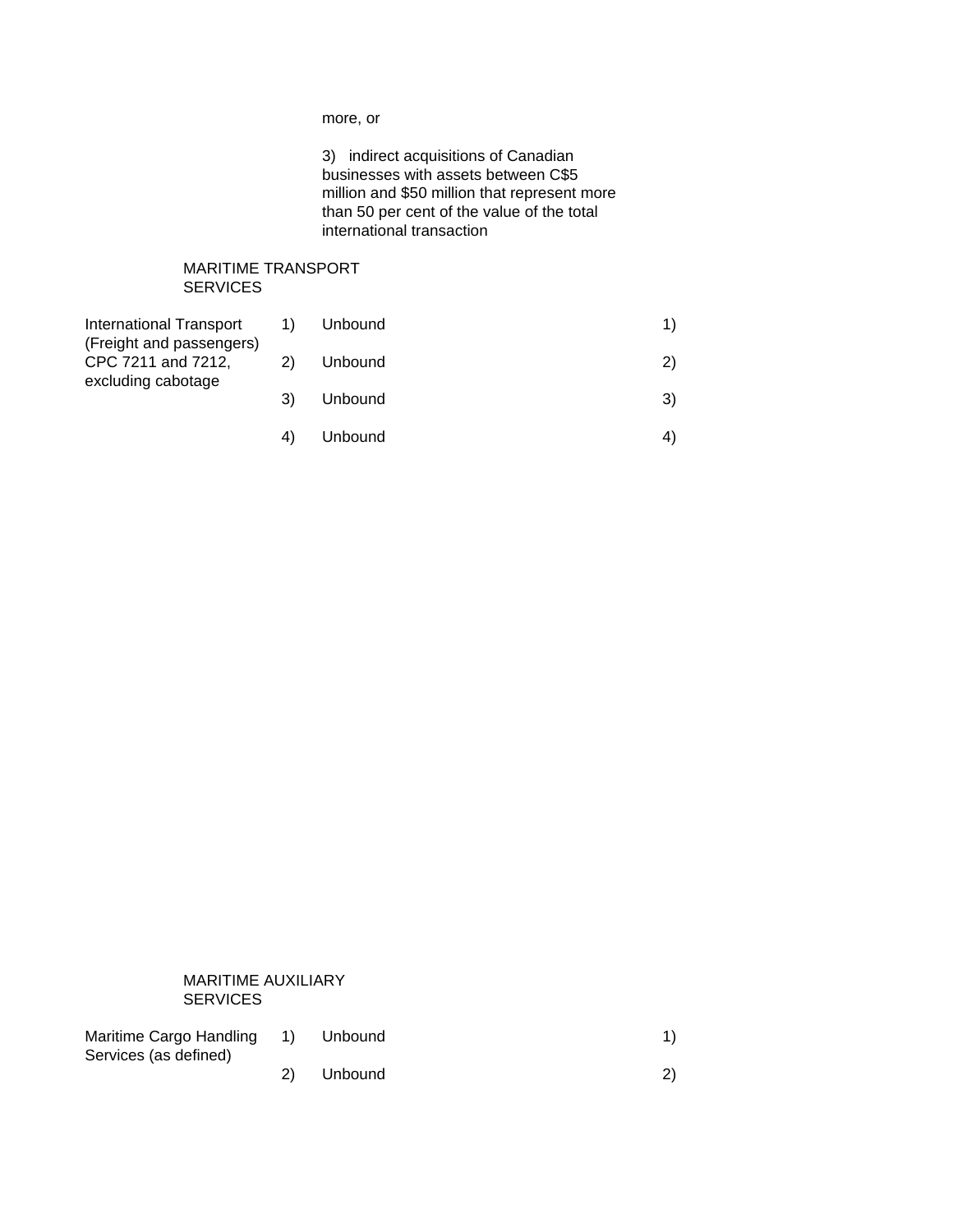|                                                             | 3) | Unbound                                                                                                                                                                              | 3) |
|-------------------------------------------------------------|----|--------------------------------------------------------------------------------------------------------------------------------------------------------------------------------------|----|
|                                                             | 4) | Unbound                                                                                                                                                                              | 4) |
| Storage and Warehousing<br>Services CPC 742 (as<br>amended) | 1) | Unbound*                                                                                                                                                                             | 1) |
|                                                             | 2) | None                                                                                                                                                                                 | 2) |
|                                                             | 3) | None                                                                                                                                                                                 | 3) |
|                                                             | 4) | Unbound except as indicated in the<br>horizontal section                                                                                                                             | 4) |
| <b>Customs Clearance</b><br>Services (as defined)           | 1) | None, other than: Licensed Customs<br>Brokers (federal) (juridical persons):<br>requirement for a commercial presence<br>(natural persons): requirement for a<br>permanent residency | 1) |
|                                                             |    | Licensed Customs Brokers (federal)<br>(juridical persons): requirement for a<br>commercial presence<br>(natural persons): requirement for a<br>permanent residency                   |    |
|                                                             | 2) | None, other than:                                                                                                                                                                    | 2) |
|                                                             |    | Licensed Customs Brokers (federal)<br>(juridical persons): requirement for a<br>commercial presence (natural persons):<br>requirement for a permanent residency                      |    |
|                                                             | 3) | None, other than:                                                                                                                                                                    | 3) |
|                                                             |    | Licensed Customs Brokers (federal)<br>(juridical persons): Commercial presence<br>must be by means of incorporation or a<br>partnership                                              |    |
|                                                             |    | (a) A corporation must be incorporated in<br>Canada and the majority of its directors<br>must be permanent residents                                                                 |    |
|                                                             |    | (b) A partnership must be composed of<br>persons who are permanent residents                                                                                                         |    |
|                                                             | 4) | Unbound except as indicated in the<br>horizontal section, and:                                                                                                                       | 4) |
|                                                             |    | Licensed Customs Brokers (federal)<br>(natural persons): requirement for<br>permanent residency.                                                                                     |    |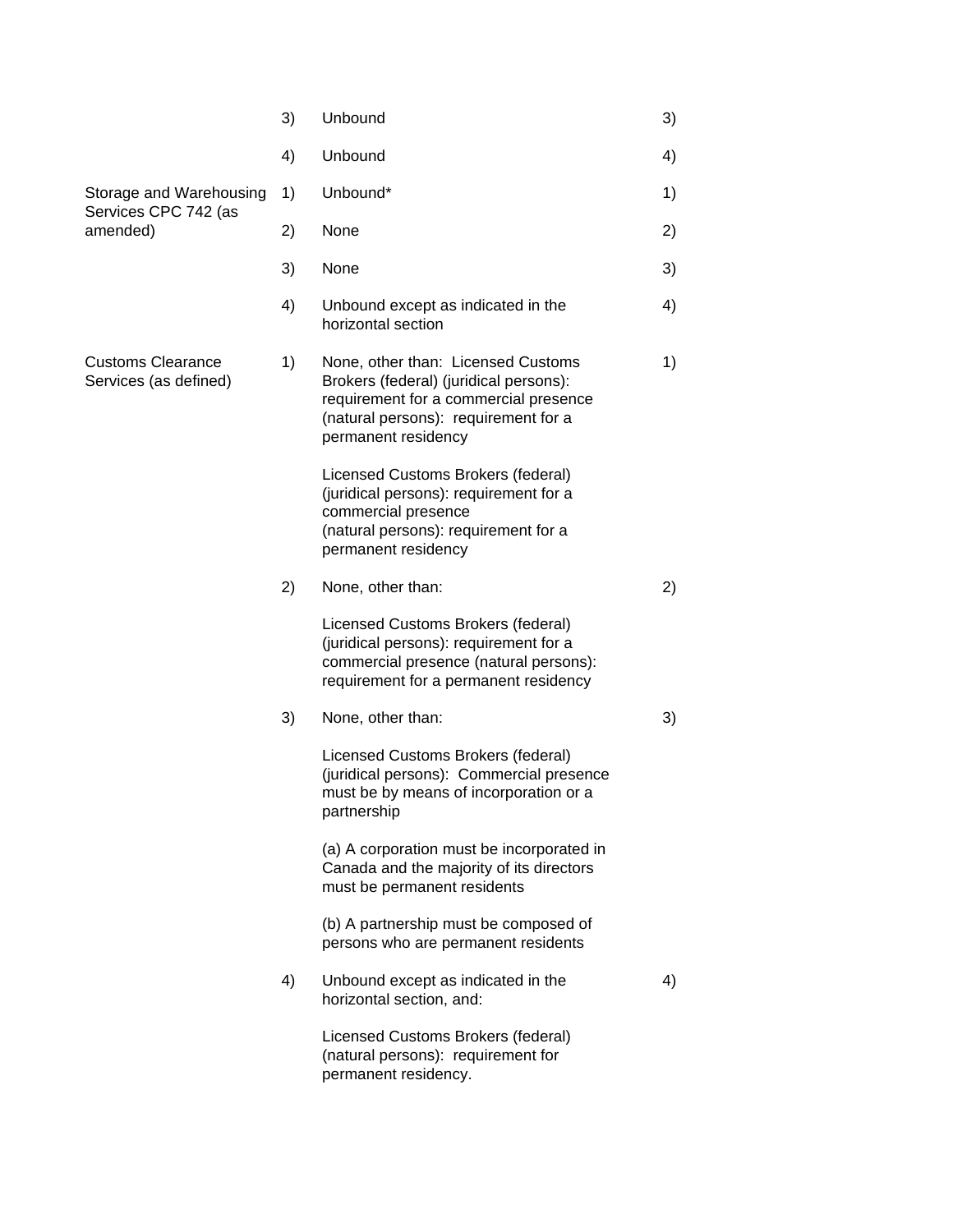| Container Station and Depot1)                           |    | Unbound*                                                 | 1) |
|---------------------------------------------------------|----|----------------------------------------------------------|----|
| Services (as defined)                                   | 2) | None                                                     | 2) |
|                                                         | 3) | None                                                     | 3) |
|                                                         | 4) | Unbound except as indicated in the<br>horizontal section | 4) |
| <b>Maritime Agency Services</b><br>(as defined)         | 1) | Unbound                                                  | 1) |
|                                                         | 2) | Unbound                                                  | 2) |
|                                                         | 3) | Unbound                                                  | 3) |
|                                                         | 4) | Unbound                                                  | 4) |
| Maritime Freight Forwarding 1)<br>Services (as defined) |    | None                                                     | 1) |
|                                                         | 2) | None                                                     | 2) |
|                                                         | 3) | None                                                     | 3) |
|                                                         | 4) | Unbound except as indicated in the<br>horizontal section | 4) |

## DEFINITIONS

For the purposes of this offer:

1. "Cabotage" services as defined by the Coasting Trade Act include:

(a) the transportation of goods or passengers by ship or by ship and any

(b) with respect to waters above the continental shelf, the transportation continental shelf; and

(c) the engaging by vessel in any maritime activity of a commercial nature maritime activities of a commercial nature in relation to the exploration, expl

For non-maritime transport services, "cabotage" means that only Canadiantrucks, trailers or buses, may provide truck or bus services between points i

2. "Container station and depot services" means activities in storing contain

3. "Custom clearance services" means activities in carrying out on behalf of main or secondary activity of the service provider.

4. "Maritime agency services" means activities in representing, within a give

- marketing and sales of maritime transport and related services, from quotation to involve of the companies; and related services, and related on  $q_1$ preparation of documentation, and provision of business information;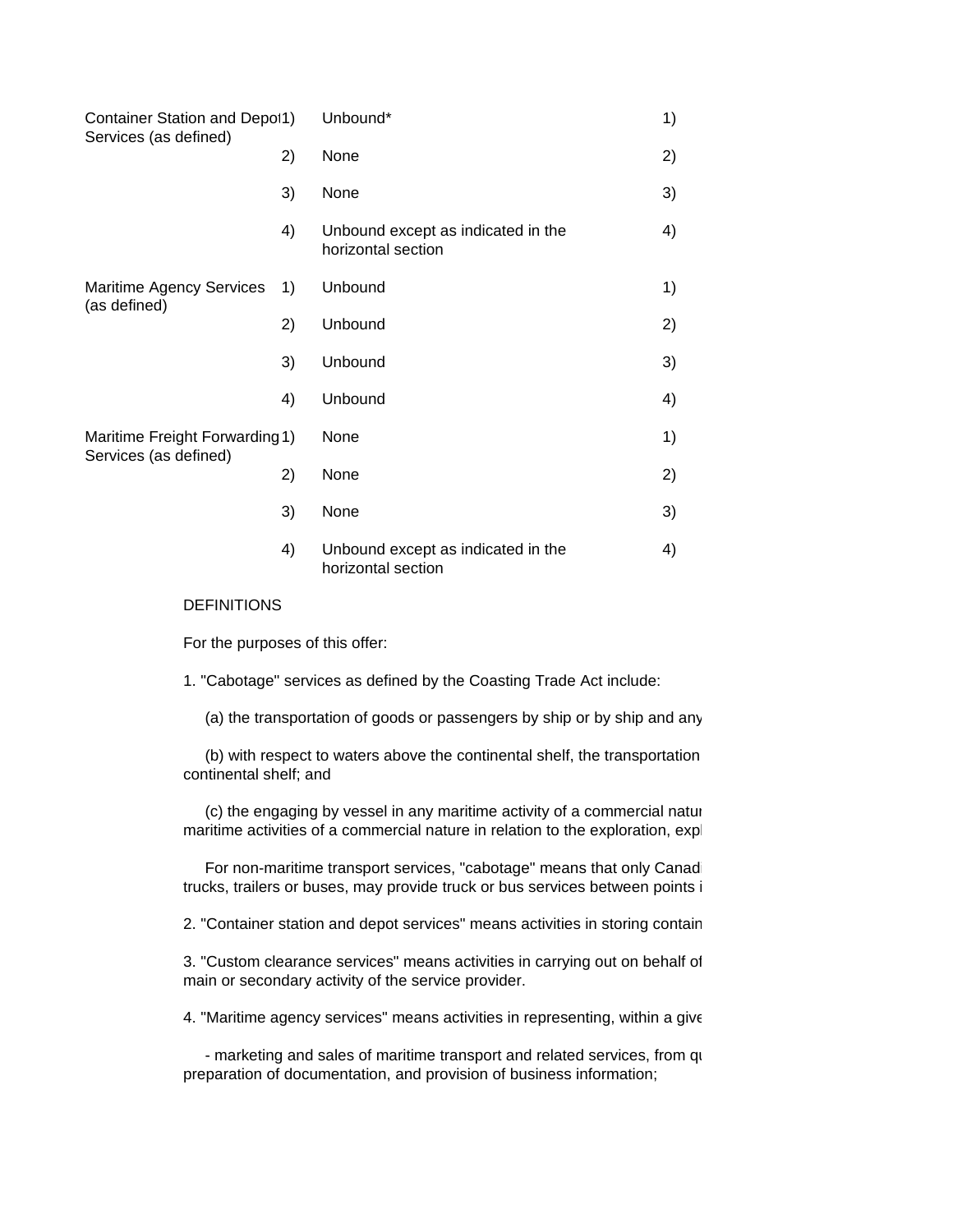- acting on behalf of the companies in organising the call of the ship or ta

5. "Maritime cargo handling services" means the work performed by steved independently of the stevedoring or public terminal operator companies. Th

- the loading/discharging of cargo to/from a ship;

- the lashing/unlashing of cargo;
- the reception/delivery and safekeeping of cargoes before shipment or  $\epsilon$

6. "Maritime freight forwarding services" means the activity of organising an consolidation and packing of cargo, preparation of documentation and prov

## 11. TRANSPORT **SERVICES**

C\*. Air Transport Services

| Maintenance and repair of 1)<br>aircraft and aircraft engines<br>(CPC 8868*) |    | None                                                                 |    |
|------------------------------------------------------------------------------|----|----------------------------------------------------------------------|----|
|                                                                              | 2) | None, other than:                                                    |    |
| Computer reservations<br>systems                                             |    | Maintenance and repair of aircraft and<br>aircraft engines - unbound |    |
|                                                                              | 3) | None                                                                 |    |
|                                                                              | 4) | Unbound except as indicated in the<br>horizontal section             |    |
| E. Rail Transport Services                                                   |    |                                                                      |    |
| a), b) Railway passenger<br>and freight transport<br>(CPC 7111, 7112)        | 1) | None, other than Cabotage                                            | 1) |
|                                                                              | 2) | None                                                                 | 2) |
|                                                                              | 3) | None                                                                 | 3) |
|                                                                              |    |                                                                      |    |

|                                                             | 4) | Unbound except as indicated in the<br>horizontal section |  |
|-------------------------------------------------------------|----|----------------------------------------------------------|--|
| d) Maintenance and repair 1)<br>of rail transport equipment |    | None                                                     |  |
| $(CPC 8868*)$                                               |    | None                                                     |  |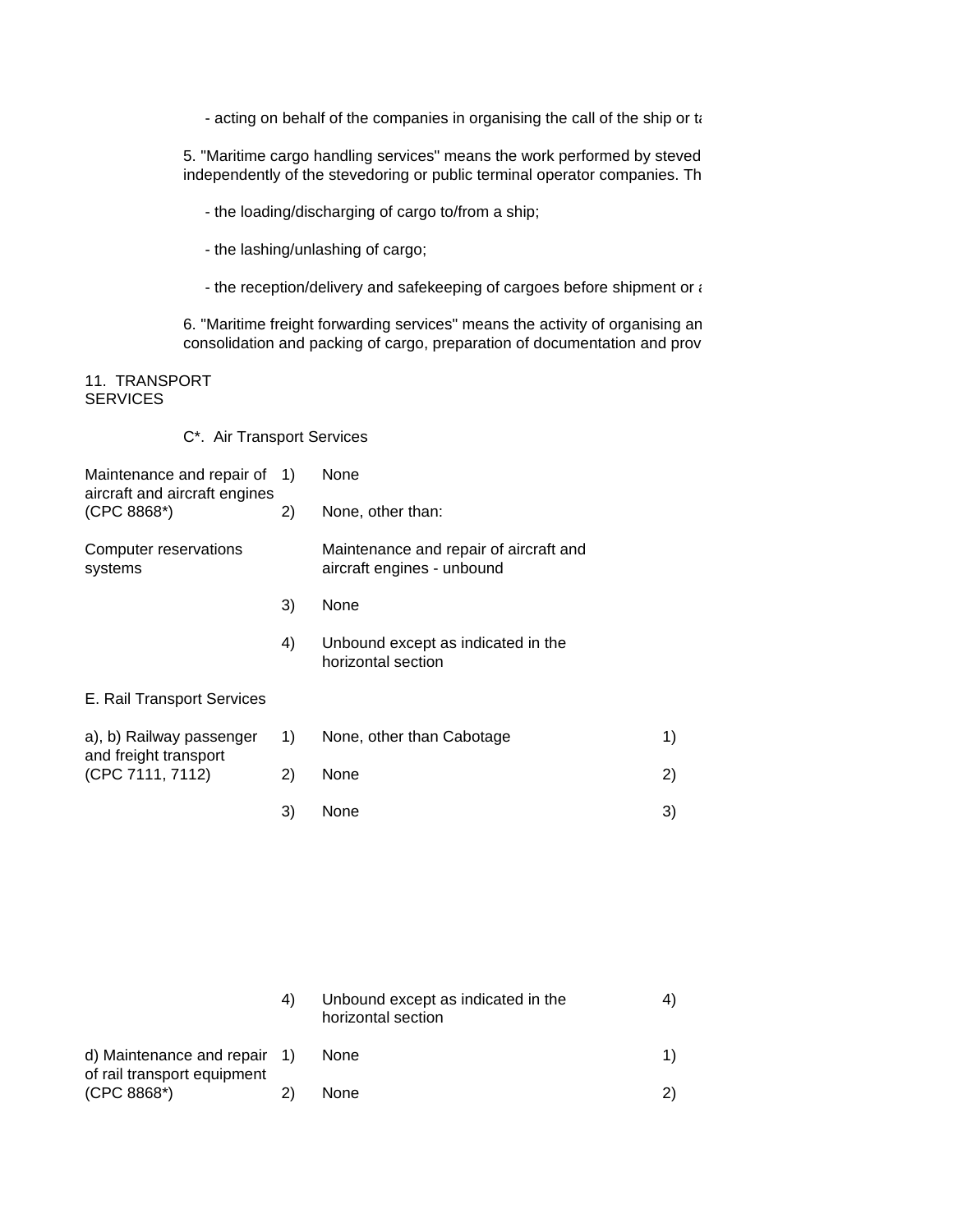|                                                                                                   | 3) | None                                                                                                                                                                                                          | 3) |
|---------------------------------------------------------------------------------------------------|----|---------------------------------------------------------------------------------------------------------------------------------------------------------------------------------------------------------------|----|
|                                                                                                   | 4) | Unbound except as indicated in the<br>horizontal section                                                                                                                                                      | 4) |
| F*. Road Transport Services                                                                       |    |                                                                                                                                                                                                               |    |
| a*) Passenger<br>transportation                                                                   | 1) | None, other than:                                                                                                                                                                                             | 1) |
|                                                                                                   |    | Cabotage                                                                                                                                                                                                      |    |
| Interurban scheduled bus<br>passenger transportation<br>(CPC 71213)                               |    | Interurban bus transport and<br>non-scheduled services (British Columbia,                                                                                                                                     |    |
| Taxis<br>(CPC 71221)                                                                              |    | Alberta, Saskatchewan, Manitoba, Ontario,<br>Québec, Nova Scotia, Newfoundland and<br>Northwest Territories): Public convenience<br>and needs test (Criteria related to approval                              |    |
| Rental services of cars<br>with drivers<br>(CPC 71222)                                            |    | include:<br>examination of the adequacy of current<br>levels of service; market conditions<br>establishing the requirement for expanded                                                                       |    |
| Non-scheduled motor<br>buses, chartered buses<br>and tour and sightseeing<br>buses<br>(CPC 71223) |    | service; the effect of new entrants on<br>public convenience, including the continuity<br>and quality of service, and the fitness,<br>willingness and ability of the applicant to<br>provide proper service.) |    |
|                                                                                                   | 2) | None                                                                                                                                                                                                          |    |

3) None, other than:

Taxis and rental services with drivers: Operating licences and permission are under the purview of local/provincial authorities (Criteria related to approval include: examination of the adequacy of current levels of service; market conditions establishing the requirement for expanded service; the effect of new entrants on public convenience, including the continuity and quality of service, and the fitness, willingness and ability of the applicant to provide proper service.)

Interurban bus transport and scheduled services: (British Columbia, Alberta, Prince Edward Island, Saskatchewan, Manitoba, Ontario, Québec, Nova Scotia, Newfoundland and Northwest Territories): Public convenience and needs test (Criteria related to approval include: examination of the adequacy of current levels of service;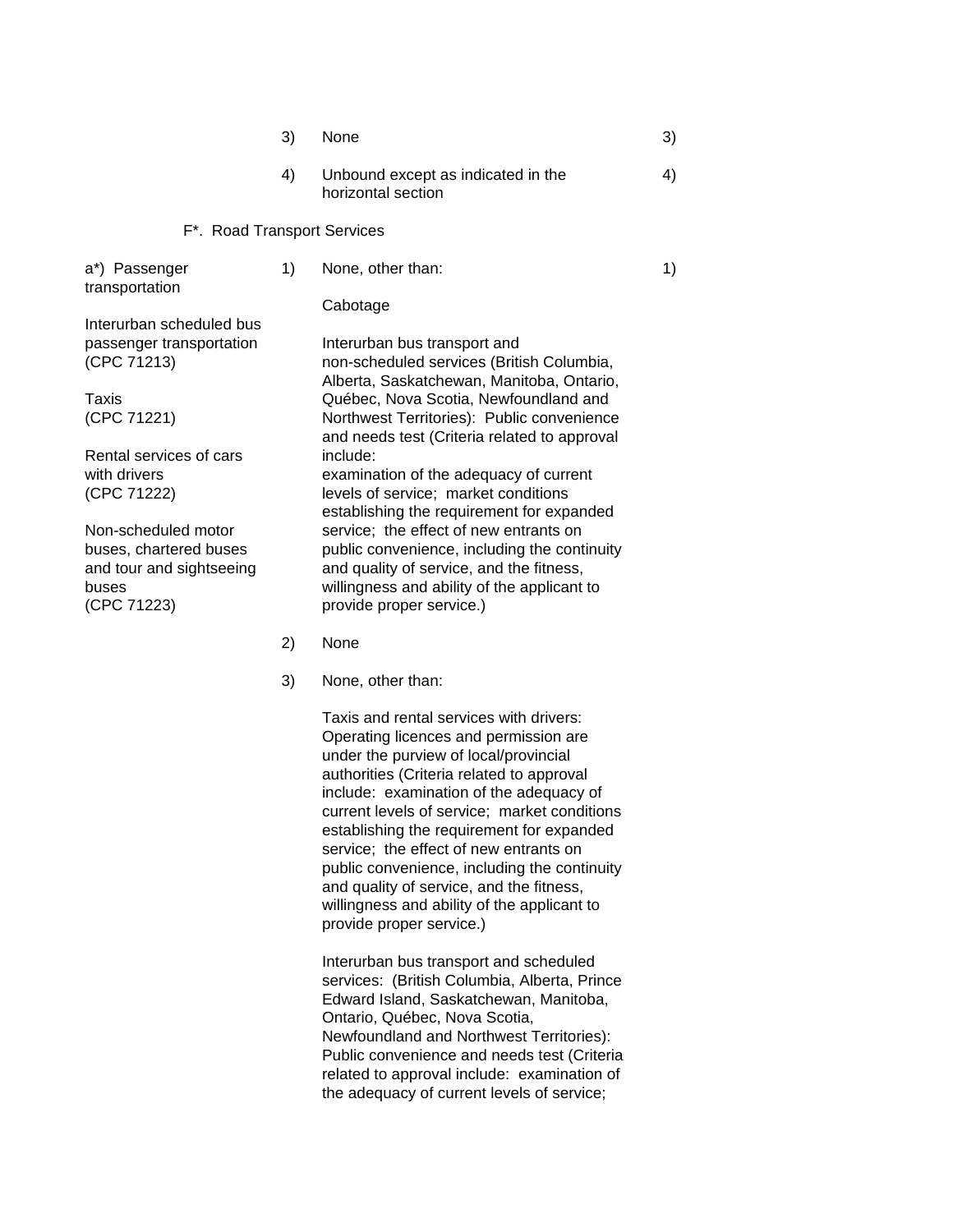|                                                                |    | market conditions establishing the<br>requirement for expanded service; the<br>effect of new entrants on public<br>convenience, including the continuity and<br>quality of service, and the fitness,<br>willingness and ability of the applicant to<br>provide proper service.)                                                                                                                                                                                                                                                                                                          |    |
|----------------------------------------------------------------|----|------------------------------------------------------------------------------------------------------------------------------------------------------------------------------------------------------------------------------------------------------------------------------------------------------------------------------------------------------------------------------------------------------------------------------------------------------------------------------------------------------------------------------------------------------------------------------------------|----|
|                                                                | 4) | Unbound except as indicated in the<br>horizontal section                                                                                                                                                                                                                                                                                                                                                                                                                                                                                                                                 | 4) |
| b*) Freight transportation                                     | 1) | None, other than:                                                                                                                                                                                                                                                                                                                                                                                                                                                                                                                                                                        | 1) |
| Highway freight<br>transportation<br>(CPC 71231, 71232, 71233, |    | Highway freight transportation (Québec):<br>Requirement for commercial presence in<br>region where permit applies                                                                                                                                                                                                                                                                                                                                                                                                                                                                        |    |
| 71234)                                                         |    | Cabotage                                                                                                                                                                                                                                                                                                                                                                                                                                                                                                                                                                                 |    |
|                                                                | 2) | None                                                                                                                                                                                                                                                                                                                                                                                                                                                                                                                                                                                     | 2) |
|                                                                | 3) | None, other than:                                                                                                                                                                                                                                                                                                                                                                                                                                                                                                                                                                        | 3) |
|                                                                |    | Highway freight transportation: (British<br>Columbia, Saskatchewan, Manitoba,<br>Ontario, Québec, Prince Edward Island,<br>Nova Scotia and Newfoundland): Public<br>convenience and needs test (Criteria<br>related to approval include: examination of<br>the adequacy of current levels of service;<br>market conditions establishing the<br>requirement for expanded service; the<br>effect of new entrants on public<br>convenience, including the continuity and<br>quality of service, and the fitness,<br>willingness and ability of the applicant to<br>provide proper service.) |    |
|                                                                | 4) | Unbound except as indicated in the<br>horizontal section                                                                                                                                                                                                                                                                                                                                                                                                                                                                                                                                 | 4) |
| c*) Rental of commercial<br>vehicle with operator              | 1) | None, other than:                                                                                                                                                                                                                                                                                                                                                                                                                                                                                                                                                                        | 1) |
|                                                                |    | Cabotage                                                                                                                                                                                                                                                                                                                                                                                                                                                                                                                                                                                 |    |
| Rental services of<br>commercial road vehicles                 | 2) | None                                                                                                                                                                                                                                                                                                                                                                                                                                                                                                                                                                                     | 2) |
| with operators<br>(CPC 7124)                                   | 3) | None                                                                                                                                                                                                                                                                                                                                                                                                                                                                                                                                                                                     | 3) |
|                                                                | 4) | Unbound except as indicated in the<br>horizontal section                                                                                                                                                                                                                                                                                                                                                                                                                                                                                                                                 | 4) |
| d) Maintenance of road                                         | 1) | None                                                                                                                                                                                                                                                                                                                                                                                                                                                                                                                                                                                     | 1) |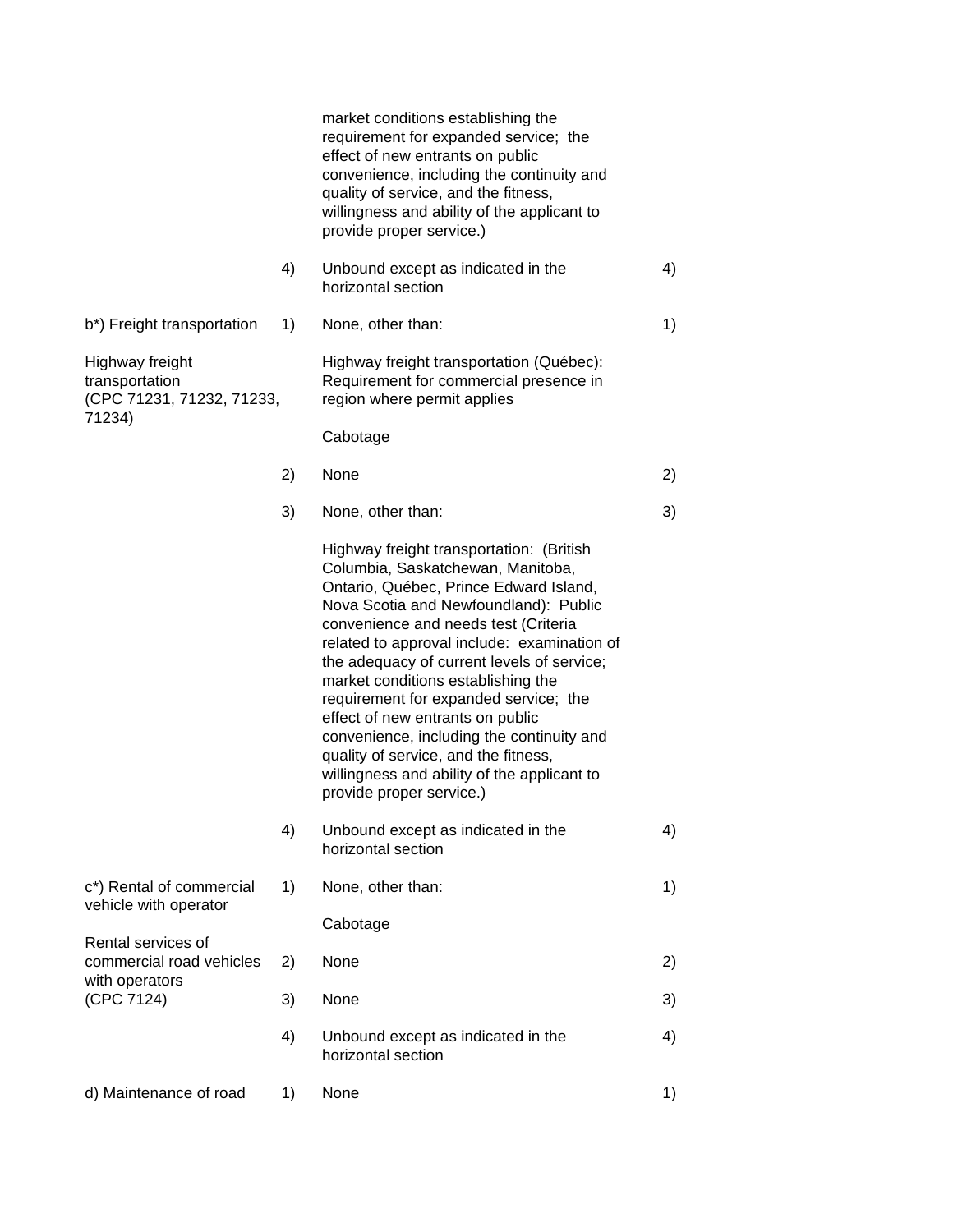| transport equipment                                                                                                 | 2) | None                                                                                                                                                                               | 2) |
|---------------------------------------------------------------------------------------------------------------------|----|------------------------------------------------------------------------------------------------------------------------------------------------------------------------------------|----|
| Maintenance and repair<br>services of motor vehicles                                                                | 3) | None                                                                                                                                                                               | 3) |
| (CPC 6112)<br>Maintenance and repair<br>services of motorcycles<br>and snowmobiles<br>(CPC 6122)                    | 4) | Unbound except as indicated in the<br>horizontal section                                                                                                                           | 4) |
| Repair services n.e.c. of<br>motor vehicles, trailers,<br>semi-trailers on a fee or<br>contract basis<br>(CPC 8867) |    |                                                                                                                                                                                    |    |
| H*. Services Auxiliary to all<br>Modes of Transport other<br>than Maritime Auxiliary<br>Services                    |    |                                                                                                                                                                                    |    |
| a) Container handling<br>services<br>(CPC 7411)                                                                     | 1) | None, other than:<br>Licensed Customs Brokers (federal)                                                                                                                            | 1) |
| Other cargo handling<br>services (CPC 7419)                                                                         |    | (juridical persons): Services must be<br>supplied through a commercial presence<br>(natural persons): Requirement for<br>permanent residency                                       |    |
| b) Storage and warehouse<br>services<br>(CPC 742)                                                                   | 2) | None, other than:                                                                                                                                                                  | 2) |
| c) Freight transport agency<br>services<br>(CPC 748)                                                                |    | Licensed Customs Brokers (federal)<br>(juridical persons): Services must be<br>supplied through a commercial presence<br>(natural persons): Requirement for<br>permanent residency |    |
| d) Other supporting and<br>auxiliary transport services, 3)<br>including freight forwarding<br>(CPC 749)            |    | None, other than:                                                                                                                                                                  | 3) |
|                                                                                                                     |    | Licensed Customs Brokers (federal)<br>(juridical persons): Commercial presence<br>must be by means of incorporation or a<br>partnership                                            |    |
|                                                                                                                     |    | a) A corporation must be incorporated in<br>Canada and the majority of its directors<br>must be Canadian citizens or permanent<br>residents                                        |    |
|                                                                                                                     |    | b) A partnership must be composed of<br>persons who are Canadian citizens or<br>permanent residents                                                                                |    |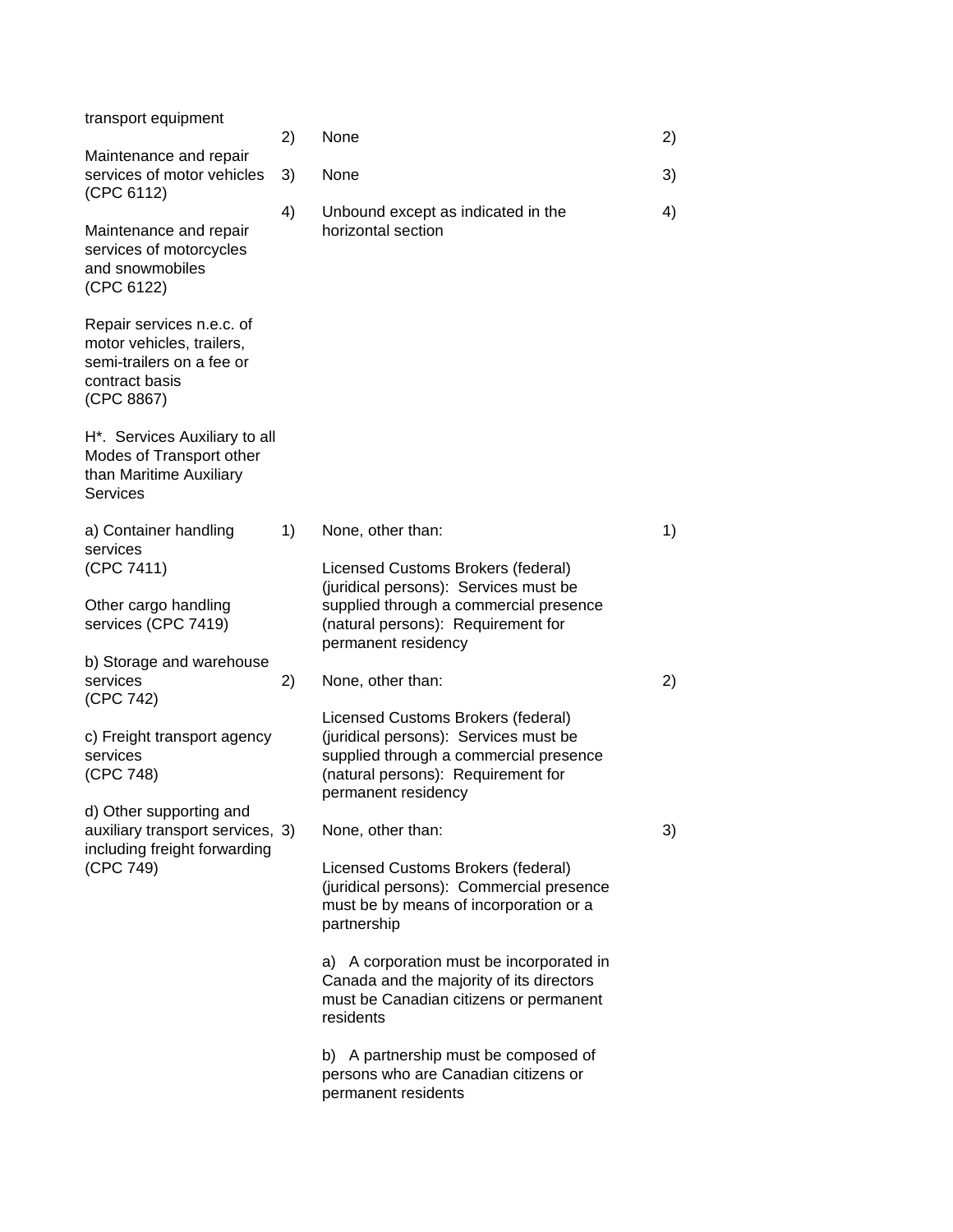4) Unbound except as indicated in the 4 horizontal section, and:

Licensed Customs Brokers (federal) (natural persons): Requirement for permanent residency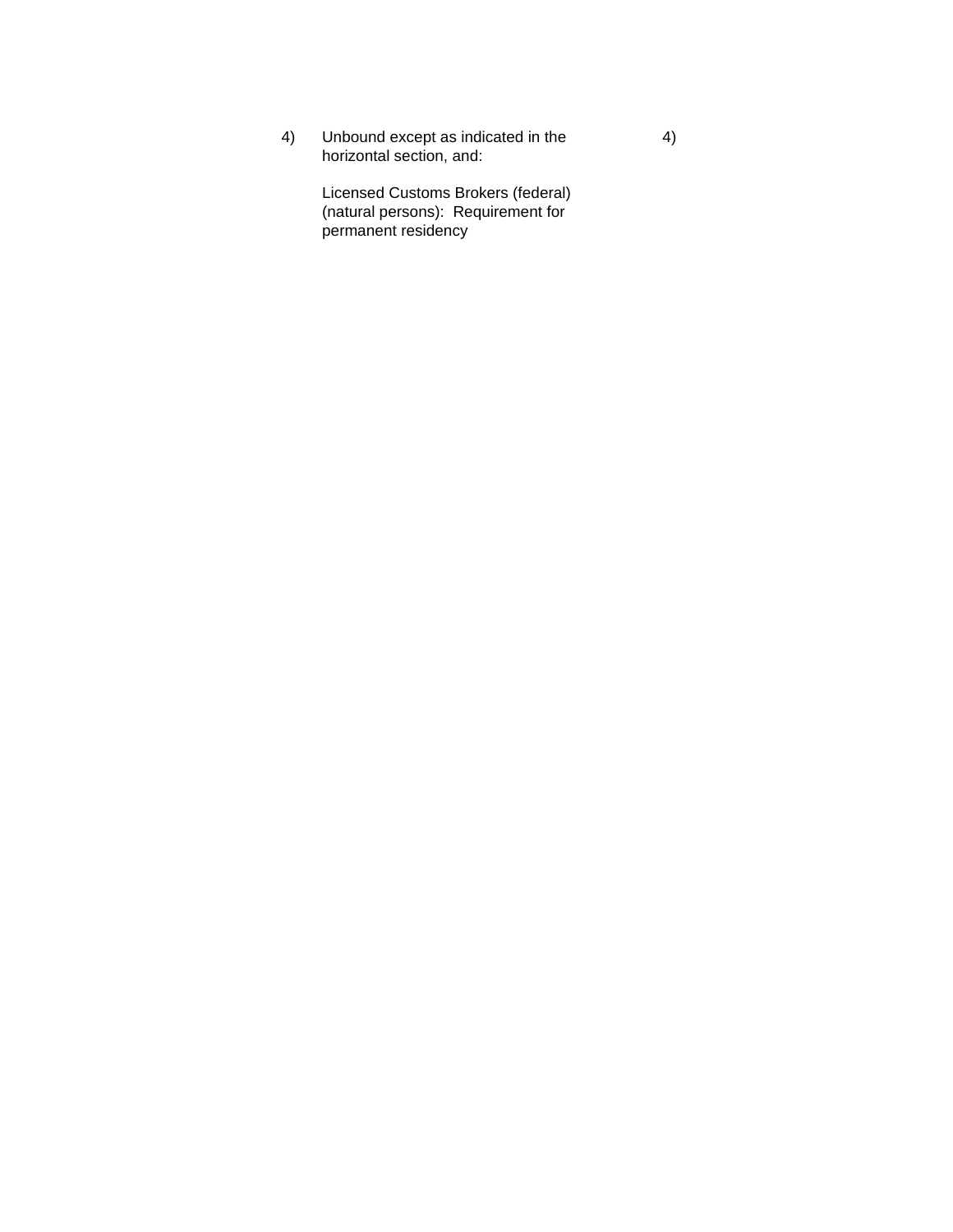Unbound except as indicated in the the following basis: horizontal section

None **Foreign Legal Consultants** 

None The right to practice without meeting normal accreditation None requirements is granted temporarily in the Provinces of British Columbia, Saskatchewan and Ontario on

> 1. In British Columbia and Saskatchewan the FLC must be a "member in good standing" of the legal profession in his/her home country.

> 2. In Saskatchewan, the FLC must have practised the law of his/her country for at least three complete years and in Ontario for at least the five preceding years.

3. In British Columbia and Saskatchewan the person must be of good character, repute and physically fit. In Ontario the person must be of good character.

4. In British Columbia and Saskatchewan the FLC carries a fidelity bond or other security in an amount of at least \$1,000,000 Canadian.

5. The FLC in Saskatchewan undertakes not to accept, hold, transfer and or in any other manner deal with trust funds.

6. In British Columbia and Saskatchewan the FLC must complete any mandatory continuing legal education programme.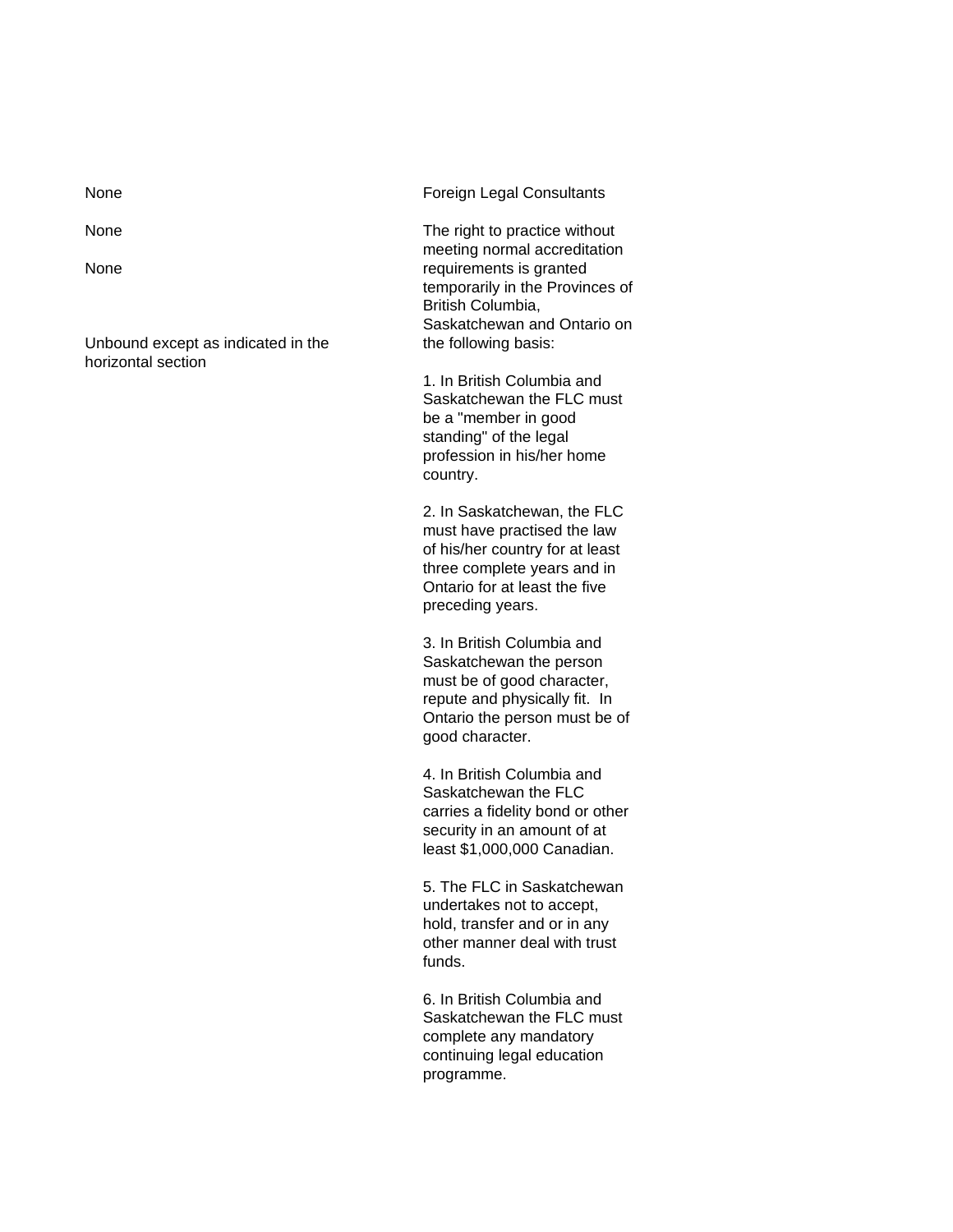7. In Ontario the FLC must reside or undertake to reside in Ontario as soon as practicable.

None, other than:

Auditing (Alberta, Newfoundland, Nova Scotia, Prince Edward Island, Manitoba and Saskatchewan): Residency requirement for accreditation

Licensed Public Accountants (Manitoba): Residency requirement for accreditation

None

None, other than:

Auditing (Saskatchewan, British Columbia, Ontario, Nova Scotia, Québec, Prince Edward Island, Newfoundland and Alberta): Office must be under the management of a resident

Unbound except as indicated in the horizontal section, and:

Auditing (Alberta, Newfoundland, Nova Scotia, Prince Edward Island, Manitoba and Saskatchewan): Residency requirement for accreditation

Licensed Public Accountants (Manitoba): Residency requirement for accreditation

None

None

None

Unbound except as indicated in the horizontal section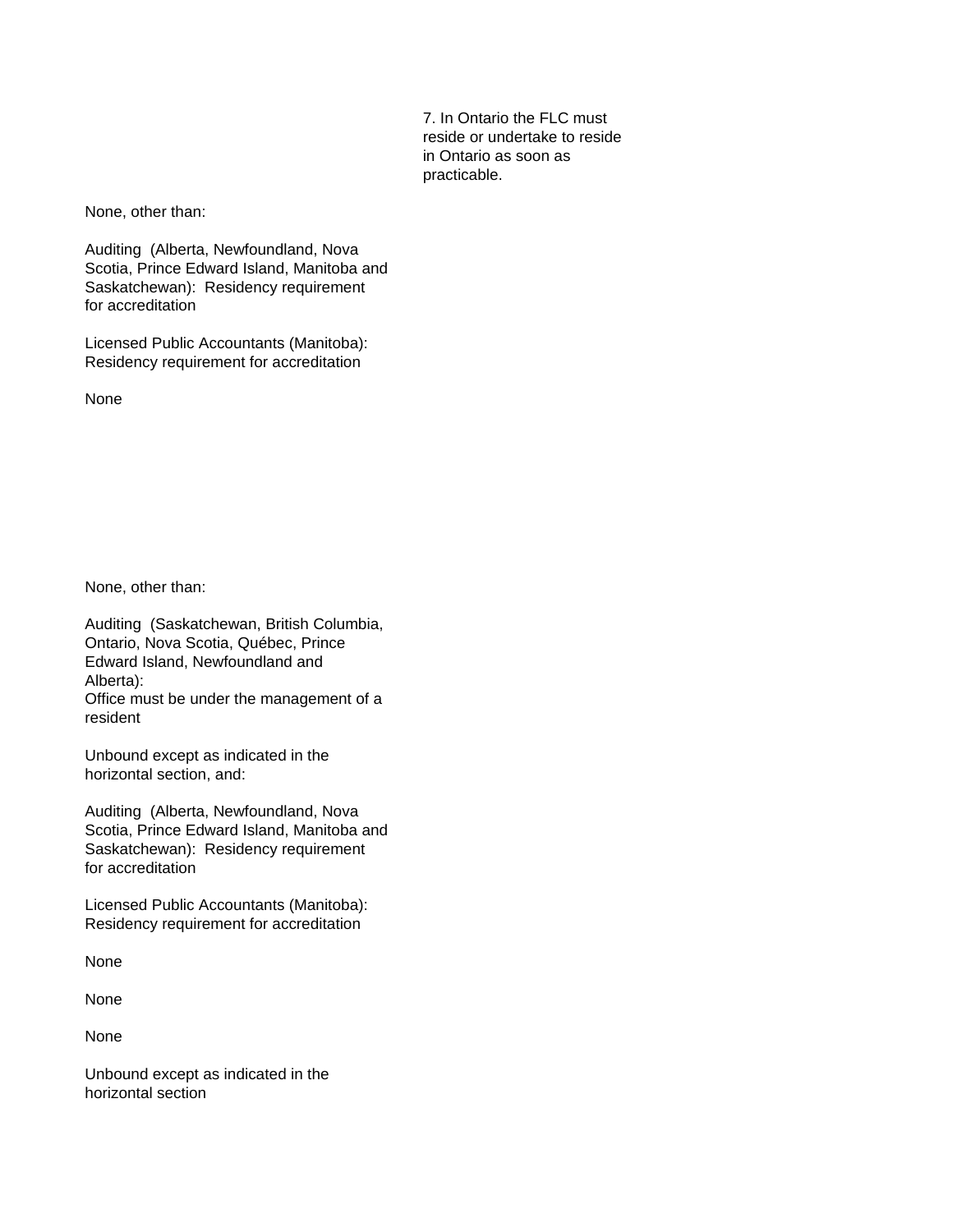None, other than:

Architects (Nova Scotia, New Brunswick and Newfoundland): residency requirement for accreditation

Landscape architects (Newfoundland): Residency requirement for accreditation

None

None, other than:

Architects (Prince Edward Island): Nonresident firms are required to maintain a higher per centage of practitioners in a partnership

Unbound except as indicated in the horizontal section, and:

Architects (Nova Scotia, New Brunswick and Newfoundland): Residency requirement for accreditation

Landscape architects (Newfoundland): Residency requirement for accreditation)

None, other than:

Engineers (Saskatchewan): Residency requirement for accreditation

None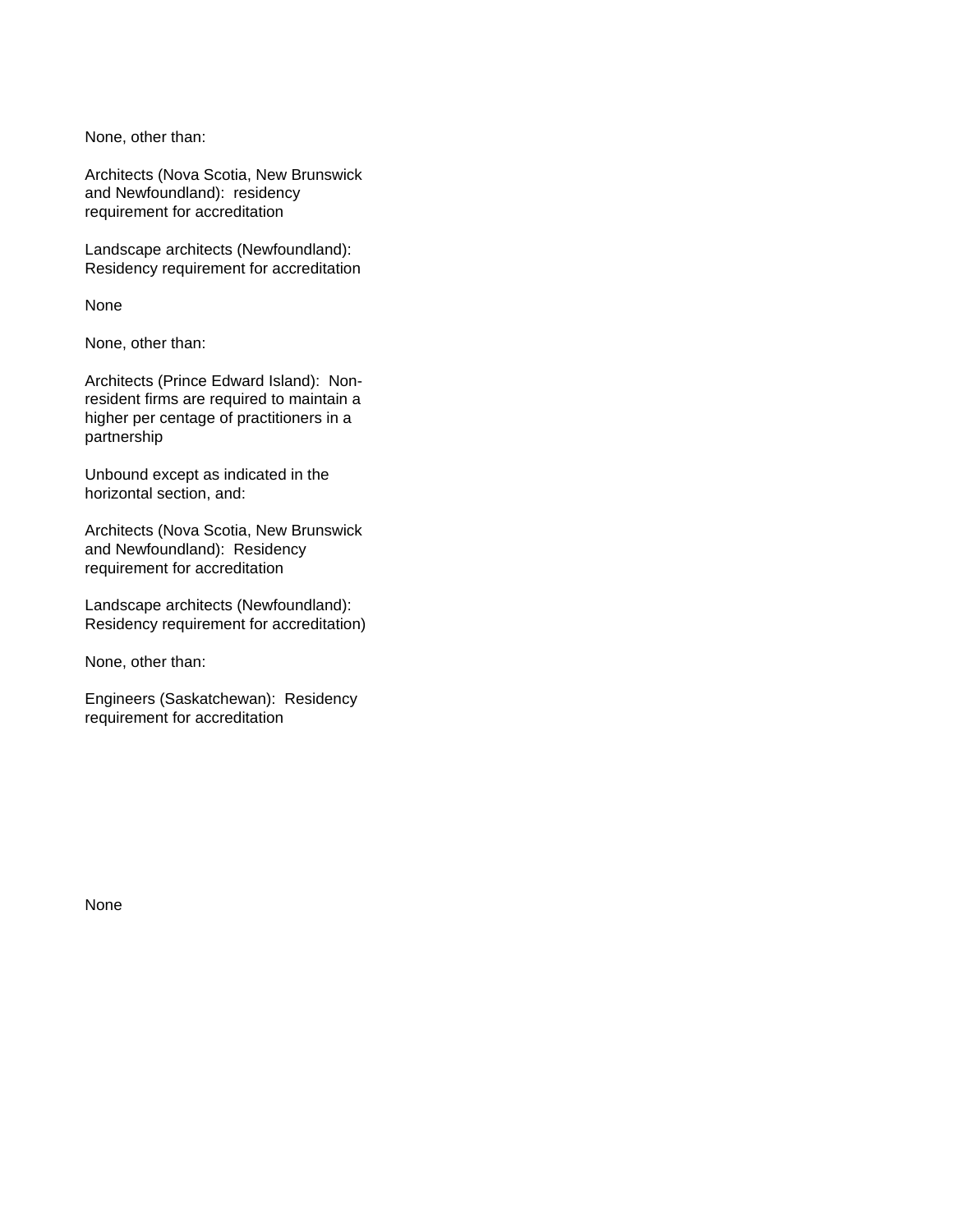Unbound except as indicated in the horizontal section, and:

Engineers (Saskatchewan): Residency requirement for accreditation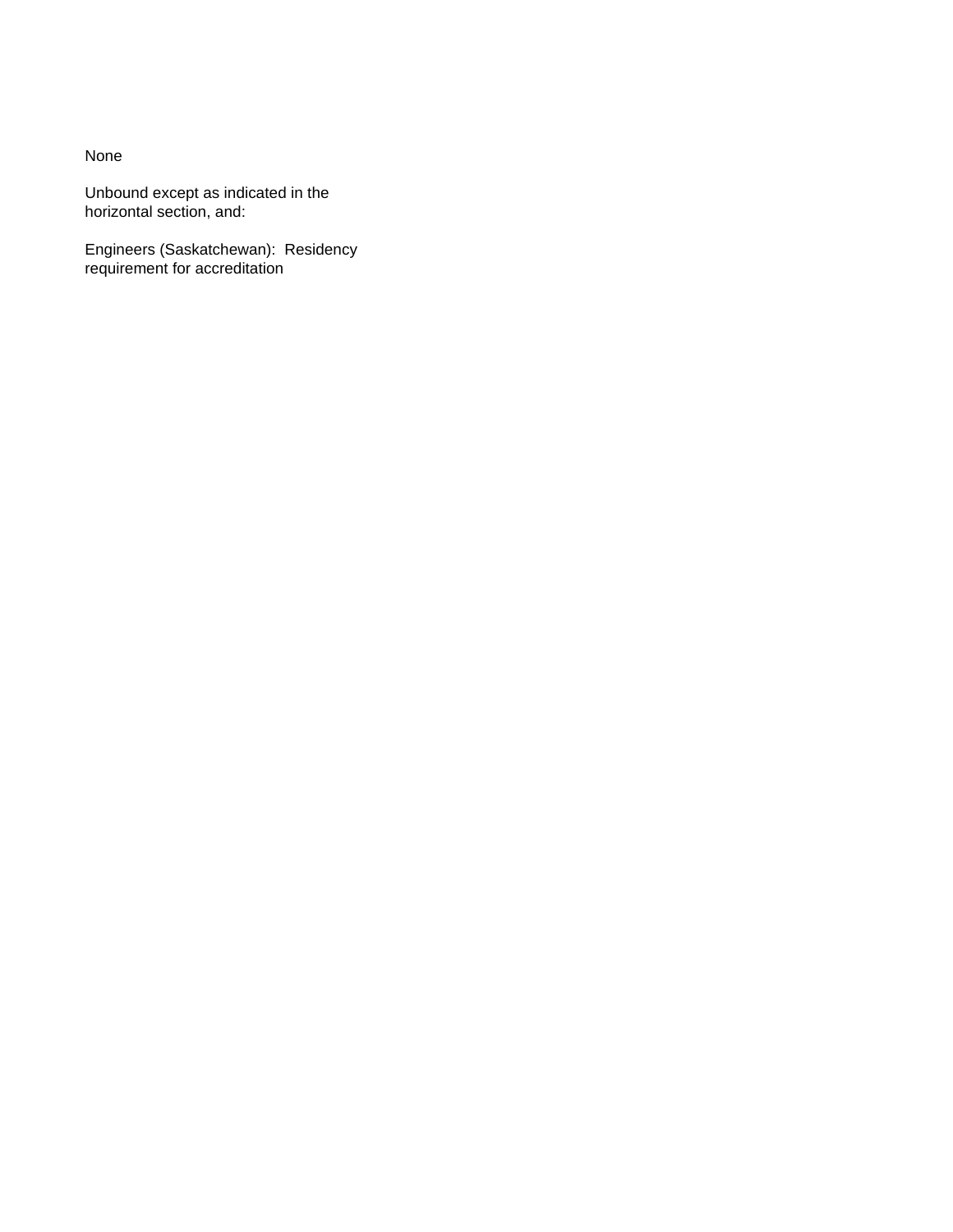None, other than:

Community/Urban Planning (Newfoundland and Saskatchewan): Residency requirement

None

None

Unbound except as indicated in the horizontal section, and:

Community/Urban Planning (Newfoundland and Saskatchewan): Residency requirement

None

None

None

Unbound except as indicated in the horizontal section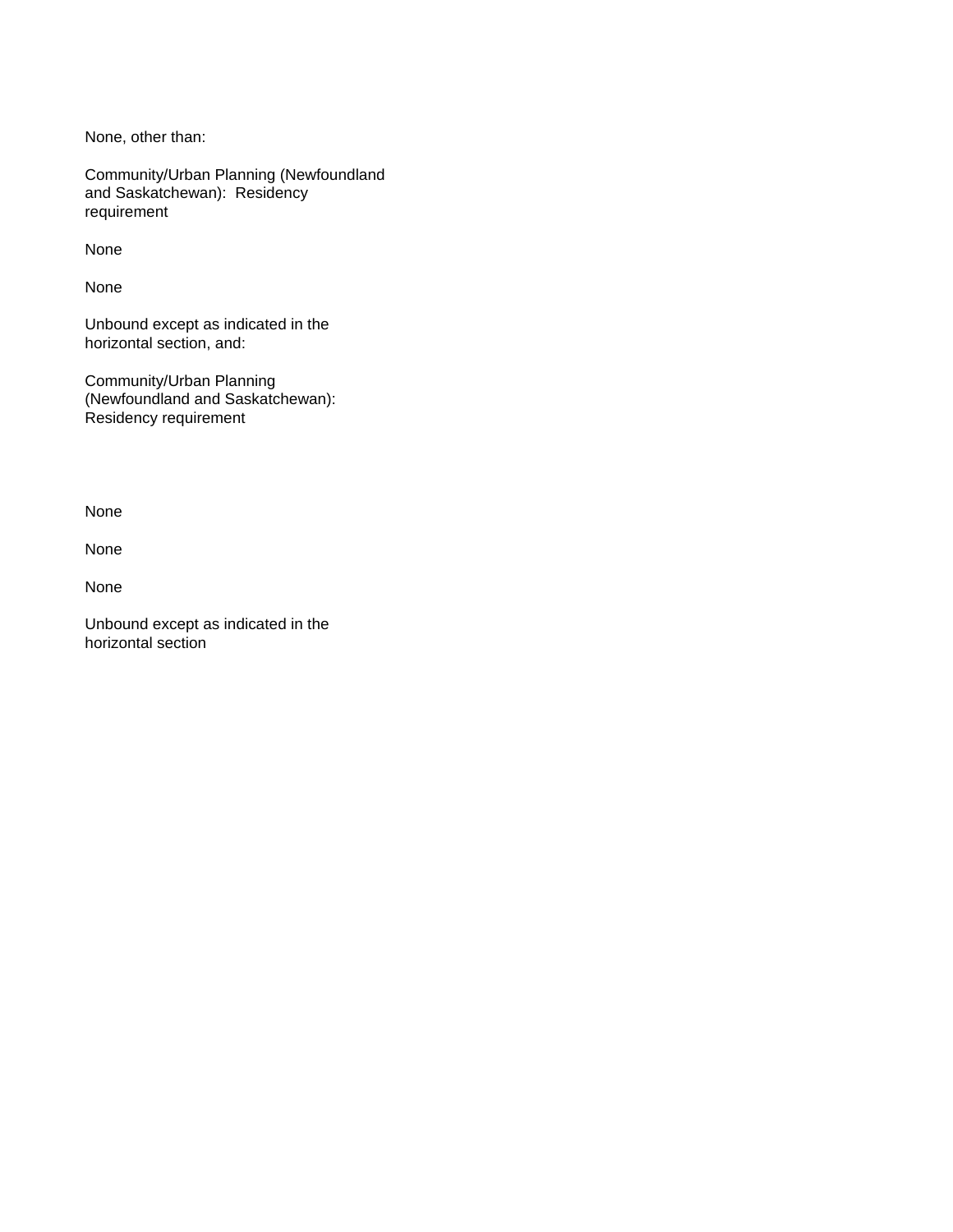None

None

Unbound except as indicated in the horizontal section

None, other than:

Real Estate Agents (Alberta, Québec, Yukon, Manitoba, Nova Scotia, Newfoundland, British Columbia and Prince Edward Island): Residency requirement

None

None

Unbound except as indicated in the horizontal section, and:

Real Estate Agents (Alberta, Québec, Yukon, Manitoba, Nova Scotia, Newfoundland, British Columbia and Prince Edward Island): Residency requirement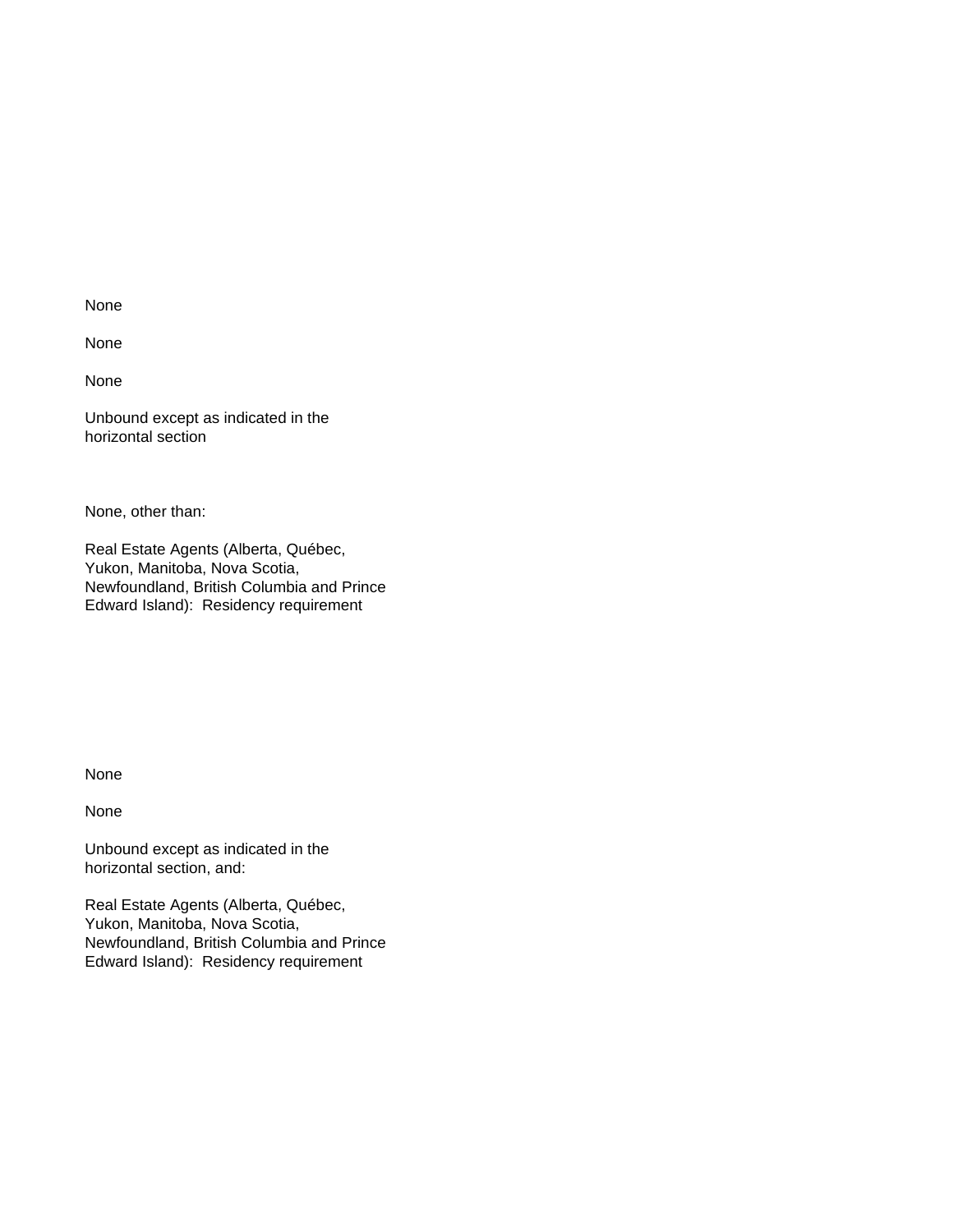None

None

Unbound except as indicated in the horizontal section

None

None

None

Unbound except as indicated in the horizontal section

None

None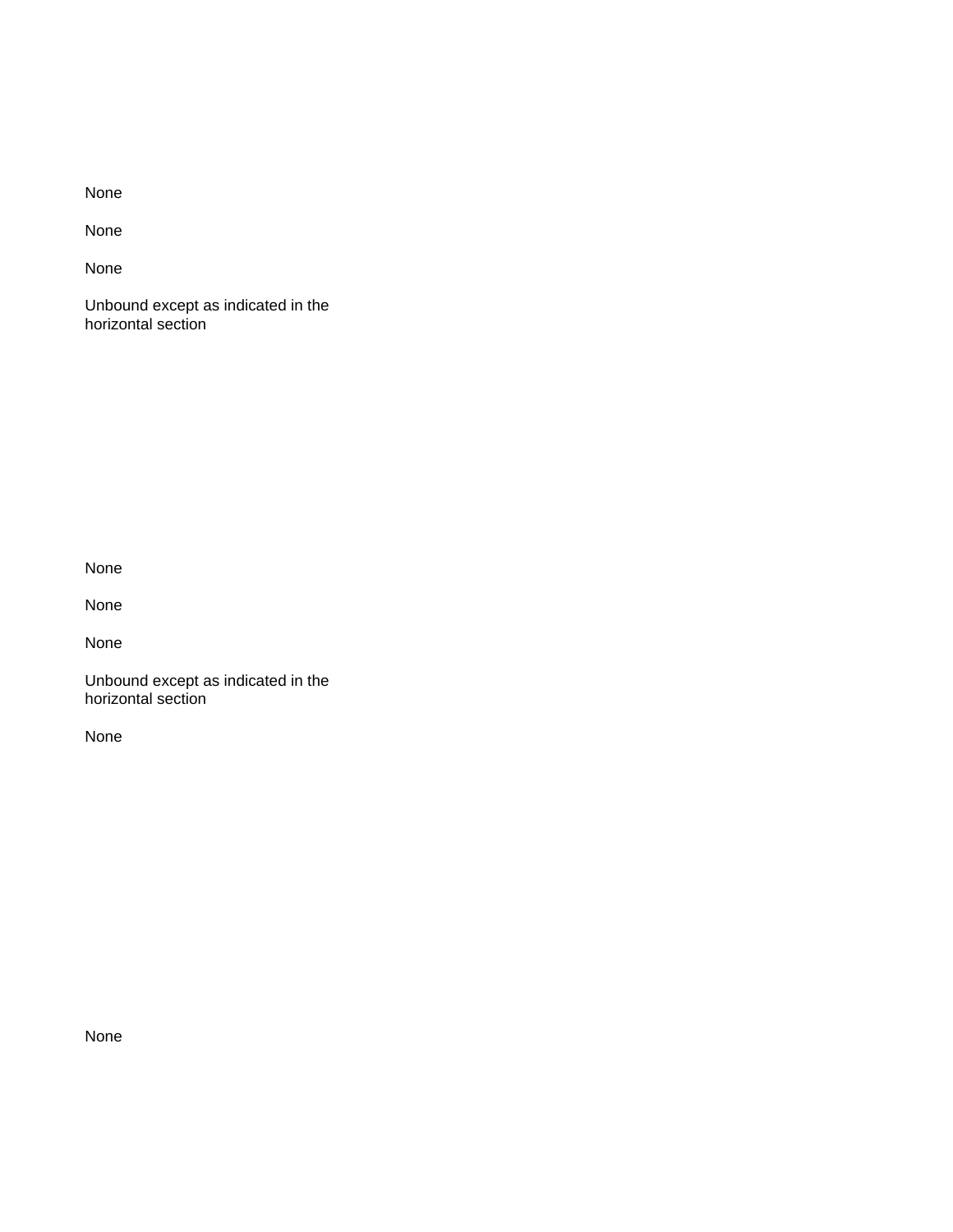Unbound except as indicated in the horizontal section

None

None

None

Unbound except as indicated in horizontal section

None

None

None

Unbound except as indicated in the horizontal section

None

None

None

Unbound except as indicated in the horizontal section

None

None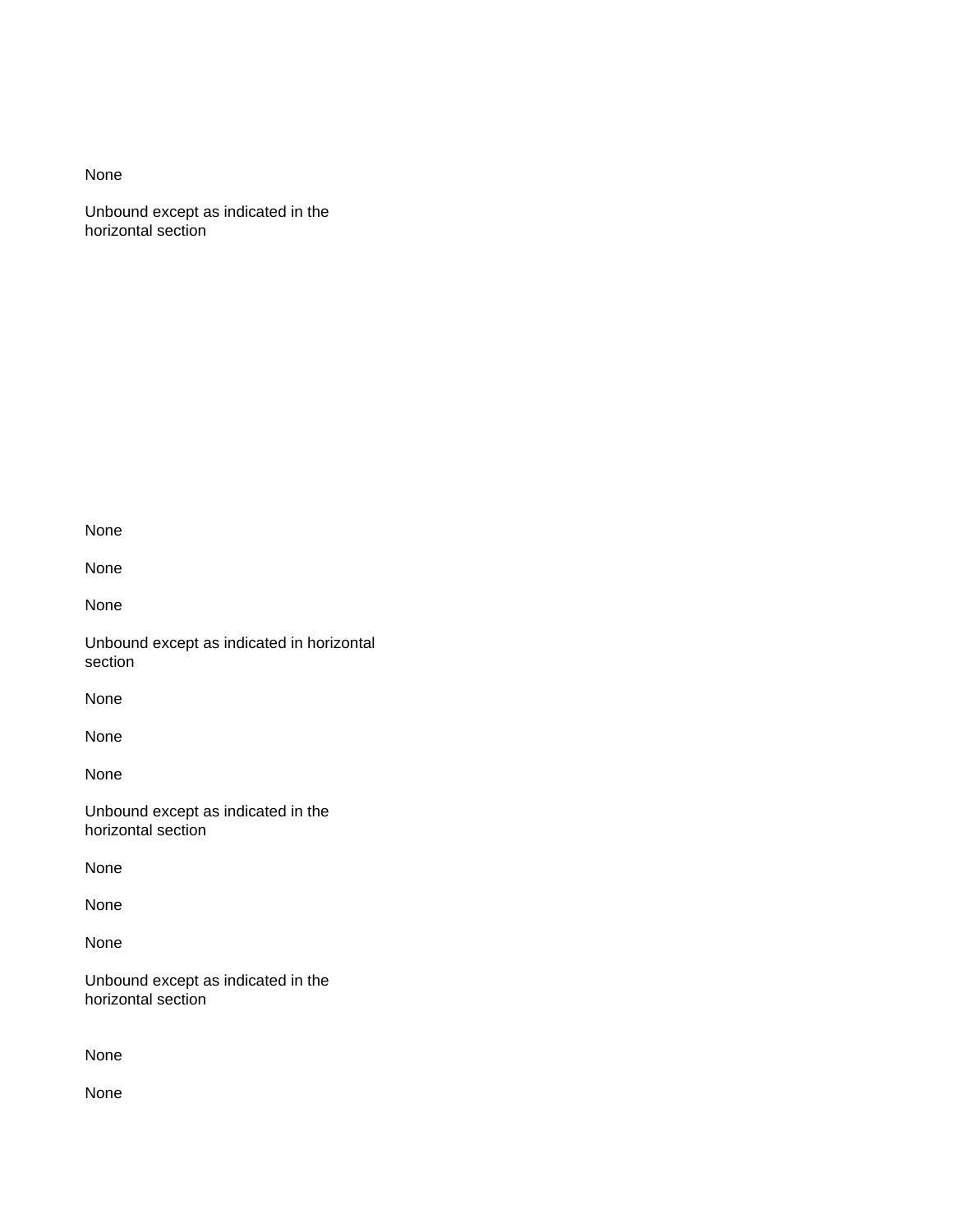Unbound except as indicated in the horizontal section

None

None

None

Unbound except as indicated in the horizontal section

None

None

None

Unbound except as indicated in the horizontal section

None

None

None, other than:

Security and Investigation Services (Newfoundland): Majority of the Board of Directors and the manager of business engaged in this activity must be Canadian citizens or residents

Unbound except as indicated in the horizontal section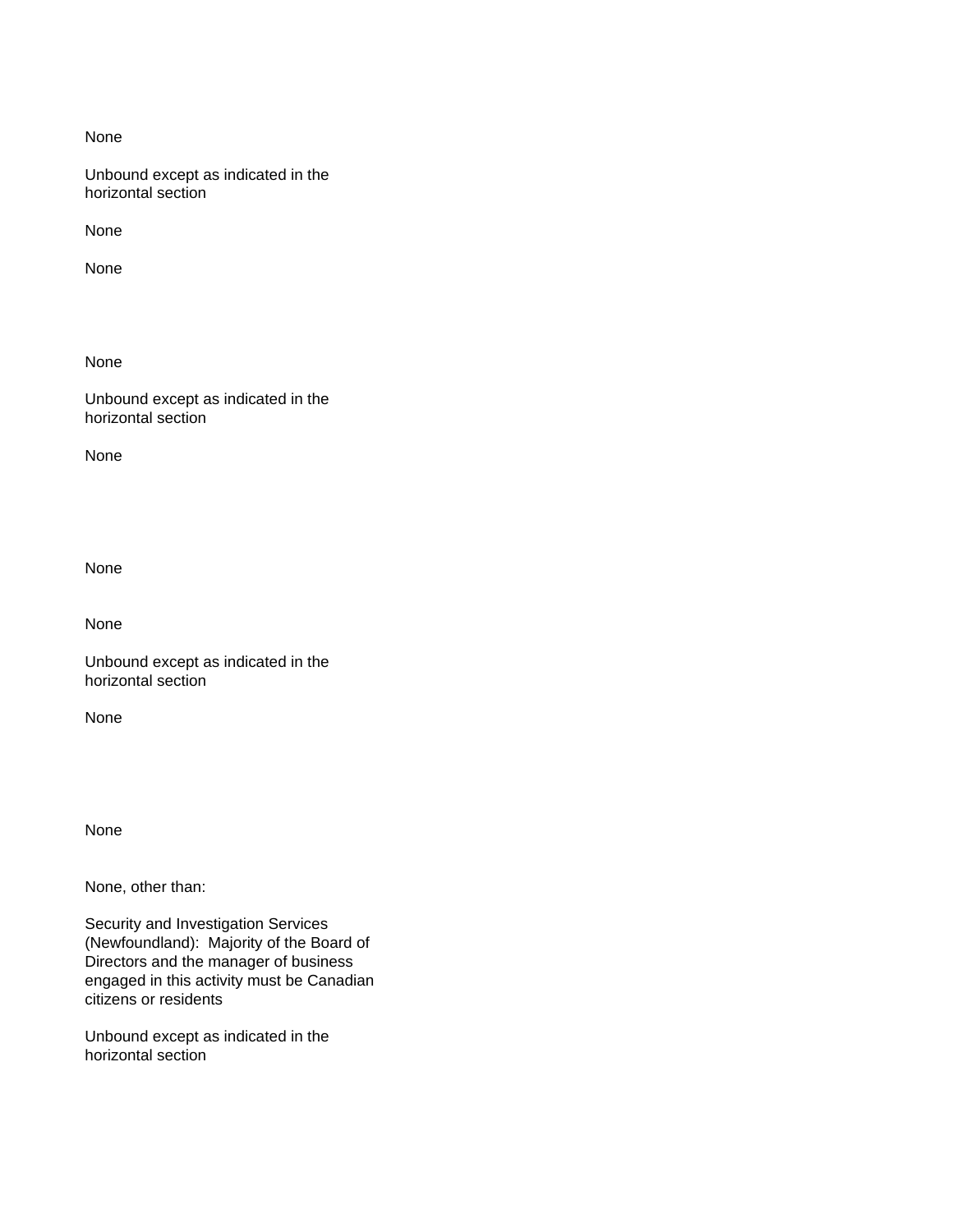None, other than:

Mineral and Petroleum Exploration and Development: Federal and subnational tax measures that result in a difference of treatment for expenditures incurred in connection with services performed in Canada related to the exploration and development of a mineral resource, petroleum or natural gas

Applied Science Technologist/Technician (British Columbia): Residency requirement for accreditation

Cadastral surveying (Ontario): Residency requirement for accreditation

Geoscientists (Newfoundland): Residency requirement for accreditation

Land Surveyors (Ontario, British Columbia): Residency requirement for accreditation

(Ontario): training must be completed in that province for accreditation

None, other than:

Mineral and Petroleum Exploration and Development: Federal and subnational tax measures that result in a difference of treatment for expenditures incurred in connection with services performed in Canada related to the exploration and development of a mineral resource, petroleum or natural gas

Land Surveyors (Ontario, British Columbia): Residency requirement for accreditation (Ontario): Training must be completed in that province for accreditation

None, other than:

Cadastral Surveying (Ontario): 70 per cent or more of shares must be owned by Canadians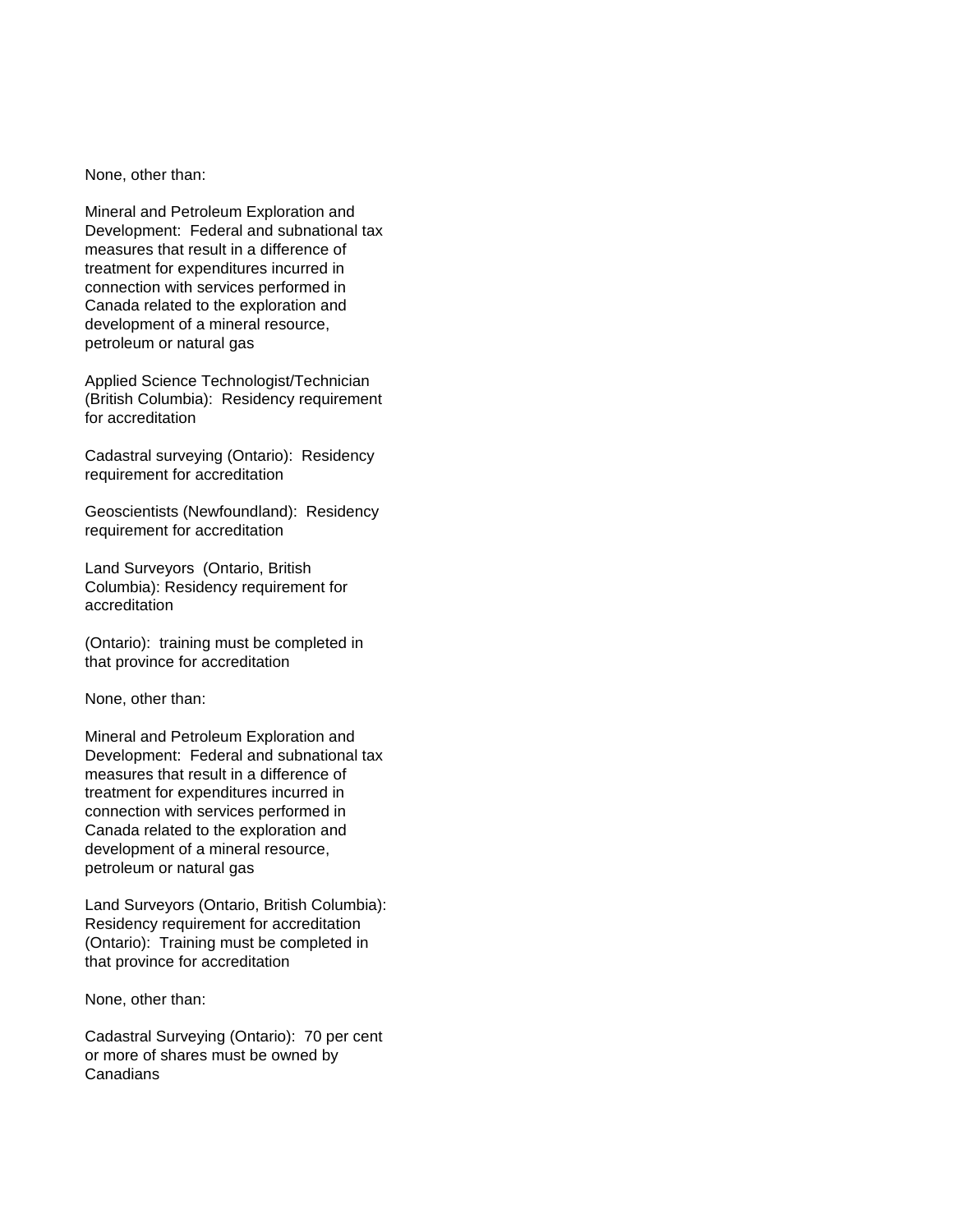Unbound except as indicated in the horizontal section, and:

Applied Science Technologist/Technician (British Columbia): Residency requirement for accreditation

Cadastral surveying (Ontario): Residency requirement for accreditation

Geoscientists (Newfoundland): Residency requirement for accreditation

Land Surveyors (Ontario, British Columbia): Residency requirement for accreditation

None

None

None

Unbound except as indicated in the horizontal section

None

None

None

Unbound except as indicated in the horizontal section

None

None

None

Unbound except as indicated in the horizontal section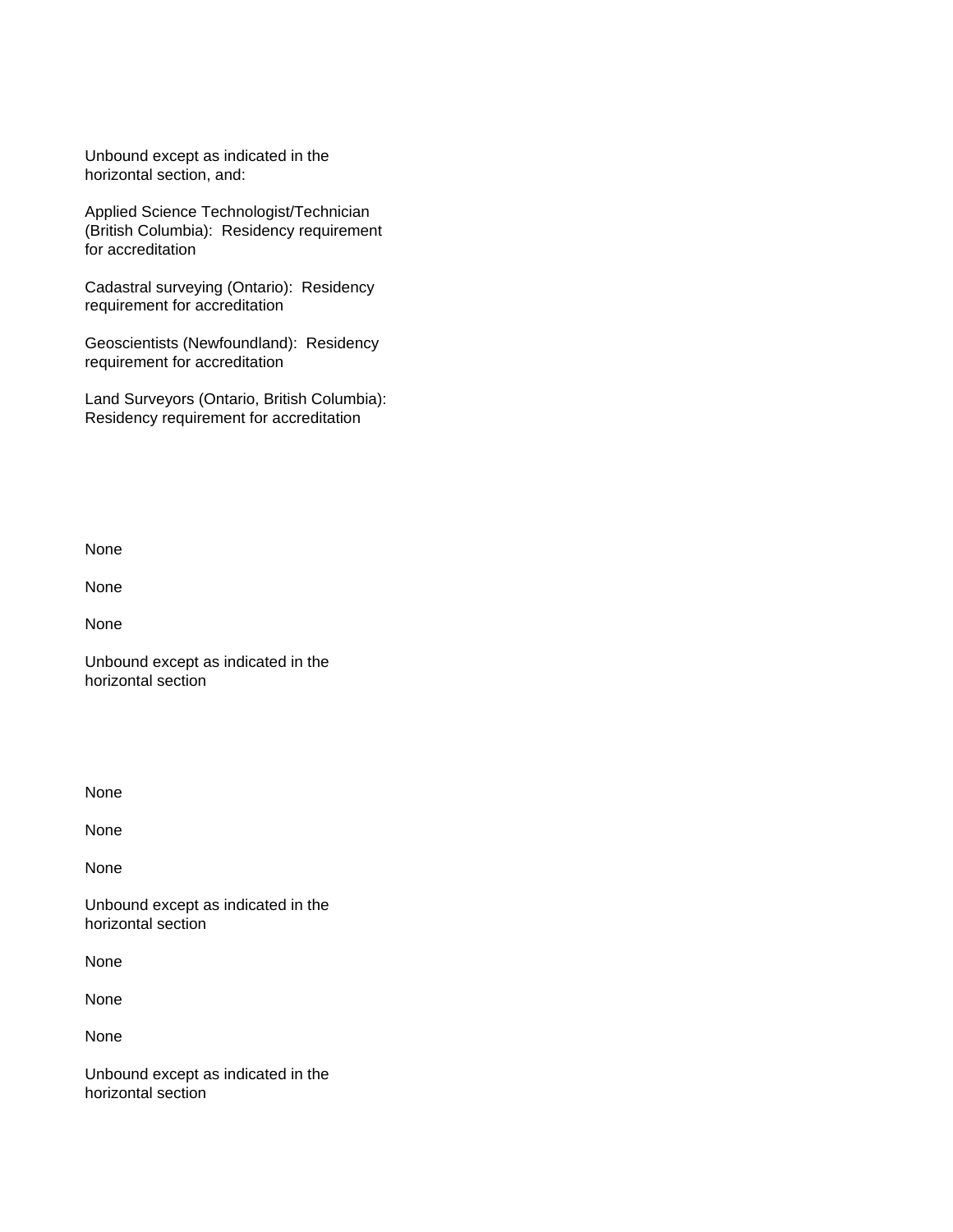None, other than:

Patent and Trade Mark Agents (federal): Residency requirement

Collection Agencies (natural persons) (Ontario, Saskatchewan): Residency requirement

Certified Translators (Québec): Citizenship requirement for use of title

None, other than:

Patent and Trade Mark Agents (federal): Residency requirement

Unbound except as indicated in the horizontal section, and:

Collection Agencies (Ontario, Saskatchewan): Residency requirement

Patent and Trade Mark Agents (federal): Residency requirement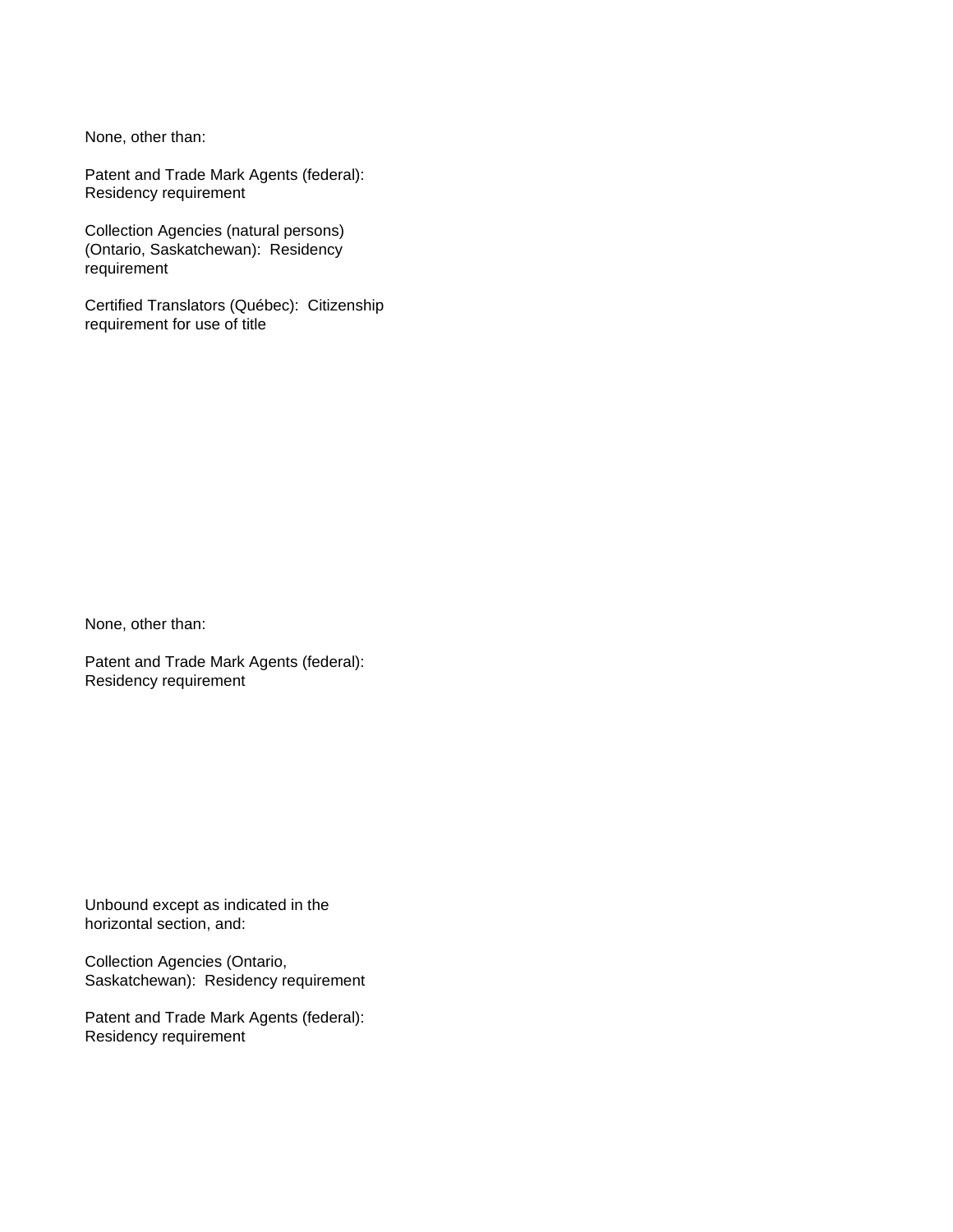None

None

Unbound except as indicated in the horizontal section

None Canada undertakes the obligations contained in the reference paper attached hereto.

None

None, other than: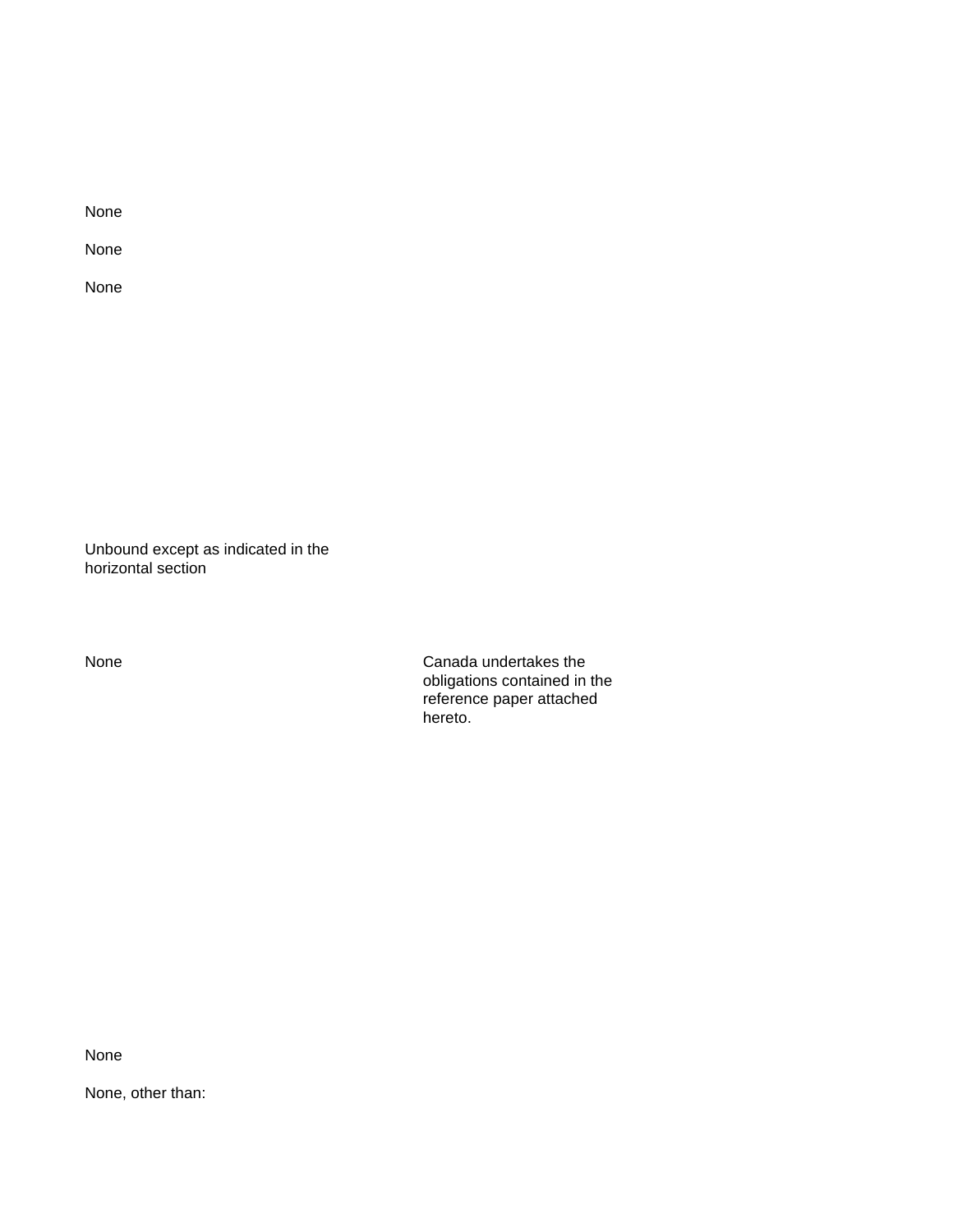At least 80 percent of the members of the board of directors of facilities-based telecommunications service suppliers must be Canadian.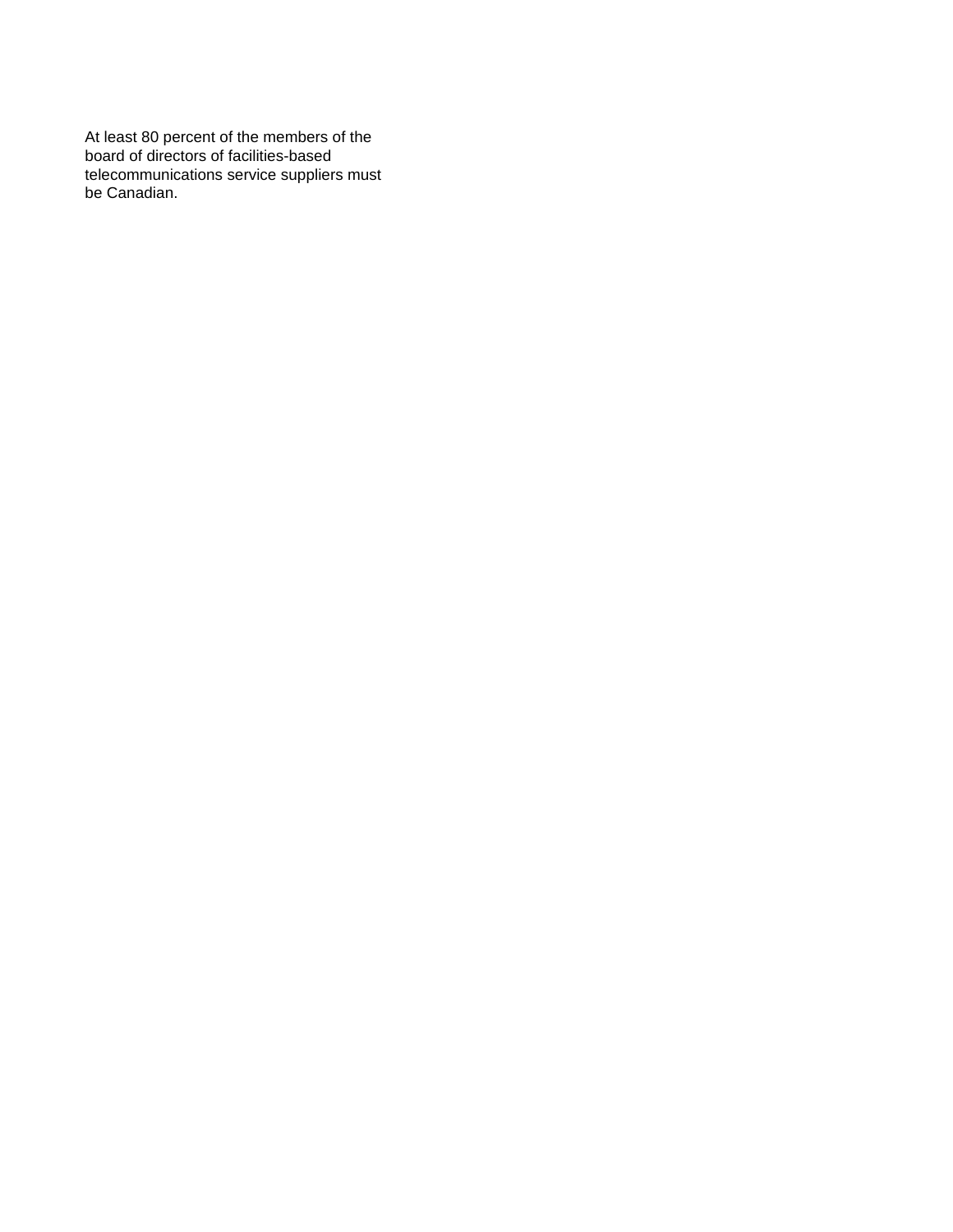Unbound except as indicated in the horizontal section.

None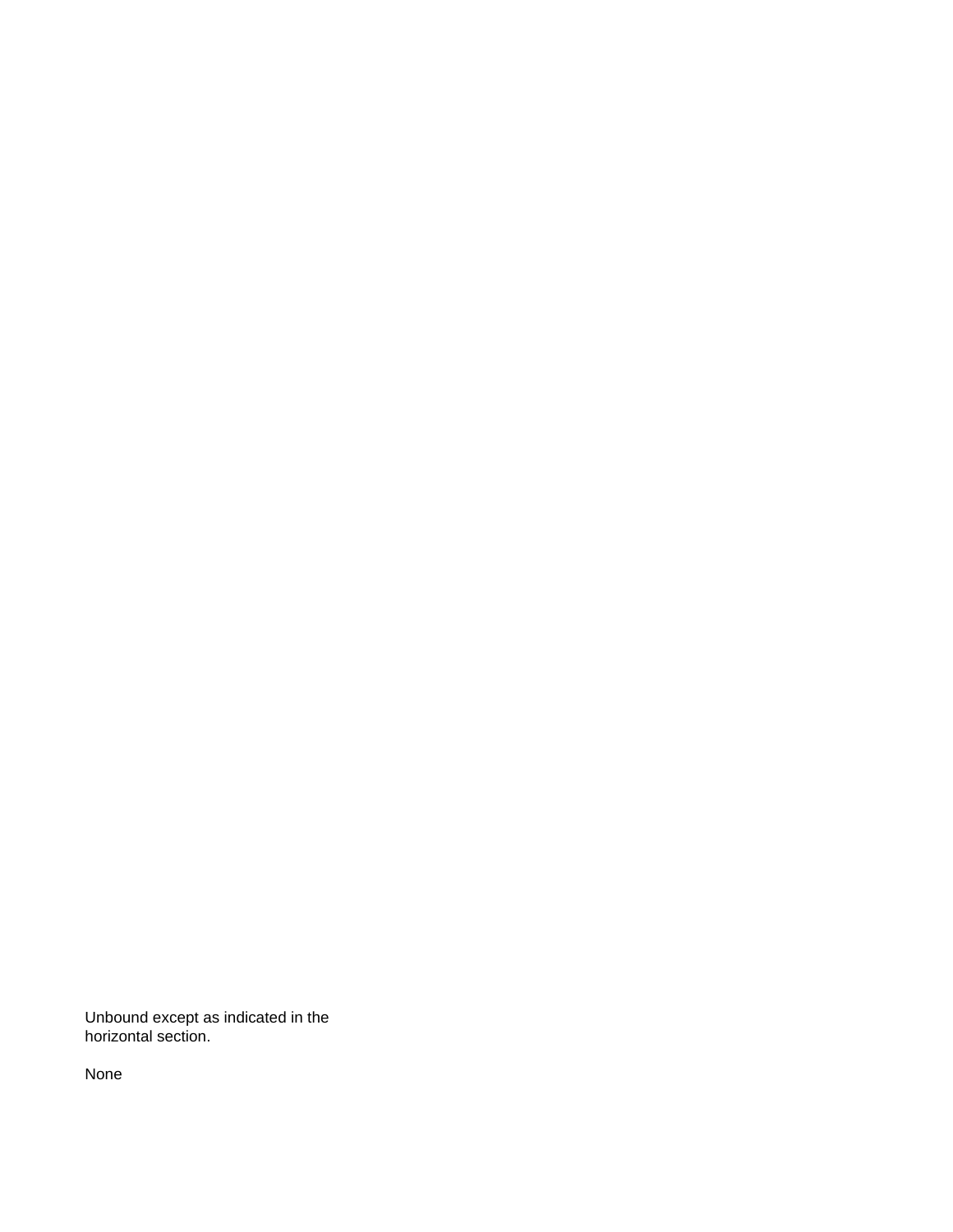None

Unbound except as indicated in the horizontal section

the basic telecommunications

network or service that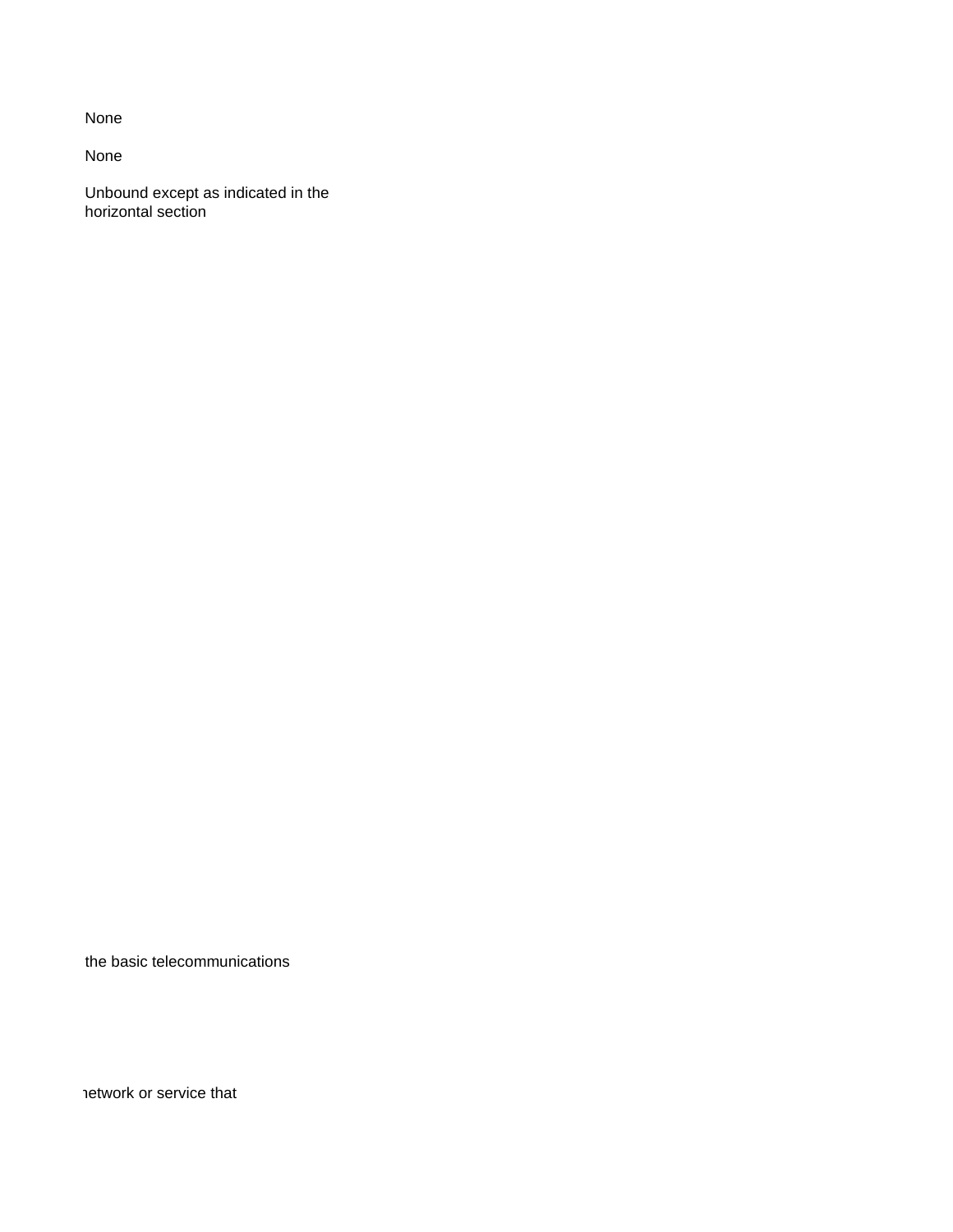of suppliers; and

pvide a service.

rms of participation (having regard to price and supply) in the relevant market for basic terms of participation

ppliers who, alone or together, are a major supplier from engaging in or continuing

## $\mathsf{is}$ ; and

ical information about essential facilities and commercially relevant information which

unications transport networks or services in order to allow the users of one supplier its are undertaken.

sible point in the network. Such interconnection is provided:

ds and specifications) and rates and of a quality no less favourable than that provid

and specifications) and cost-oriented rates that are transparent, reasonable, having ilities that it does not require for the service to be provided; and

ered to the majority of users, subject to charges that reflect the cost of construction

ade publicly available.

connection agreements or a reference interconnection offer.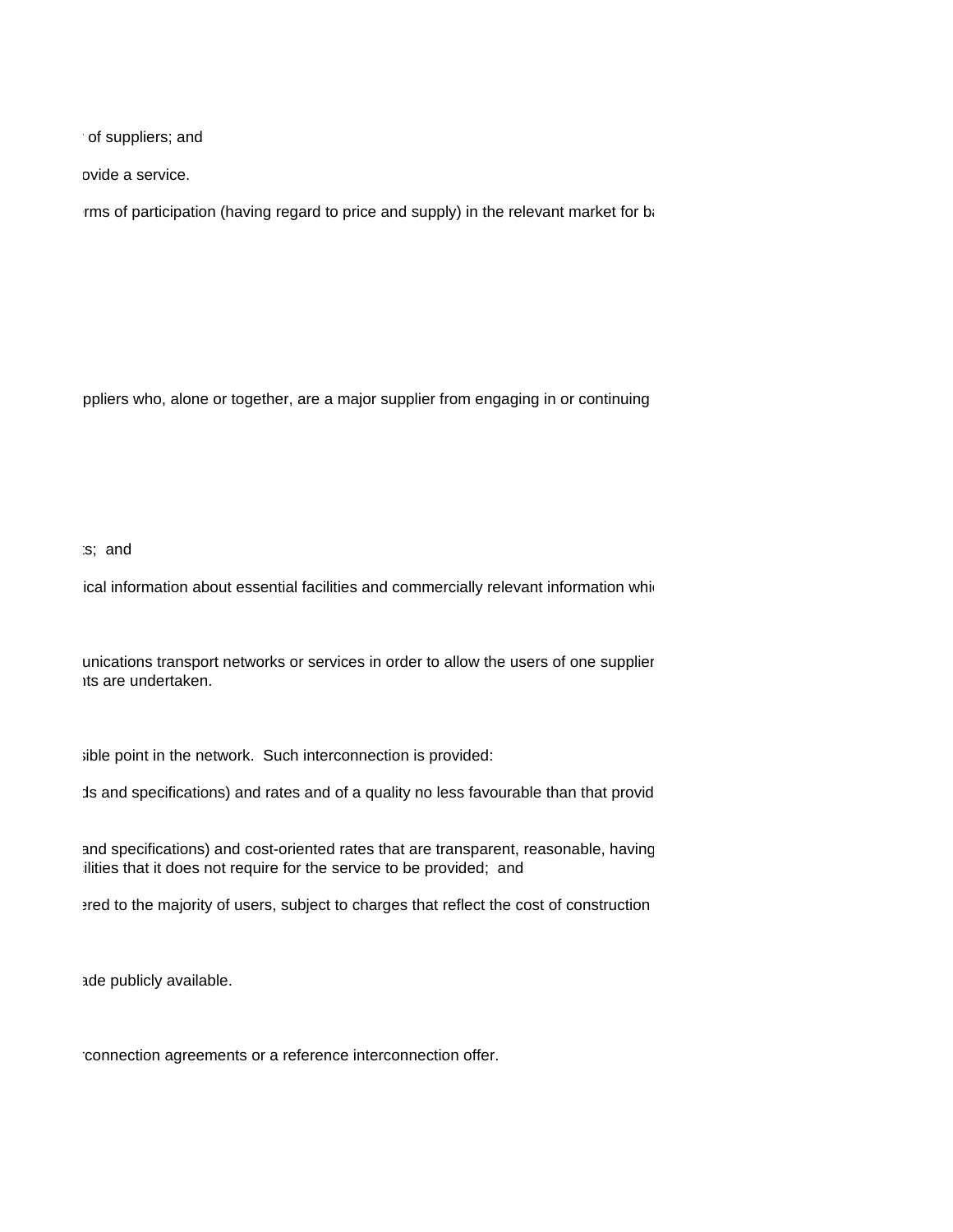e recourse, either:

red to in paragraph 5 below, to resolve disputes regarding appropriate terms, conditions regarding appropriate ed previously.

It wishes to maintain. Such obligations will not be regarded as anti-competitive per lensome than necessary for the kind of universal service defined by the Member.

h a decision concerning an application for a licence and

upon request.

of basic telecommunications services. The decisions of and the procedures used b

equencies, numbers and rights of way, will be carried out in an objective, timely, trans but detailed identification of frequencies allocated for specific government uses is no

None

None

None, other than:

Construction Contractor (Ontario): A non-resident who will be consuming or using tangible personal property in Ontario is required to deposit with the Treasurer 4 per cent of the amount to be paid under the contract or post a guarantee bond for the same.

(Newfoundland): A deposit of 6 per cent of the contract amount or a bond equivalent is required from non-resident contractors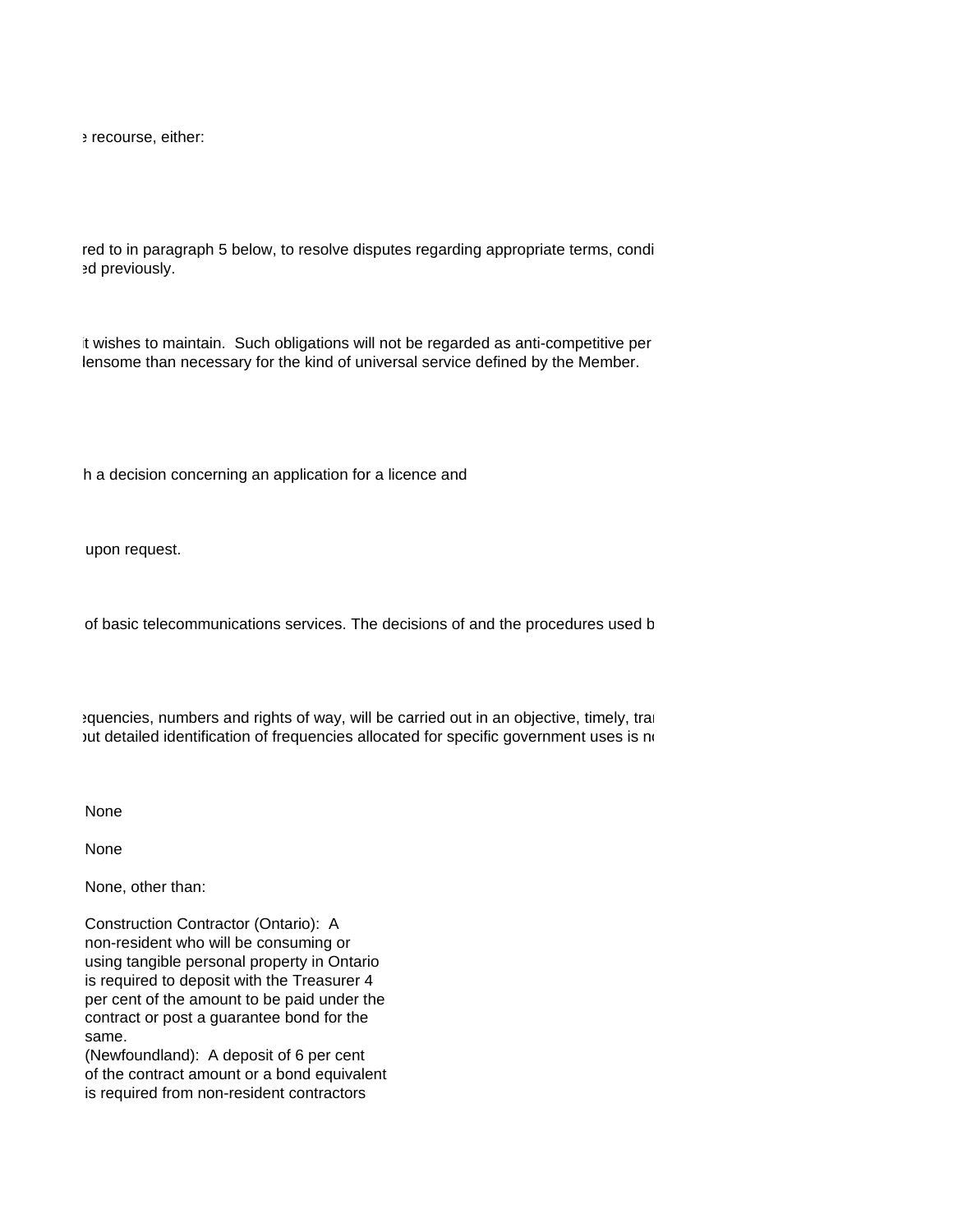Unbound except as indicated in the horizontal section

None

None

None

Unbound except as indicated in the horizontal section, and:

Construction (Ontario): An applicant and holder of a water power site development permit must be a resident of Ontario

None

None

None

Unbound except as indicated in the horizontal section

None

None

None

Unbound except as indicated in the horizontal section

None

None

None

Unbound except as indicated in the horizontal section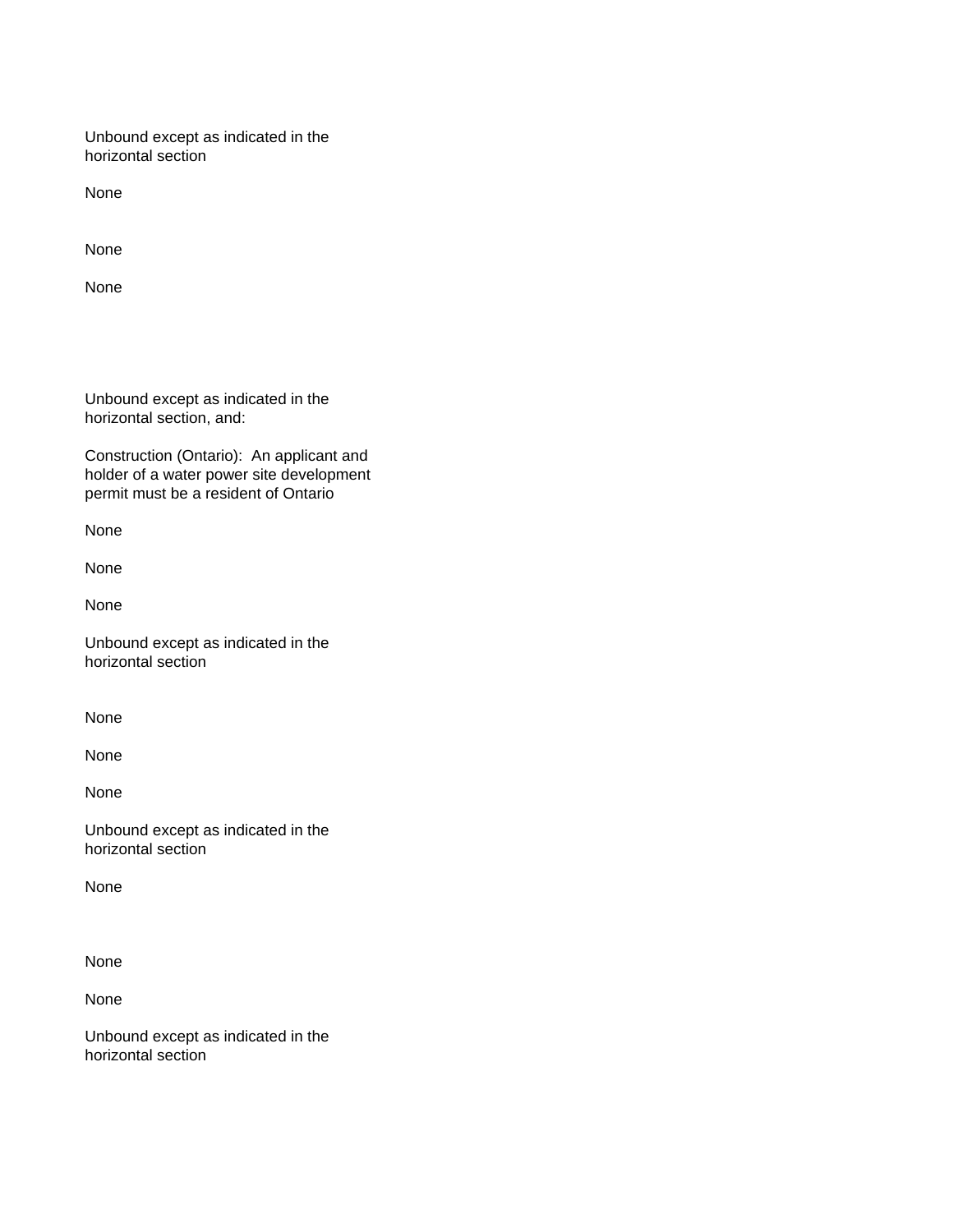None

None

Unbound except as indicated in the horizontal section

None, other than:

Fish Buyers (Newfoundland): Non-residents must be registered and licensed in order to purchase unprocessed fish from primary producers and/or process fish

None

None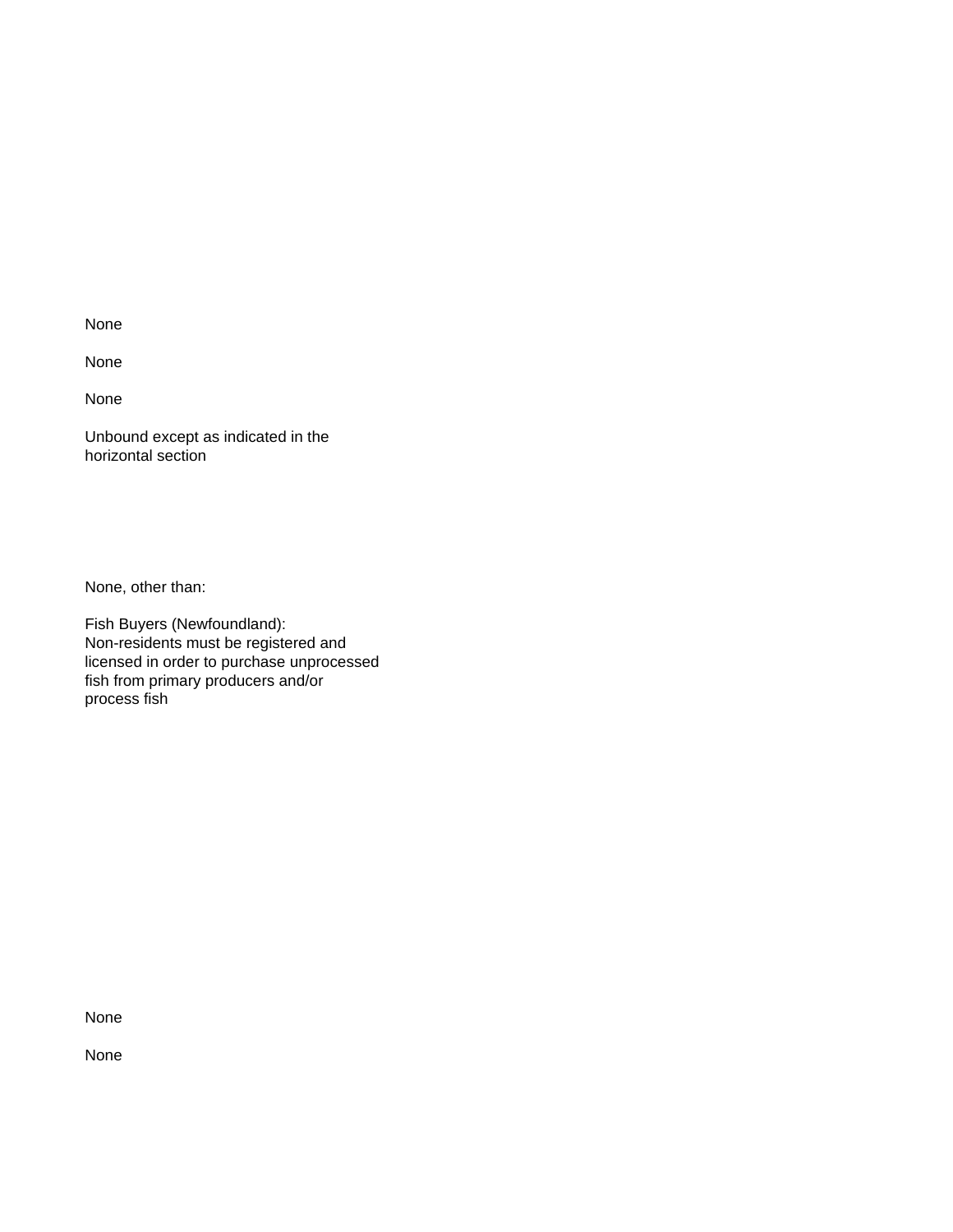Unbound except as indicated in the horizontal section

None, other than:

Distribution Services

Indirect tax measures that result in differences in treatment with respect to delivery by mail of goods in Canada

Direct Sellers (Newfoundland): Residency requirement

None

None

Unbound except as indicated in the horizontal section

None

None

None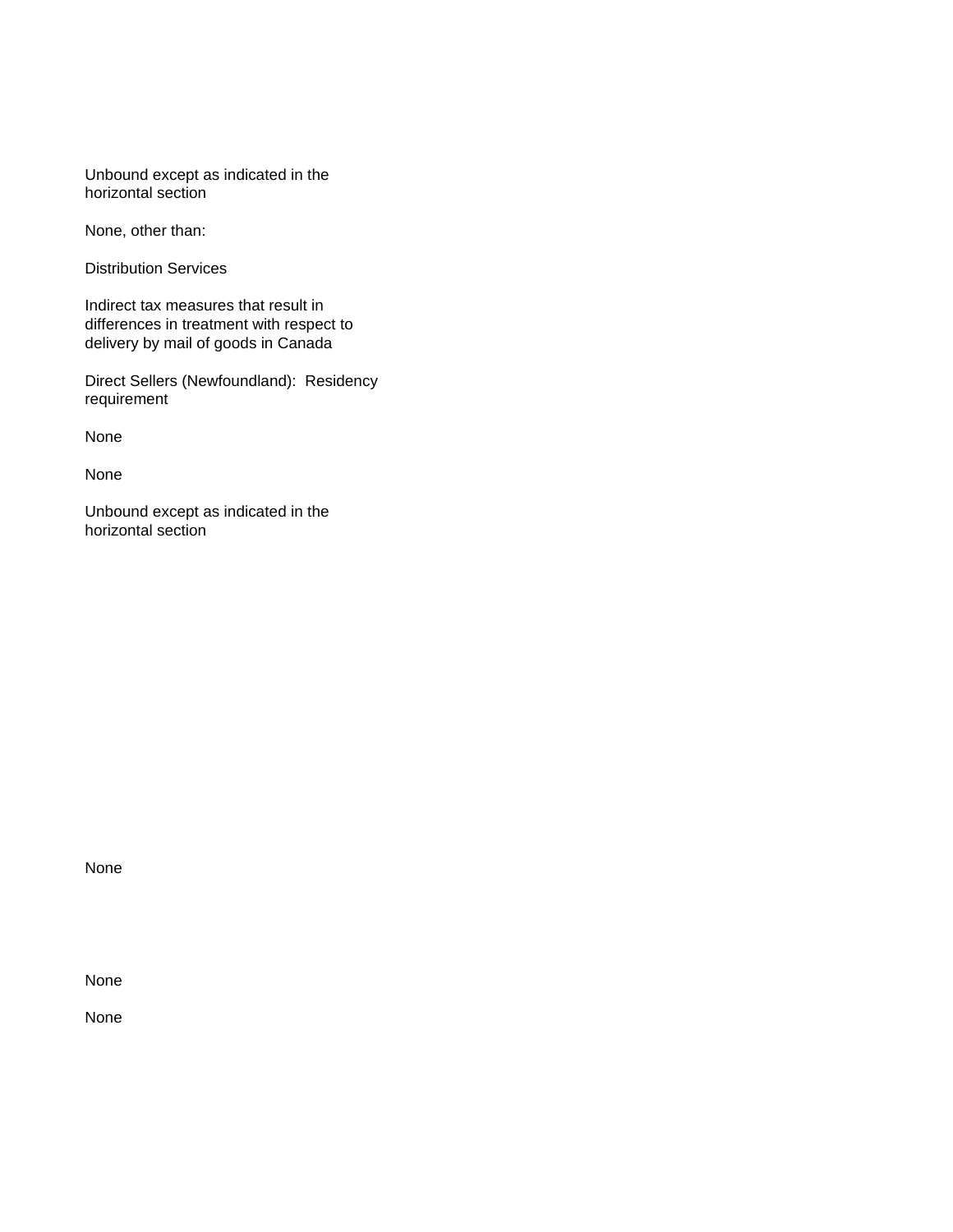Unbound except as indicated in the horizontal section

None

None

None

Unbound except as indicated in the horizontal section

None

None

None

Unbound except as indicated in the horizontal section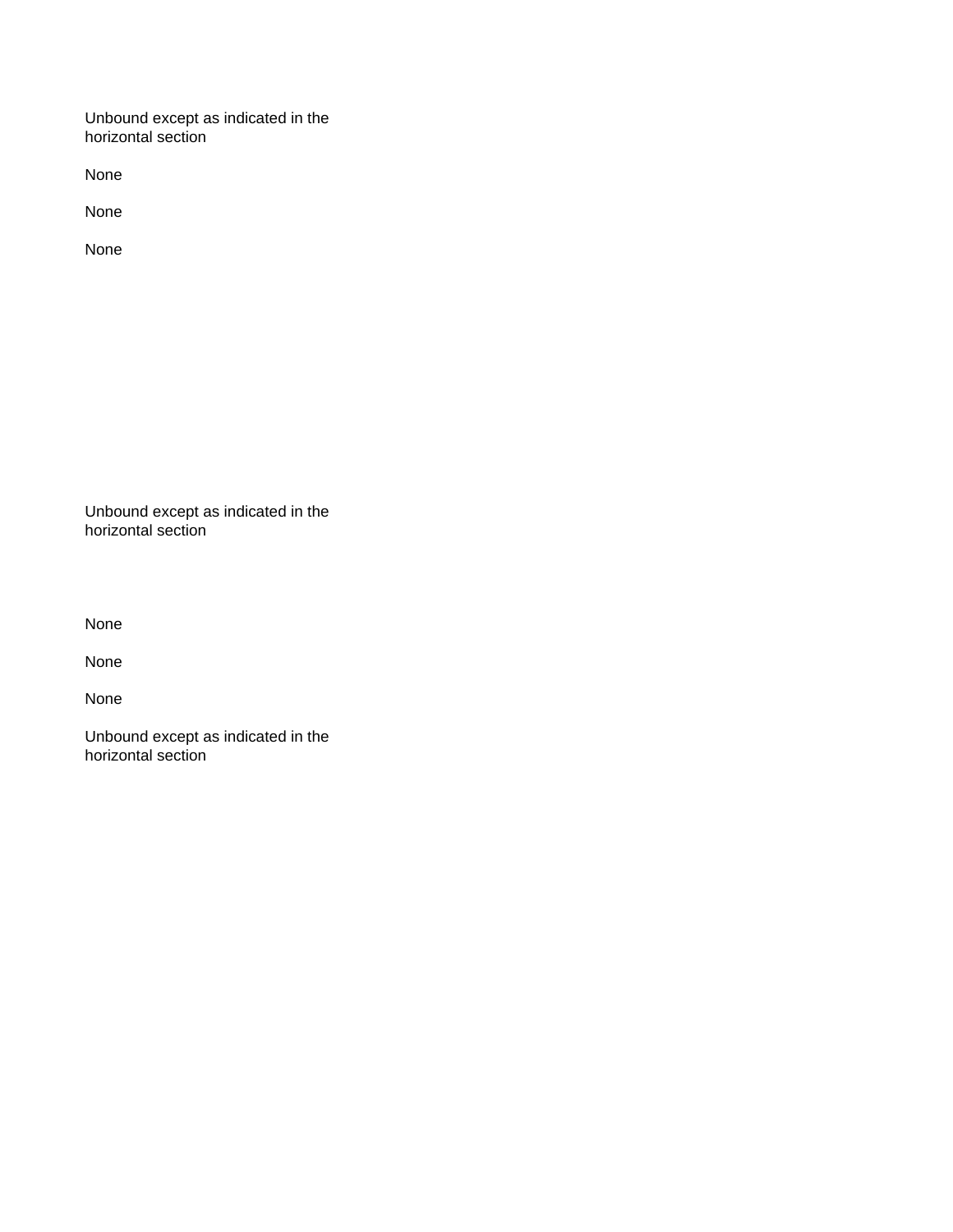1derstanding on Commitments in Financial Services ("Understanding").

pross-border" and "consumption abroad" supply of services (as described in paragraphs 2 a) and 2 a) and 2 and 2 and 2 and 2 and 2 and 2 and 2 and 2 and 2 and 2 and 2 and 2 and 2 and 2 and 2 and 2 and 2 and the General Arti paragraphs 3 and 4 of Market Access of the Understanding. It is understood that  $\vert$ to solicit business.

e Understanding.

 $2.$  Cordance with the Understanding and bound according to the general limitations applications at

fronditions or limitations applicable to all sectors in this schedule.

None, other than:

(i) Certain supplies between members of a closely-related group of corporations which includes a financial institution may be treated as exempt supplies under value-added taxes. Imported supplies do not qualify for this treatment.

(ii) Supplies between resident and non-resident branches or representative offices of a financial institution are treated as supplies between separate persons for the purposes of value-added taxes.

None, other than:

(i) Certain supplies between members of a closely-related group of corporations which includes a financial institution may be treated as exempt supplies under value-added taxes. Imported supplies do not qualify for this treatment.

(ii) Supplies between resident and non-resident branches or representative offices of a financial institution are treated as supplies between separate persons for the purposes of value-added taxes.

Federally regulated institutions (i.e. insurance, banks and trust and loan): A minimum of one half of directors must be either Canadian citizens ordinarily resident in Canada or permanent residents ordinarily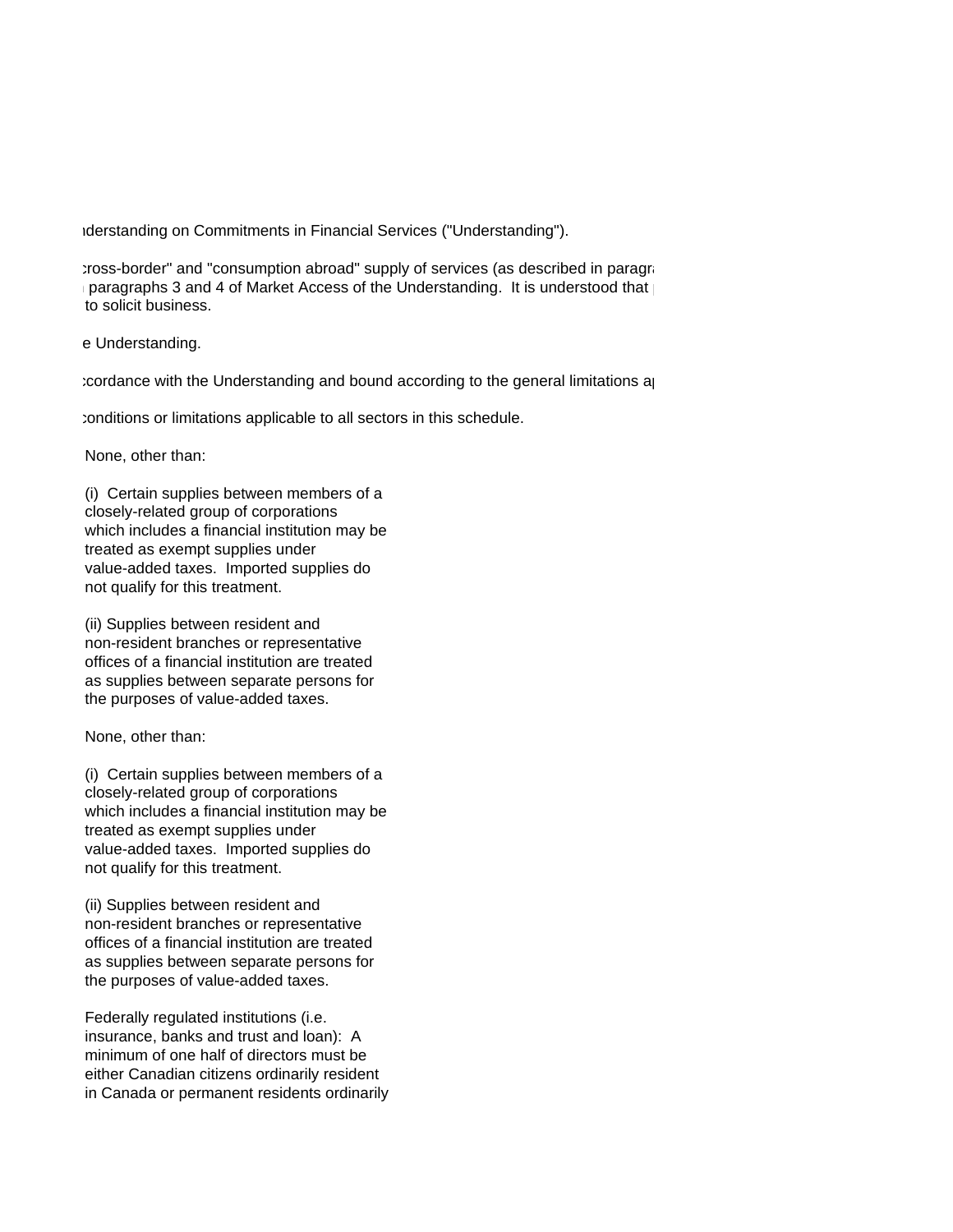resident in Canada.

The Government of Ontario Management Board Directive and Industrial Development Review Process provides for a price preference of up to 10 per cent for Canadian content based on value-added in Canada for certain government purchases. The Management Board Directive applies on the basis of the nationality of the individual service provider.

See paragraph 4 of headnote on Financial Services.

None

None, other than:

Direct insurance other than life, personal accident, sickness or marine insurance (federal): An excise tax of 10 per cent is applicable on net premiums paid to non-resident insurers or exchanges in regard to a contract against a risk ordinarily within Canada, unless such insurance is deemed not to be available in Canada.

Direct insurance (Alberta): A fee payable to the province of 50 per cent of the premium paid and regulatory notification are required on insurance of risks in the province by unlicensed insurers.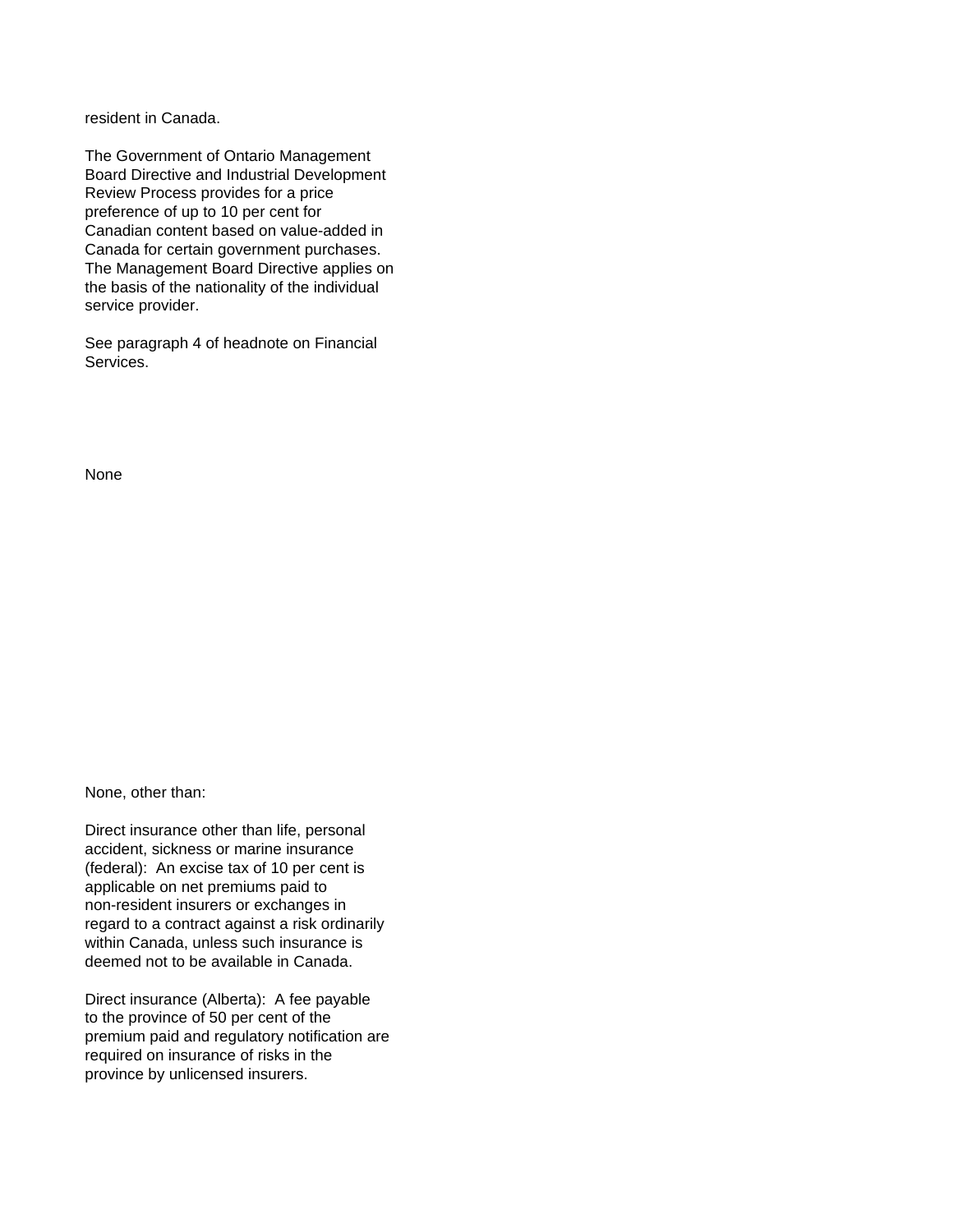(Saskatchewan): A fee payable to the province of 10 per cent of the premium is required on insurance of risks in the province by unlicensed insurers.

None, other than:

Direct insurance and reinsurance and retrocession (Ontario): Capital requirements for mutual insurance companies do not apply to certain mutual insurance companies incorporated in Ontario.

(Québec): Three quarters of directors must be Canadian citizens and a majority must reside in Quebec.

(Québec): Every insurer not incorporated under an Act of Quebec has, in respect of the activities it carries on in Québec, the rights and obligations of an insurance company or mutual association incorporated under Acts of Québec as the case may be. It can also exercise additional activities provided for in the law. However, the activities of such corporation will be limited to those allowed under its constituting legislation.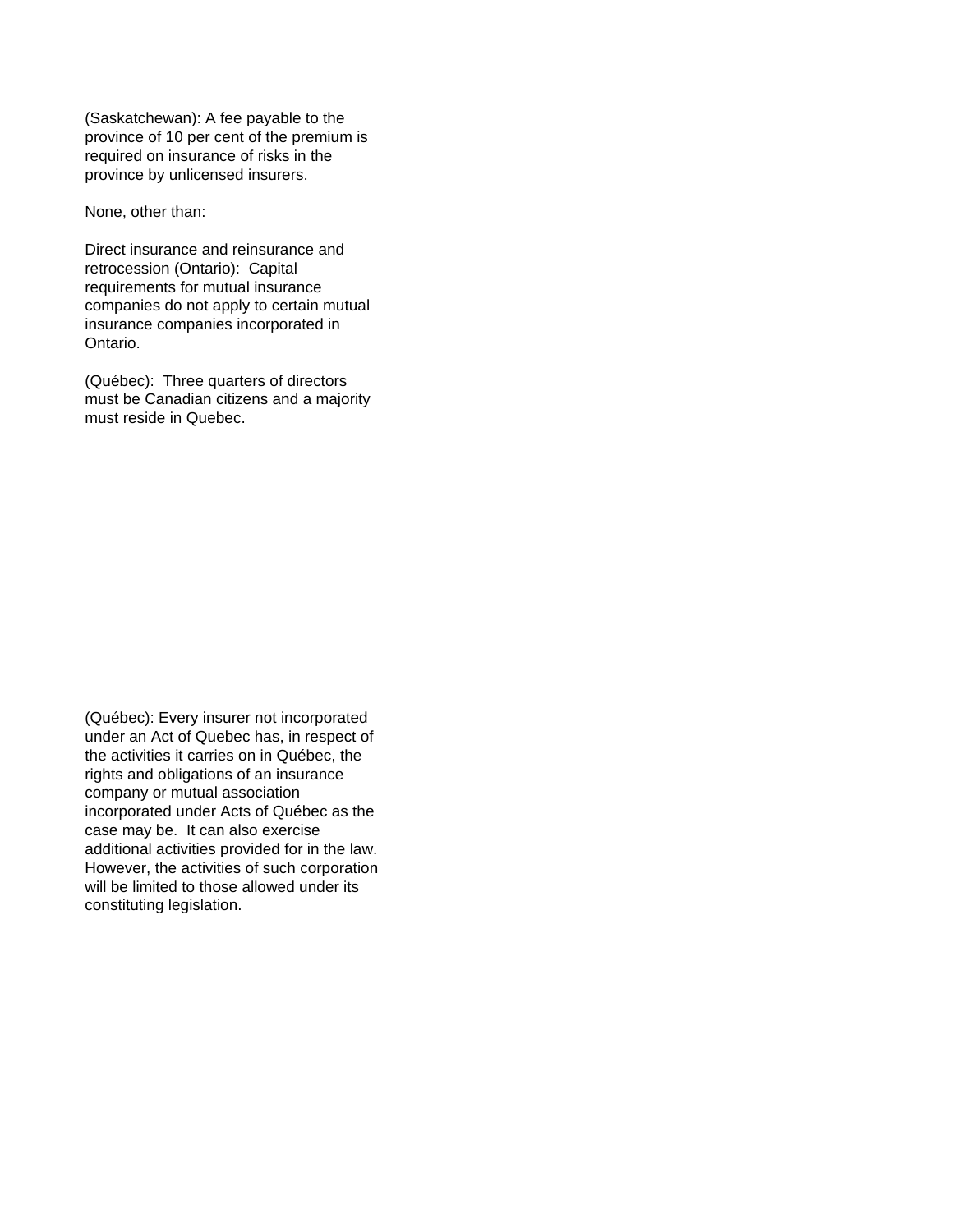See paragraph 4 of headnote on Financial Services.

None, other than:

(Saskatchewan): Fire or hail insurance contracts have to be signed or countersigned by a licensed agent who resides in the province. Where there is disagreement concerning hail insurance, such damages are to be estimated by an appraiser who is a taxpayer of the province.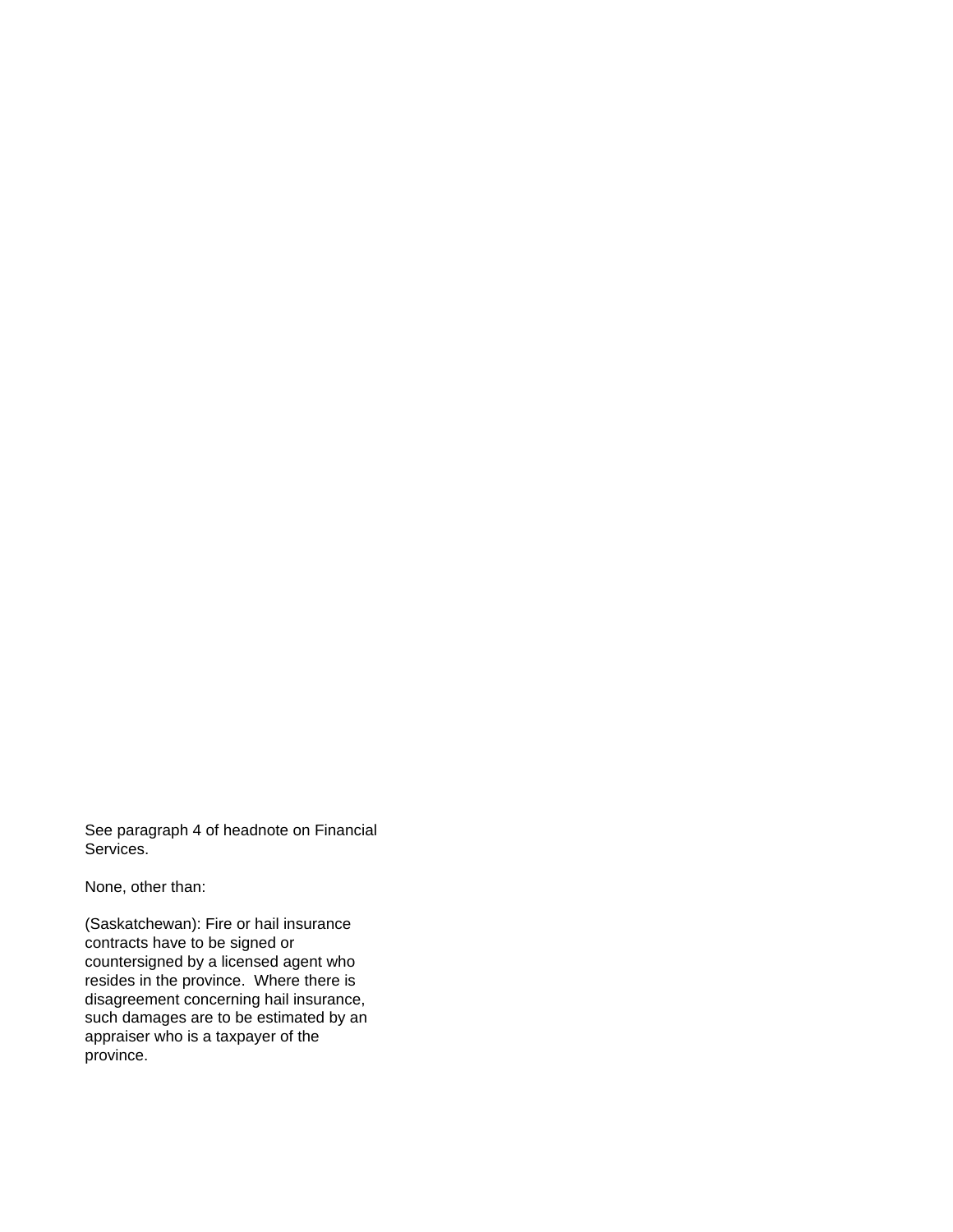None, other than:

Intermediation of insurance relating to commercial aviation, space launching, freight (including satellites) and goods in international transit (federal): An excise tax of 10 per cent is applicable on net premiums paid to non-resident insurers or exchanges in regard to a contract against a risk ordinarily within Canada, unless such insurance is deemed not to be available in Canada. The excise tax is also applicable on net premiums payable with regard to a contract entered into, through a non-resident broker or agent, with any insurer authorized under the laws of Canada or of any province to carry out the business of insurance.

None, other than:

(Saskatchewan): Fire or hail insurance contracts have to be signed or countersigned by a licensed agent who resides in the province. Where there is disagreement concerning hail insurance, such damages are to be estimated by an appraiser who is a taxpayer of the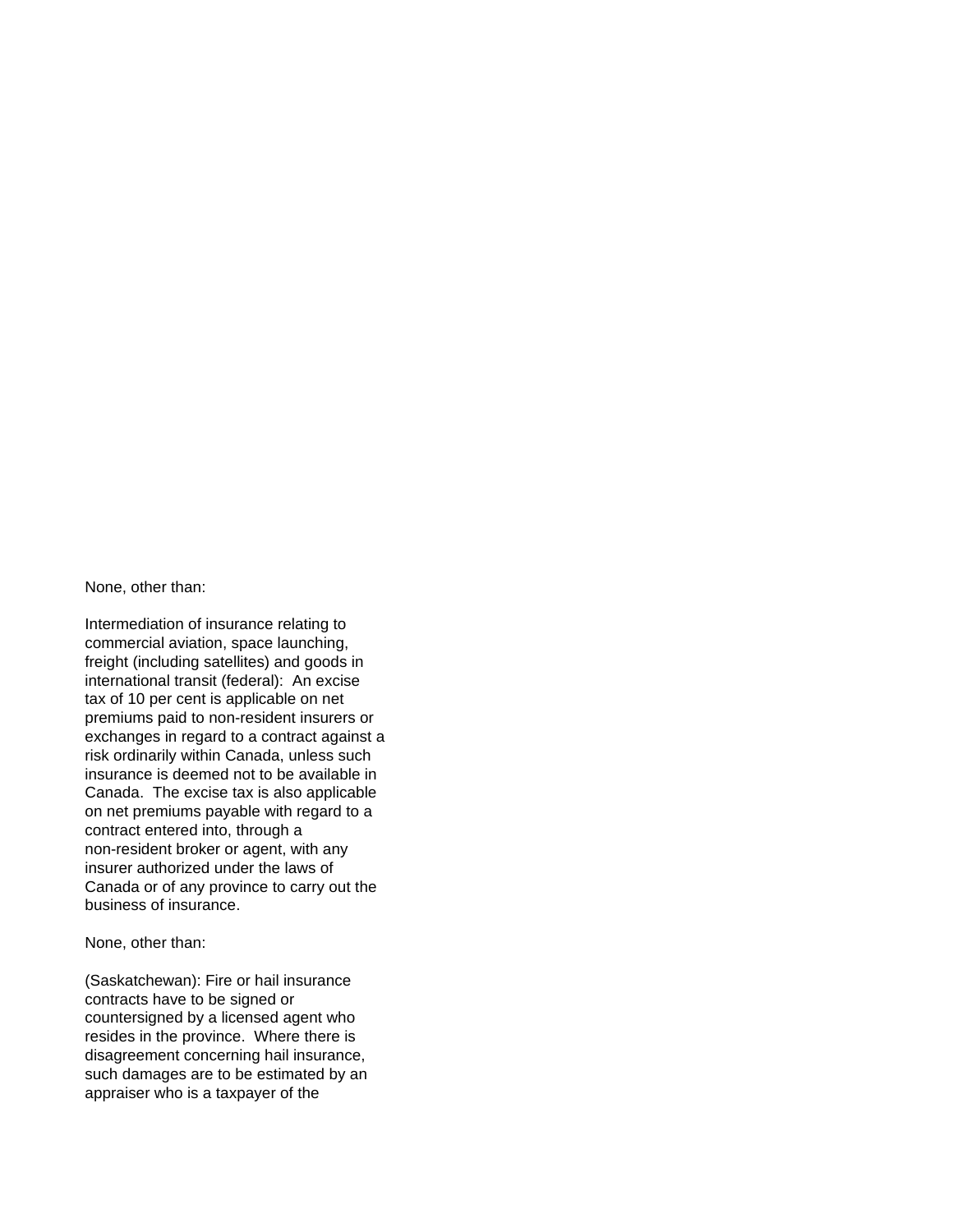province.

See paragraph 4 of headnote on Financial Services.

None

None

None, other than:

Banks: Until 30 June 1999, ministerial approval is required for foreign bank subsidiaries to open more than one branch.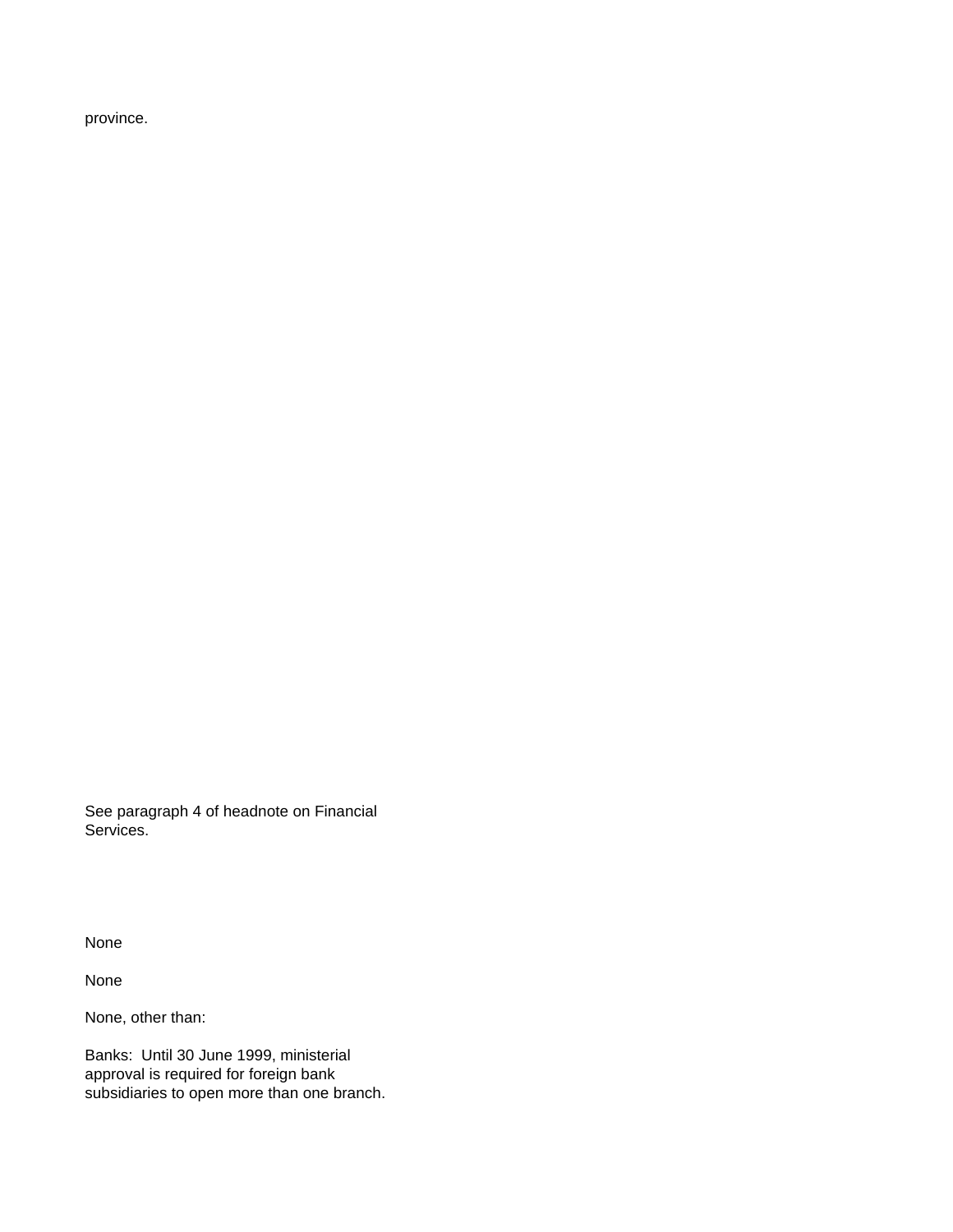Trust and loan companies

(Alberta): At least three quarters of the directors must be ordinarily resident in Canada.

(New Brunswick): At least two of the directors must be resident in New Brunswick.

(Nova Scotia): A majority of directors must be resident in Canada and at least two resident in Nova Scotia.

(Manitoba and Ontario): Foreign persons may not exercise the voting rights attached to shares if they are not registered as shareholders in respect of the shares.

(Manitoba): Majority of directors must be resident in Canada.

(Québec): Three quarters of the directors must be Canadian citizens and a majority must reside in Québec.

Credit unions and caisses populaires (Ontario): Directors of credit unions must be Canadian citizens or permanent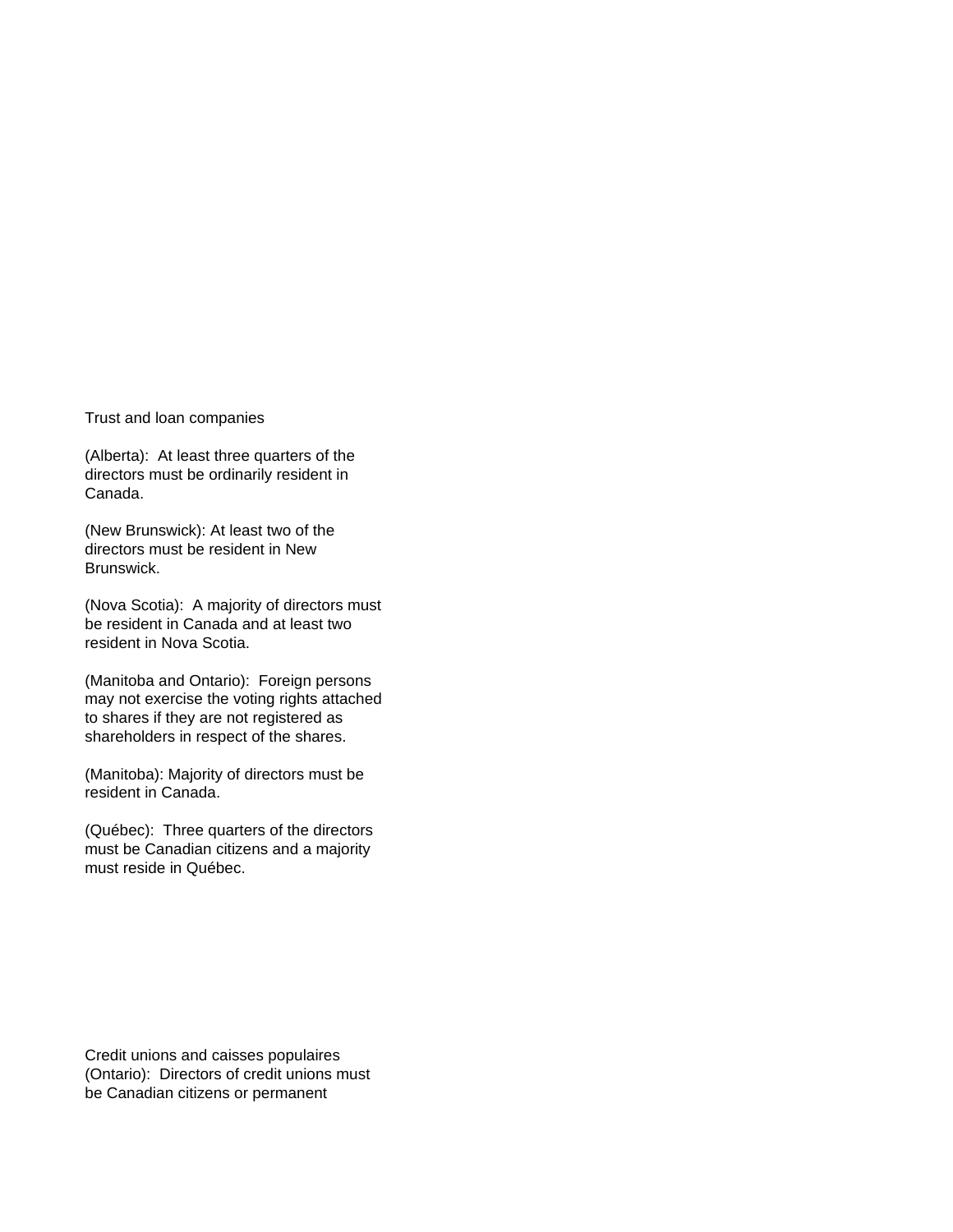residents.

(British Columbia): Directors and subscribers of credit unions must be residents of the province.

(All provinces except British Columbia, Ontario and Québec): Credit unions and caisses populaires are exempt from the corporate capital tax.

(Alberta): Directors of credit unions must be Canadian citizens or permanent residents of Canada and three quarters must at all times be ordinarily resident in the province.

(Manitoba, Nova Scotia and Saskatchewan): Directors of credit unions must be Canadian citizens.

(Québec): Founding members of caisses populaires must have a residence, place of business or employment in the territory mentioned in the caisse's statutes.

Community bonds corporations (Manitoba, New Brunswick and Saskatchewan): Directors of Community Bonds corporations must be residents of the province.

Venture capital corporations (federal and all provinces): Measures that result in a different tax treatment with respect to an investment in a venture capital corporation as prescribed pursuant to the Income Tax Act of Canada and provincial laws.

See paragraph 4 of headnote on Financial Services.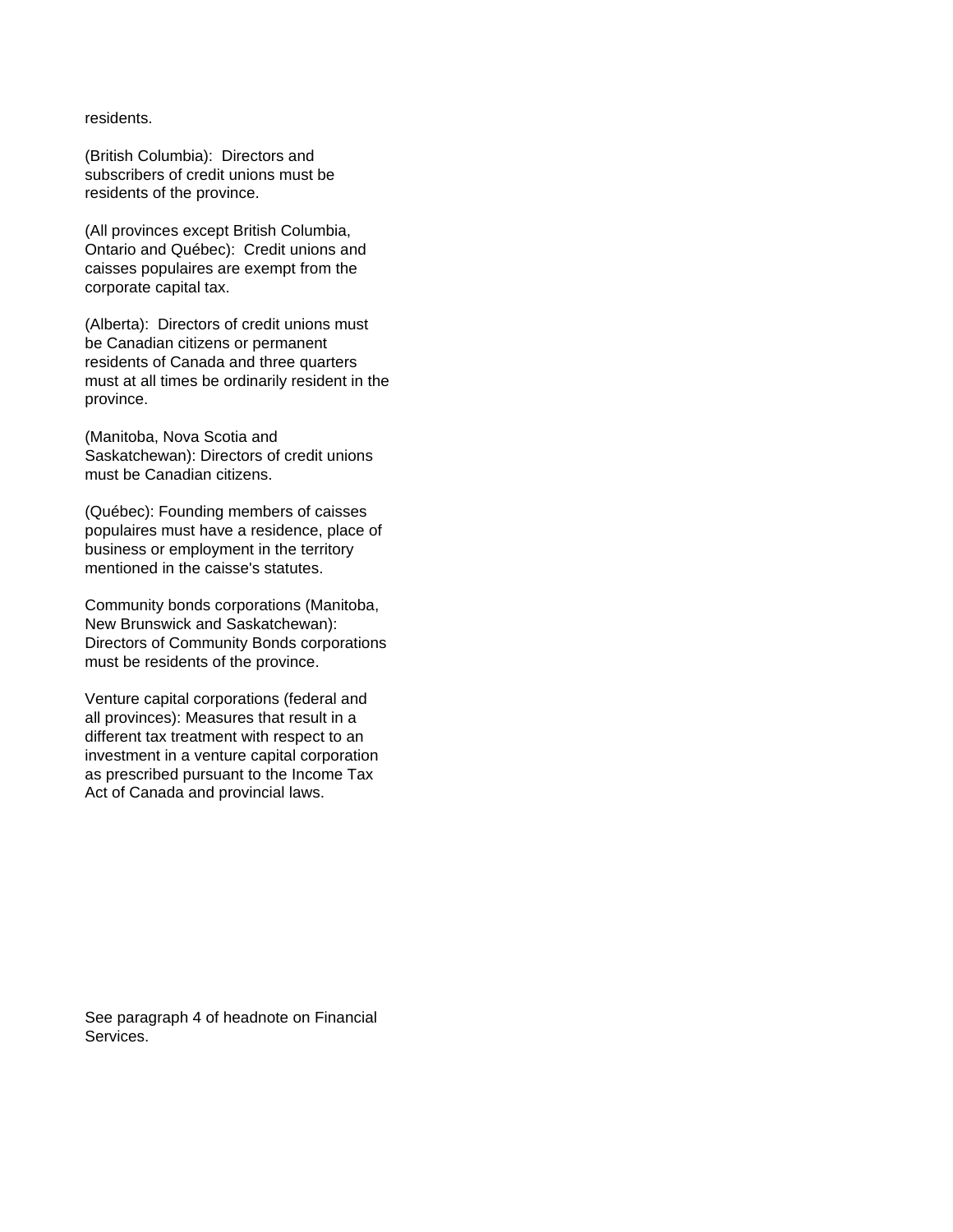None

None, other than:

Trading in securities and commodity futures and advisory and auxiliary financial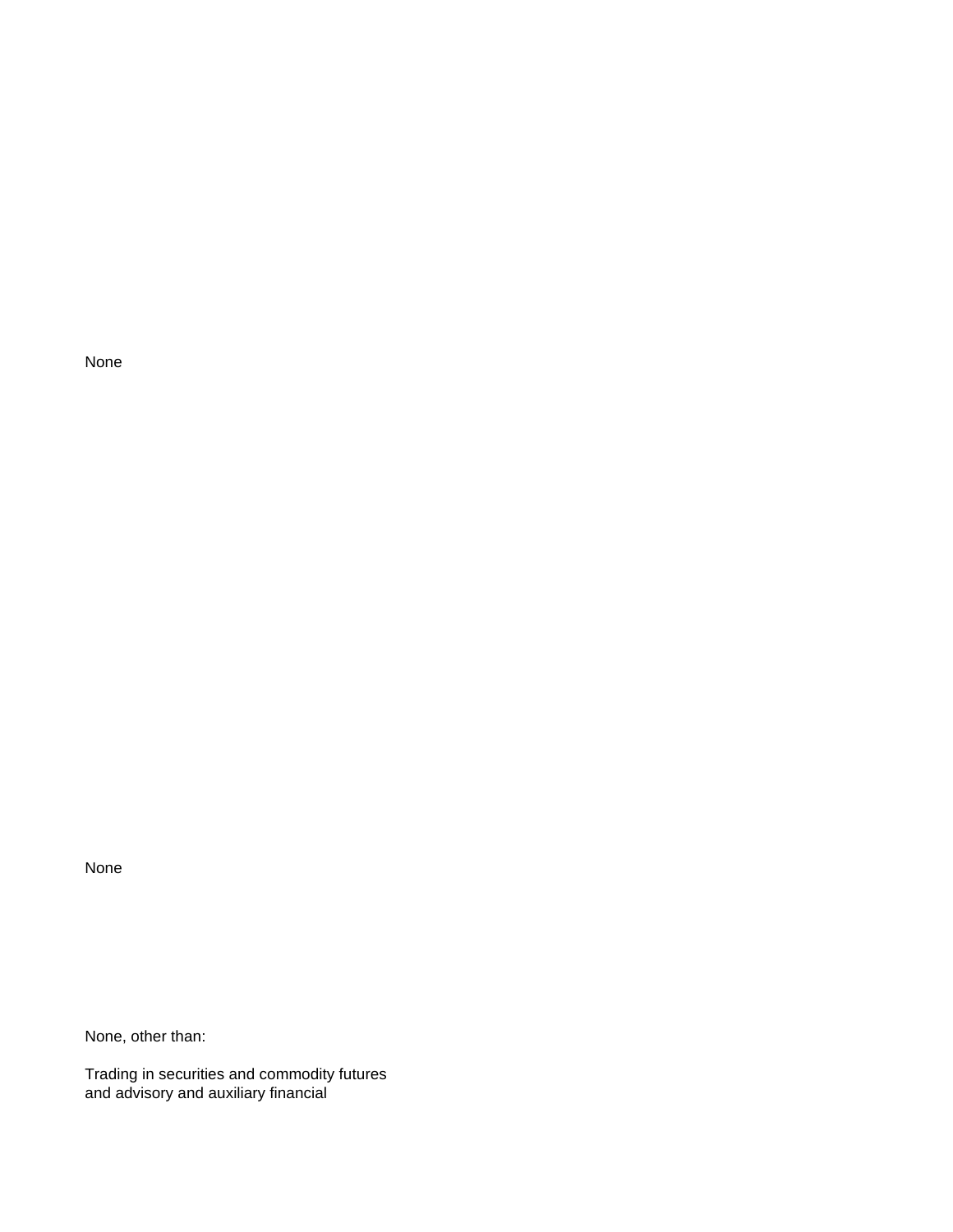services - dealers, brokers, and advisers: (Alberta, Ontario, Newfoundland, Nova Scotia, Manitoba and Saskatchewan): A director or officer of an applicant firm must have been a resident of Canada for a period of at least one year prior to the application.

Advisory and auxiliary financial services and Asset Management (Nova Scotia and Québec): The establishment must be managed by a resident of the province.

(Québec): The responsibility for opening up accounts is to be managed by a Québec resident.

See paragraph 4 of headnote on Financial Services, and:

Trading in securities and commodity futures and advisory and auxiliary financial services - dealers, brokers and advisers: (all provinces except British Columbia, New Brunswick and Québec): An individual applicant for registration is required to have been a resident of Canada for a period of at least one year prior to the application and a resident of the province in which he/she wishes to operate at the date of application.

(Québec): An individual acting as a representative of a dealer or adviser, subject to certain exemptions, must be a resident of the province.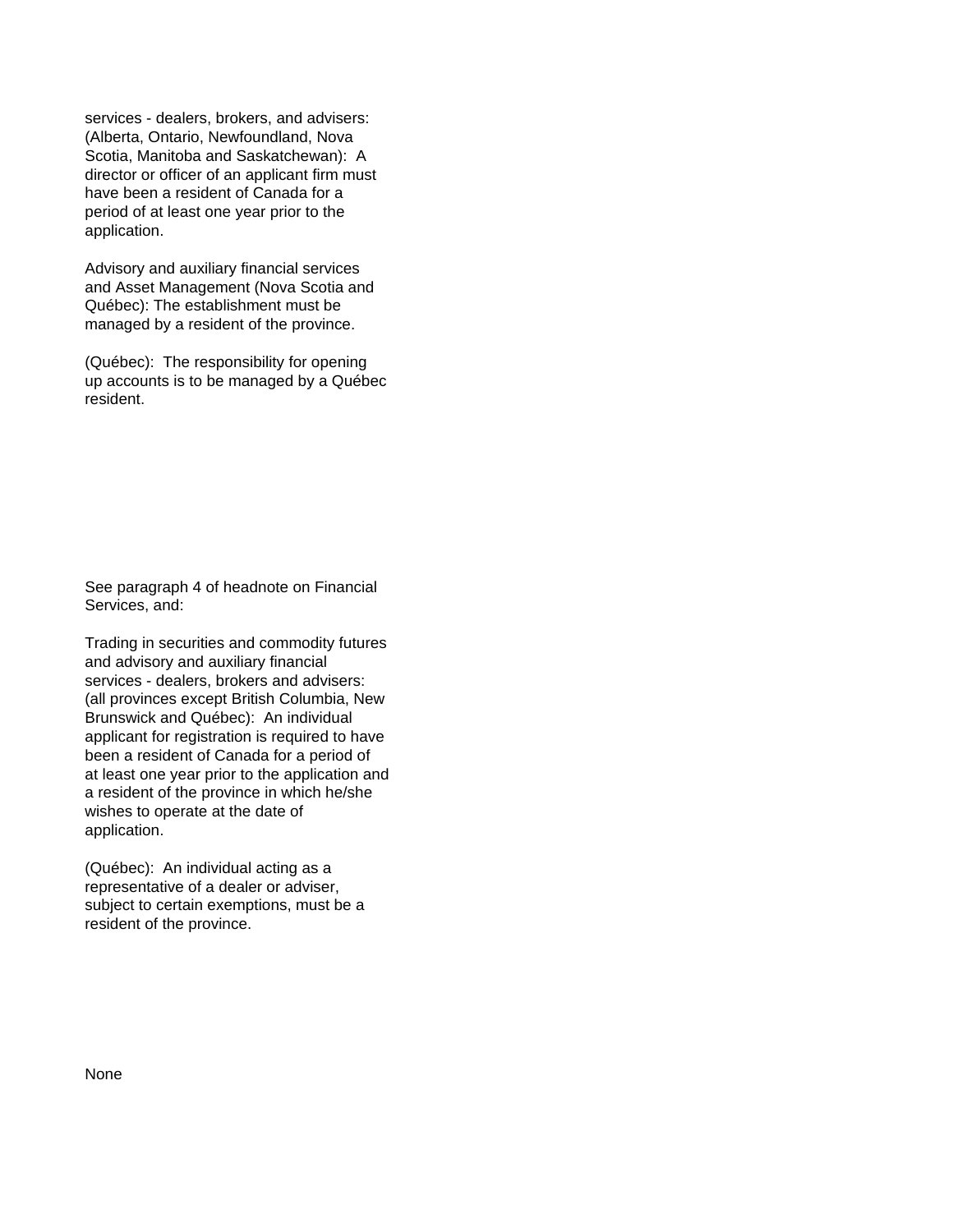None, other than:

Purchase of recreational property (Ontario): Non-residents are required to pay a 20 per cent land transfer tax

Sale of alcoholic beverages (Ontario): The majority of the board of directors must be Canadian citizens or landed immigrants and ordinarily resident in Ontario

(Alberta): At least one director must be a permanent resident

(Newfoundland, Nova Scotia and Alberta): Agents or managers must be Canadian citizens, resident in the province

Unbound except as indicated in the horizontal section

None, other than:

Travel agents (Québec): Residency requirement

Travel counsellors (Québec): Residency requirement

Travel agents and wholesalers (Ontario):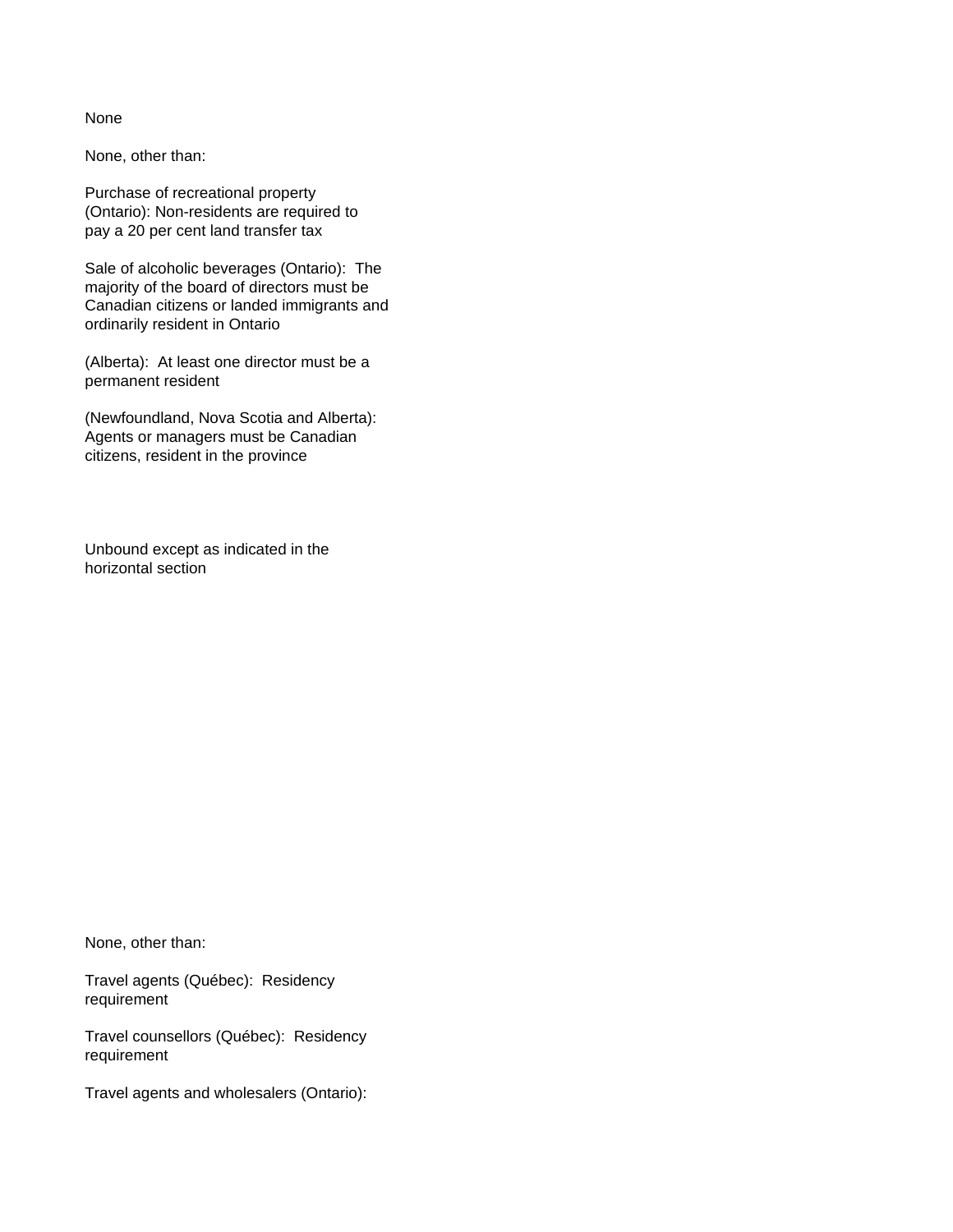Residency requirement

None

None, other than:

Travel agencies (British Columbia): At least one of the partners in a partnership or one of the directors of a corporation must be ordinarily resident in the province

Unbound except as indicated in the horizontal section, and:

Travel agents (Québec - natural persons): Residency requirement

Travel counsellors (Québec): Residency requirement

Travel agents and wholesalers (Ontario natural persons): Residency requirement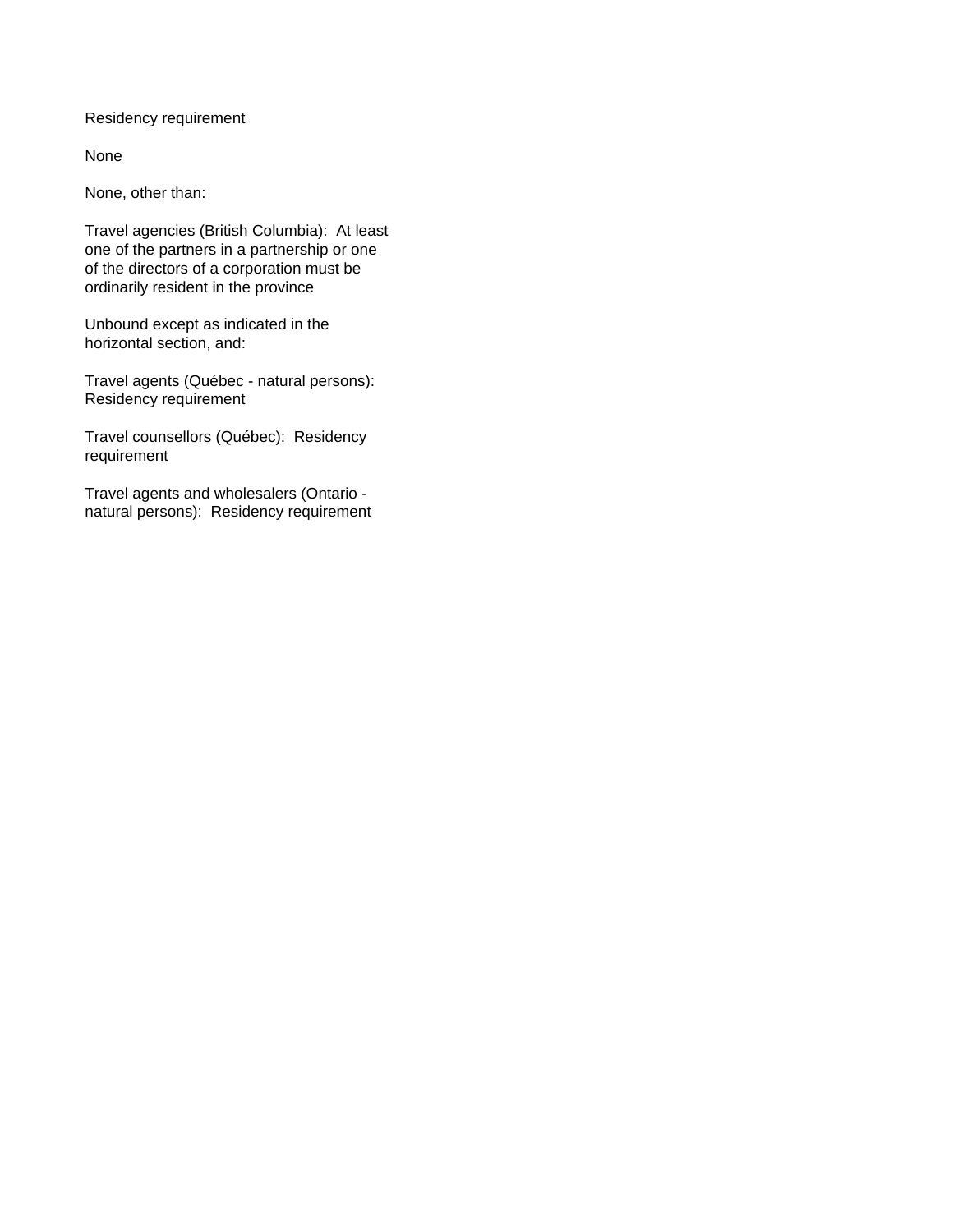Unbound Where not otherwise made available to international Unbound **maritime** transport suppliers pursuant to Article XXVIII (c) Unbound **Contract Contract Contract Contract Contract Contract Contract Contract Contract Contract Contract Contract Contract Contract Contract Contract Contract Contract Contract Contract Contract Contract Contract Contra** applied which deny Unbound **reasonable** and non-discriminatory access to the following services:

1. Towing and tug

assistance;

- 2. Provisioning, fuelling and watering;
- 3. Garbage collecting and ballast waste disposal;
- 4. Emergency repair facilities;
- 5. Lightering and water taxi services
- 6. Ships agencies;
- 7. Customs brokers;
- 8. Stevedoring and terminal services;
- 9. Surveying and classification services;
- 10. Transport services for the purposes of onward forwarding of cargoes, including the rental, leasing, hiring or chartering of trucks, railway carriages, ships, barges or related equipment.

Unbound

Unbound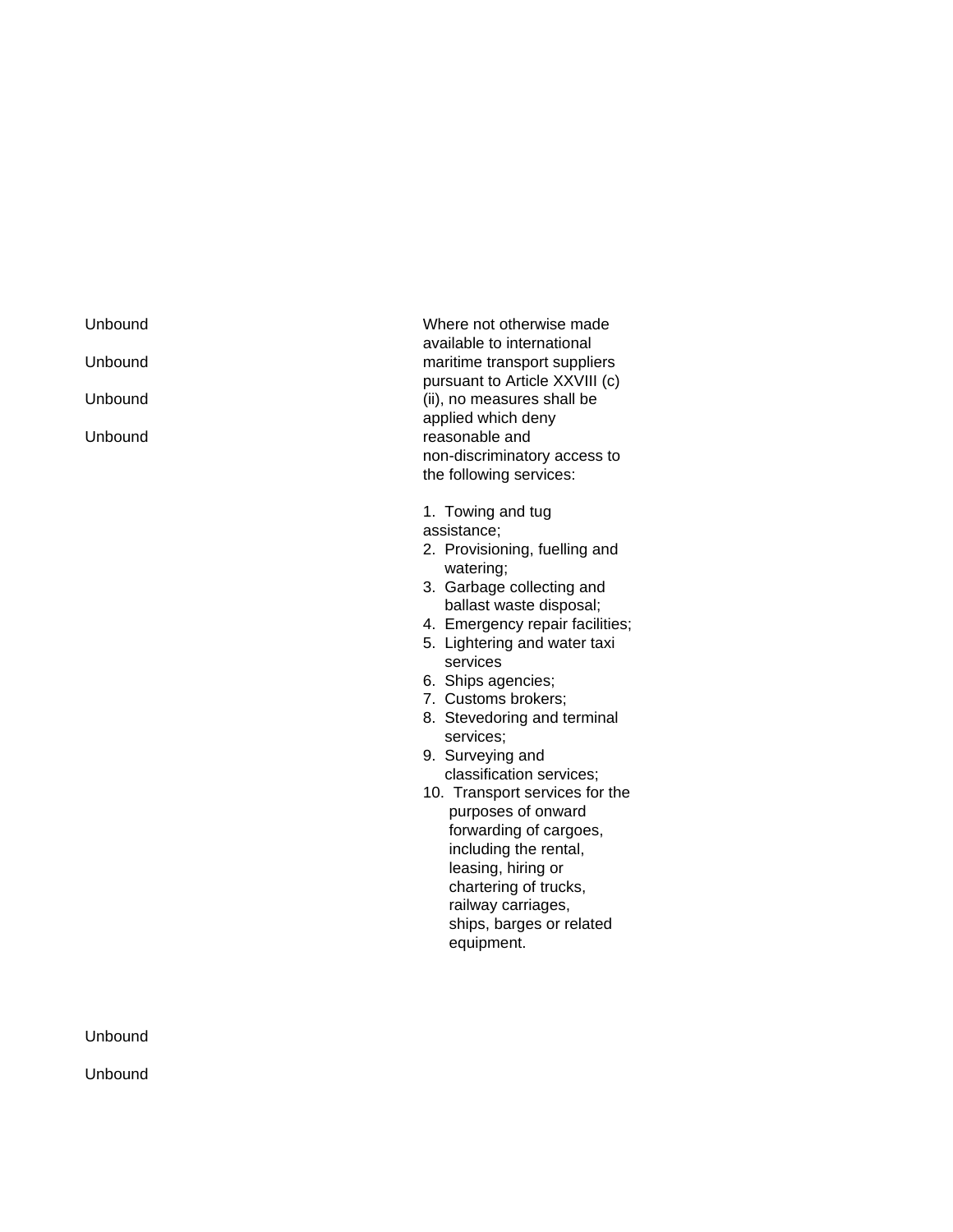Unbound

Unbound

Unbound\*

None

None

Unbound except as indicated in the horizontal section

None

None

None

Unbound except as indicated in the horizontal section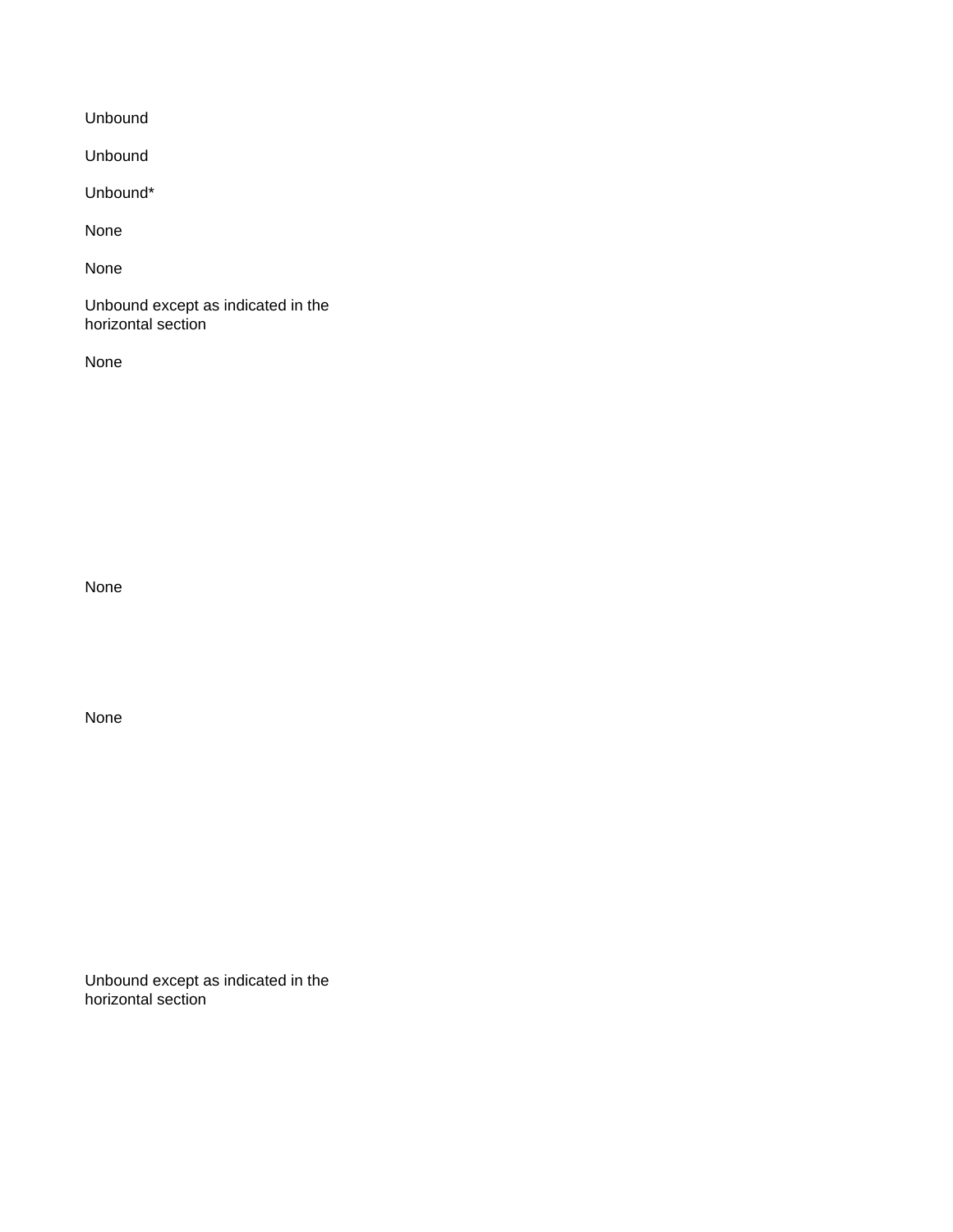Unbound\*

None

None

Unbound except as indicated in the horizontal section

Unbound

Unbound

Unbound

Unbound

None

None

None

Unbound except as indicated in the horizontal section

 $\alpha$  other mode of transport between points in the territory of Canada and its Exclusiv

of goods or passengers in relation to the exploration, exploitation, or transportation

re in the territory of Canada and in its Exclusive Economic Zone and, with respect to loitation, or transportation of the mineral or non-living natural resources of the continent

ian-incorporated companies employing permanent residents as drivers, using Cana in the territory of Canada.

lers, whether in port areas or inland, with a view to their stuffing/stripping, repairing,

f another party customs formalities concerning import, export or through transport o

en geographic area, the business interests of one or more shipping lines or shipping

uotation to invoicing, and issuance of bills of lading on behalf of the companies; acc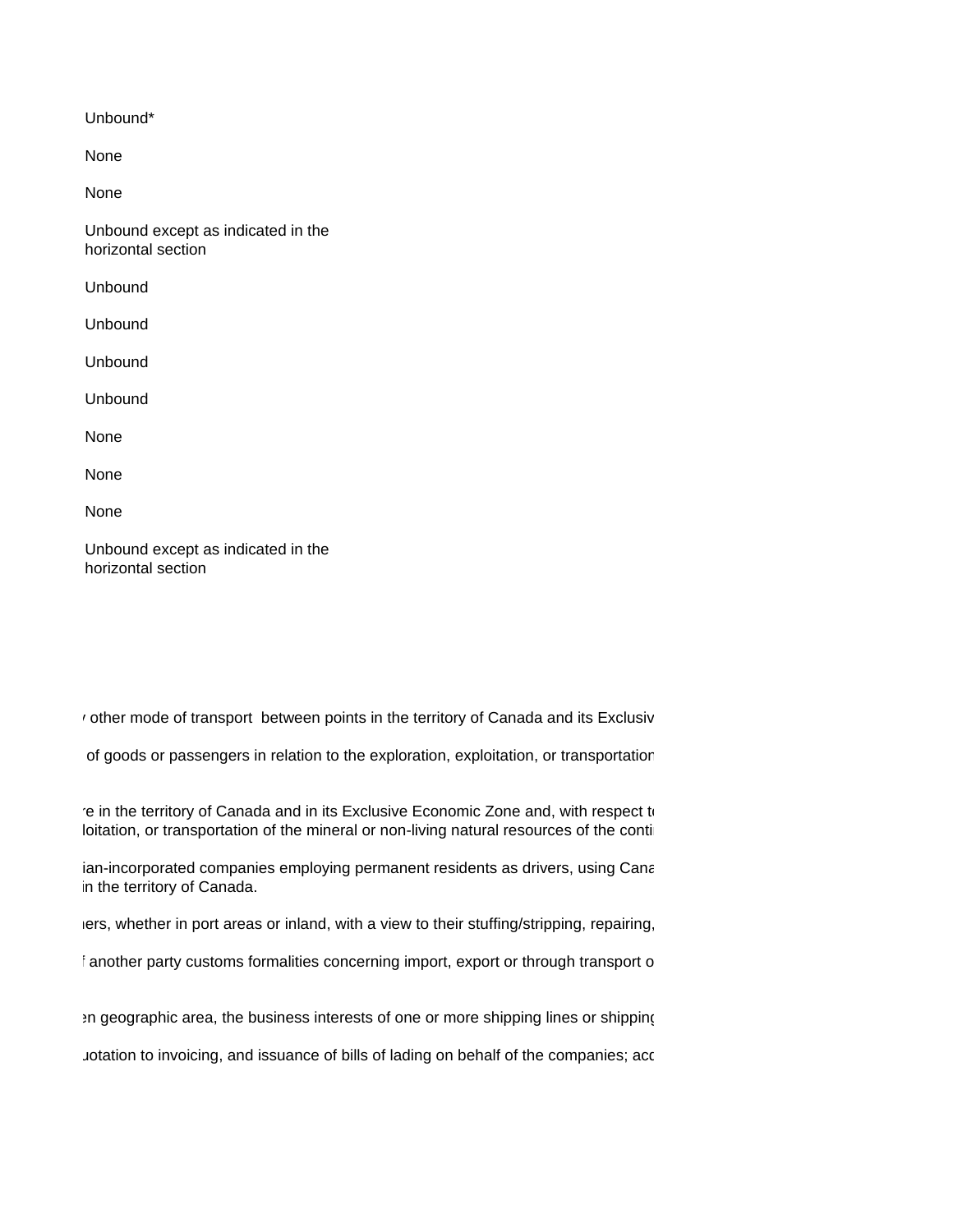aking control of cargoes.

ore companies or public terminal operators, but NOT INCLUDING the work perforr e work activities covered include the performance, organization and supervision of:

after discharge.

id monitoring shipments on behalf of shippers, through providing such services as t ision of business information.

None

None

None, other than:

Railways (Newfoundland): Majority of Board of Directors must be resident in Newfoundland

(Manitoba): At least one director of a provincial railroad must be a resident of the province

Unbound except as indicated in the horizontal section

None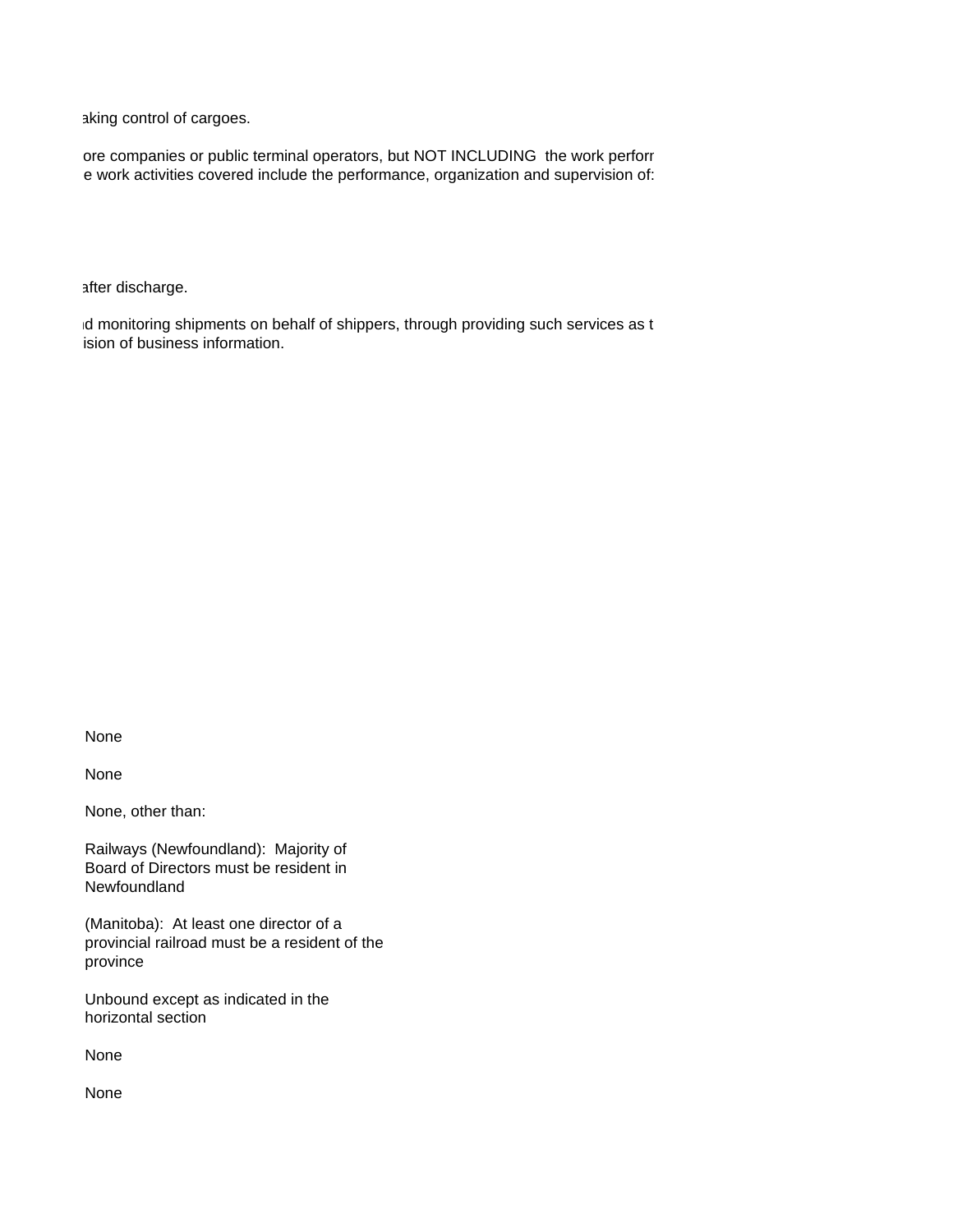Unbound except as indicated in the horizontal section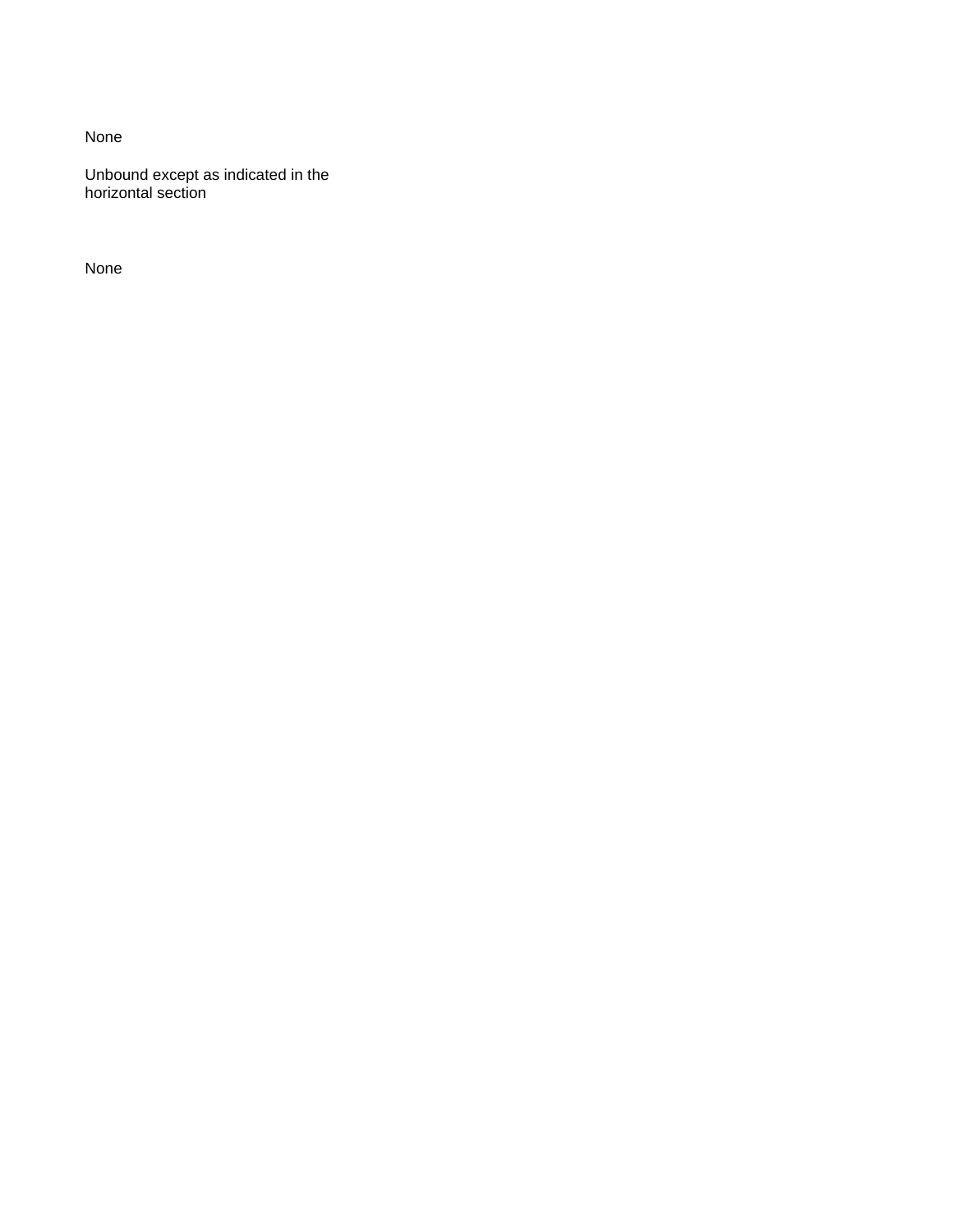Unbound except as indicated in the horizontal section

None

None

None

Unbound except as indicated in the horizontal section

None

None

None

Unbound except as indicated in the horizontal section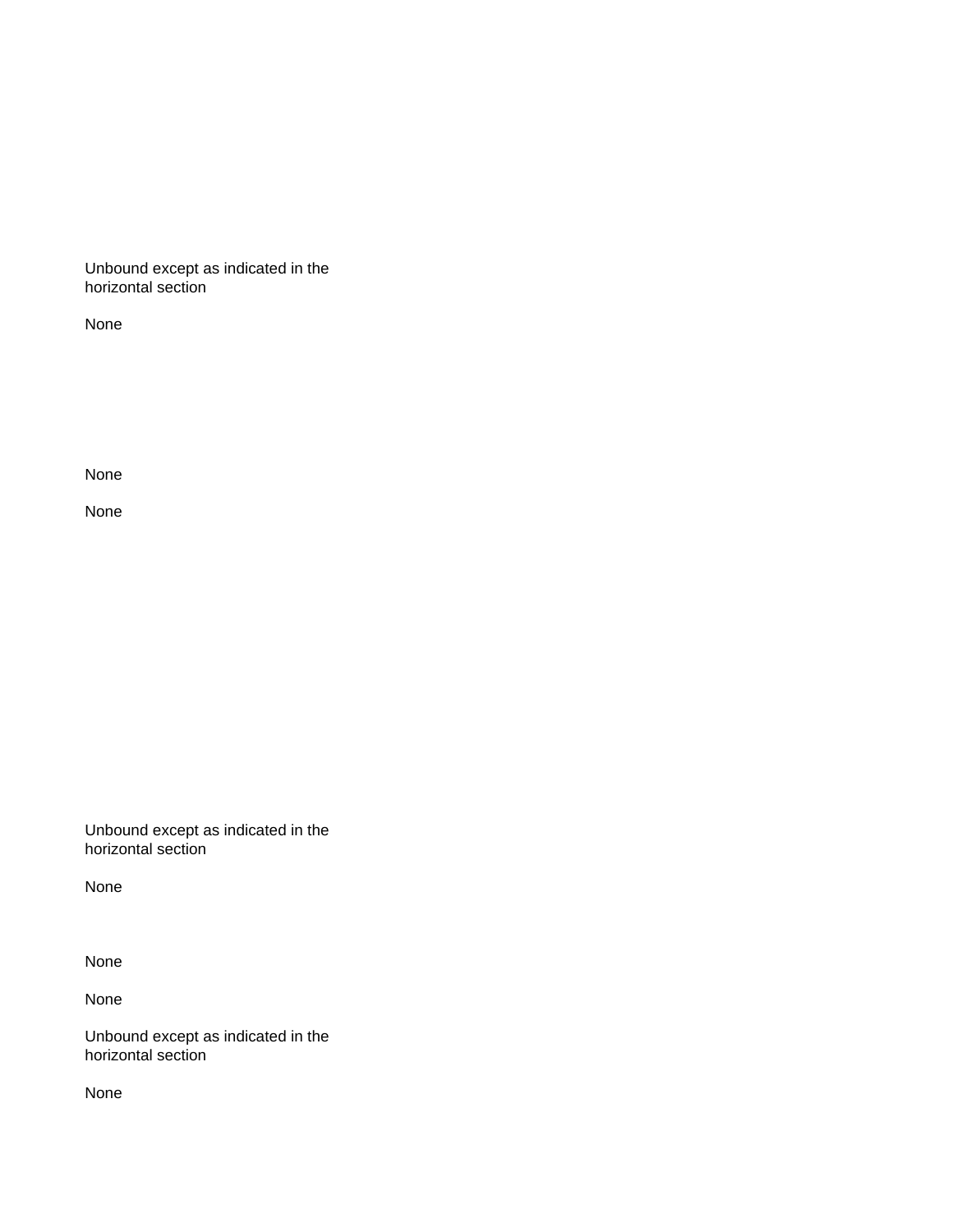None

Unbound except as indicated in the horizontal section

None

None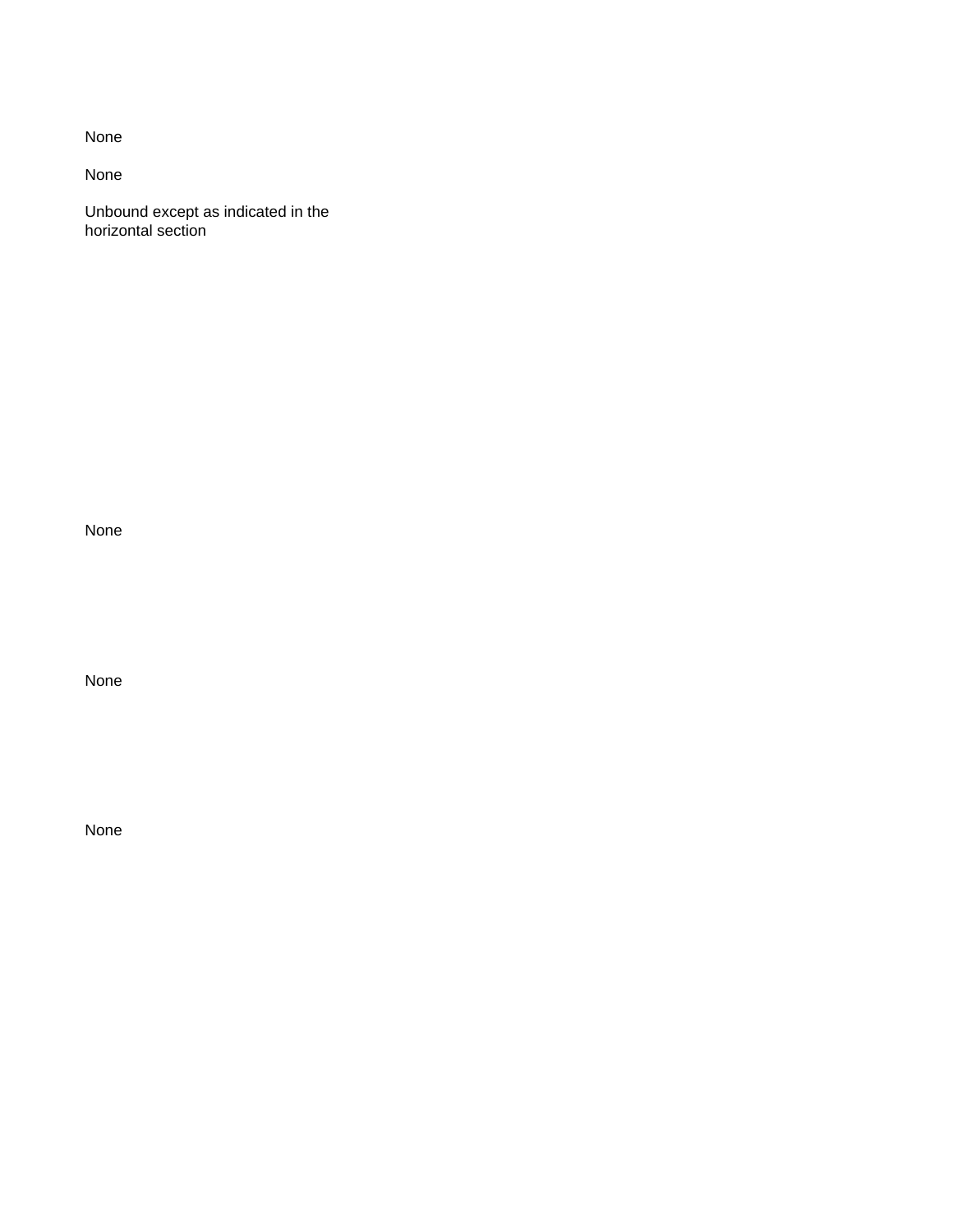Unbound except as indicated in the horizontal section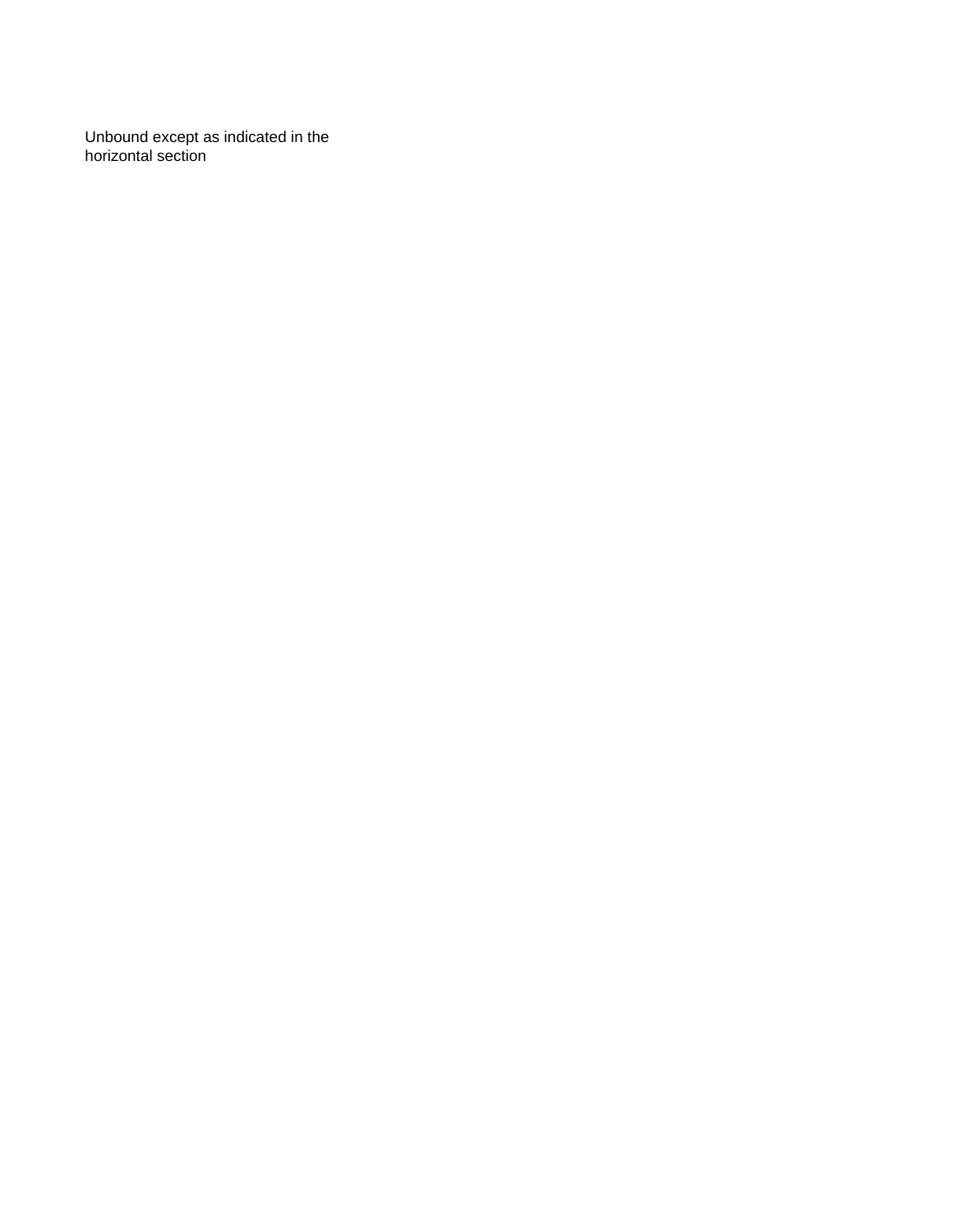\* Asterisks designate "part of".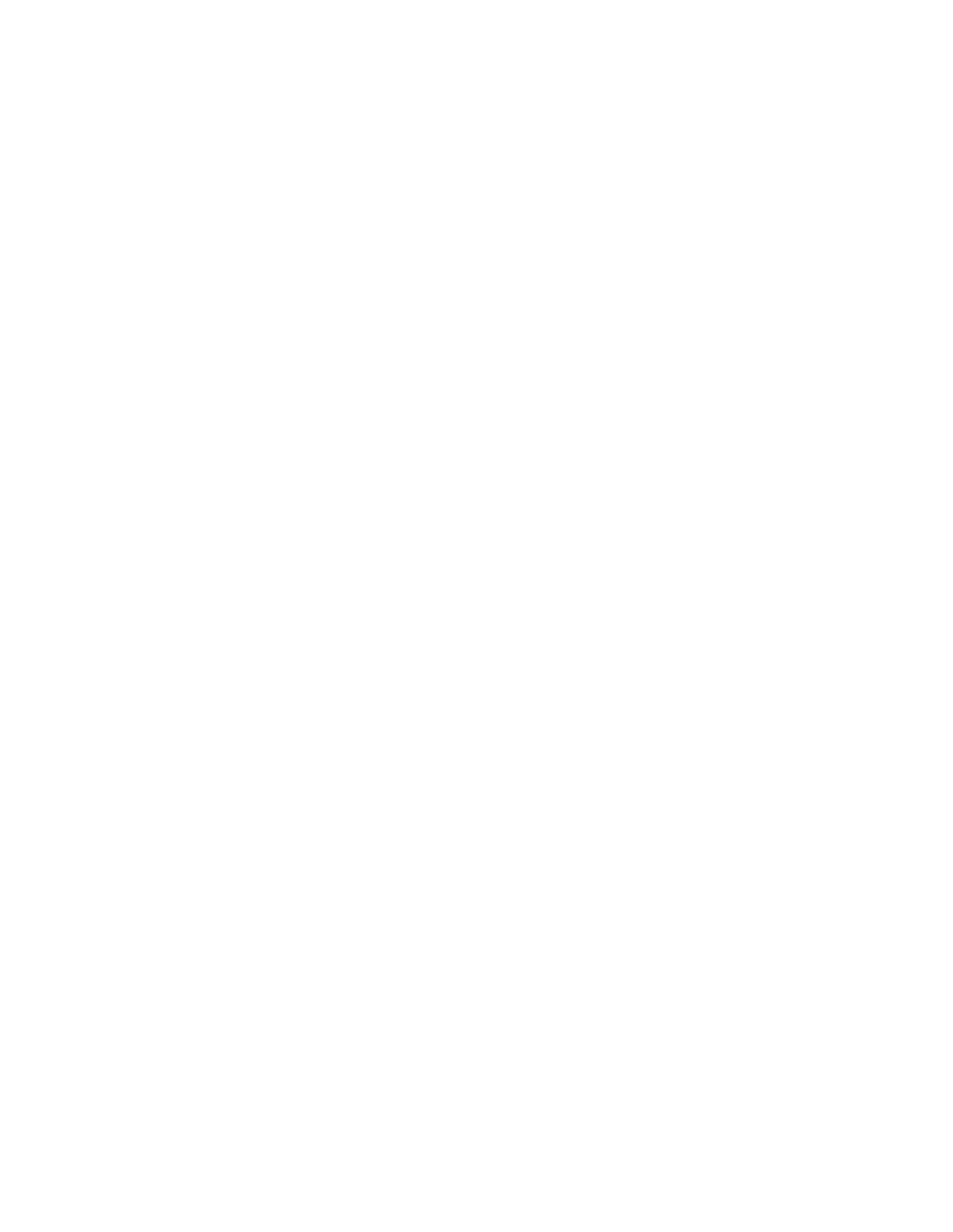#3 Excluding services regulated under the Broadcasting Act and measures affecting such services.

#4 Excluding telecommunications services supplied for the transmission of services regulated under the Broadcasting Act where such services are itended for direct reception by the public.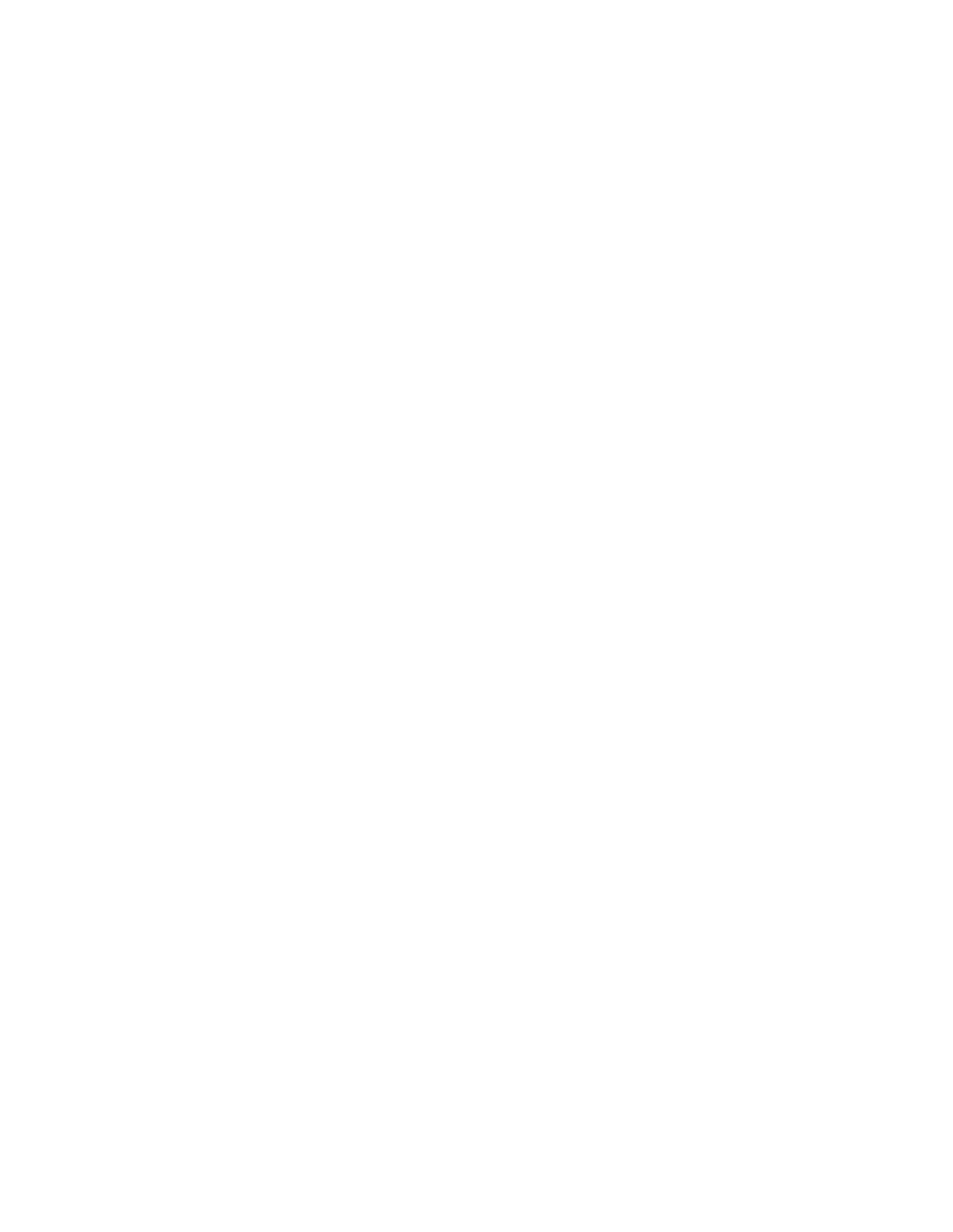asic telecommunications services as a result of:

anti-competitive practices.

ch are necessary for them to provide services.

 $\cdot$  to communicate with users of another supplier and

ed for its own like services or for like services of

 $\mu$  regard to economic feasibility, and sufficiently

of necessary additional facilities.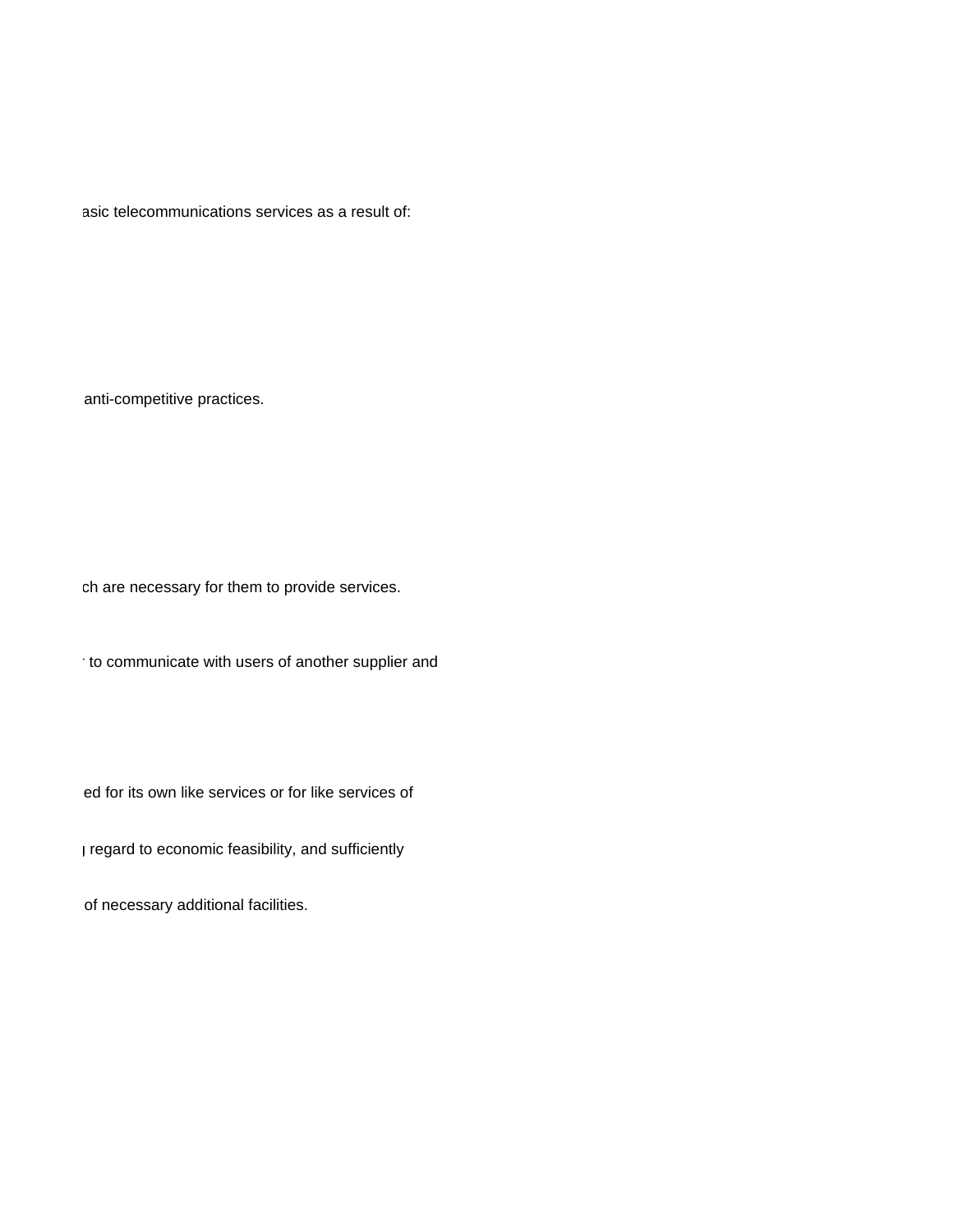itions and rates for interconnection within a

se, provided they are administered in a transparent,

iy regulators shall be impartial with respect to all

nsparent and non-discriminatory manner. The ot required. curred of required.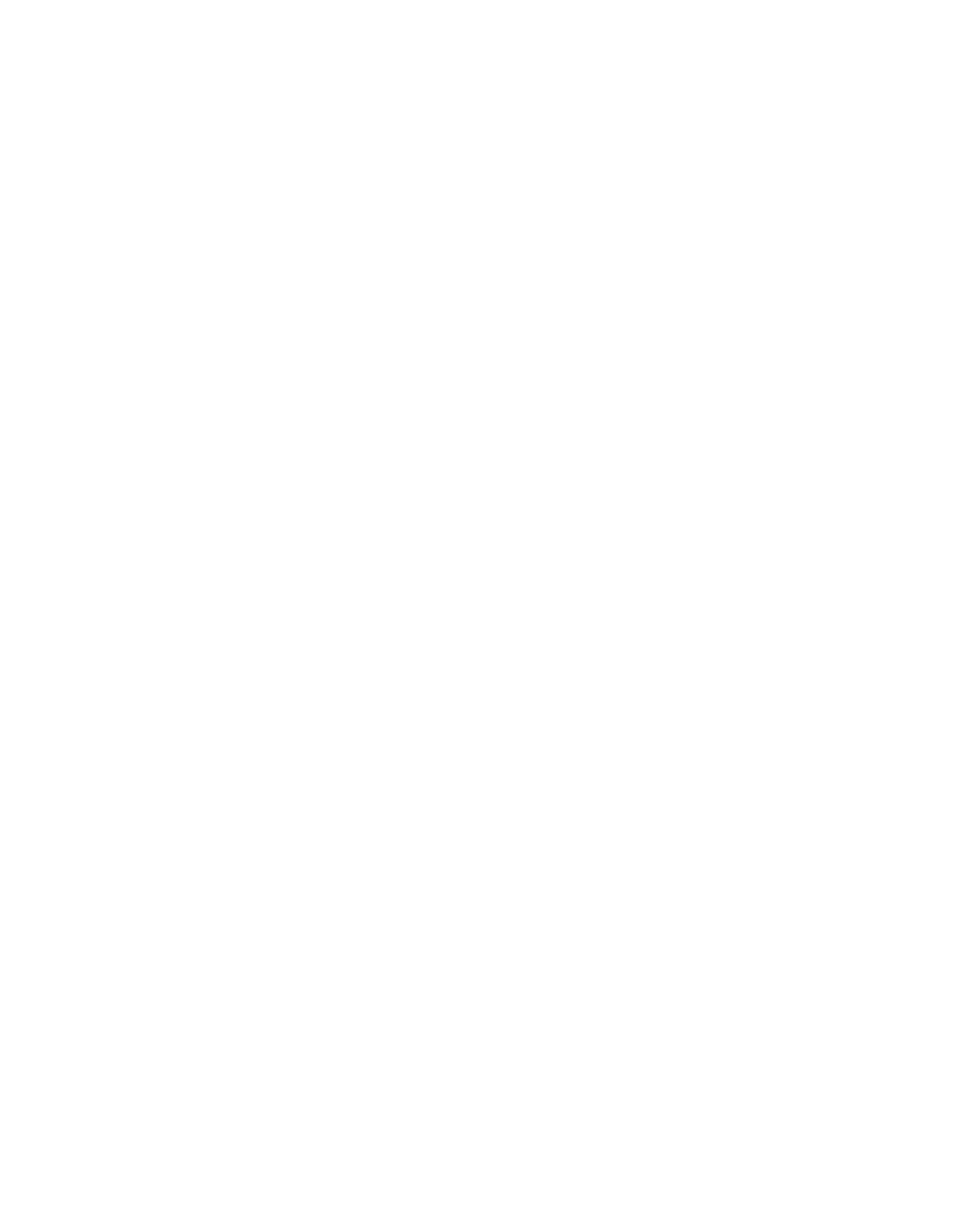aphs 2 a) and 2 b) of Article 1 of the General paragraph 4 of that section of the Understanding does

pplicable to all sectors in this schedule (Part I).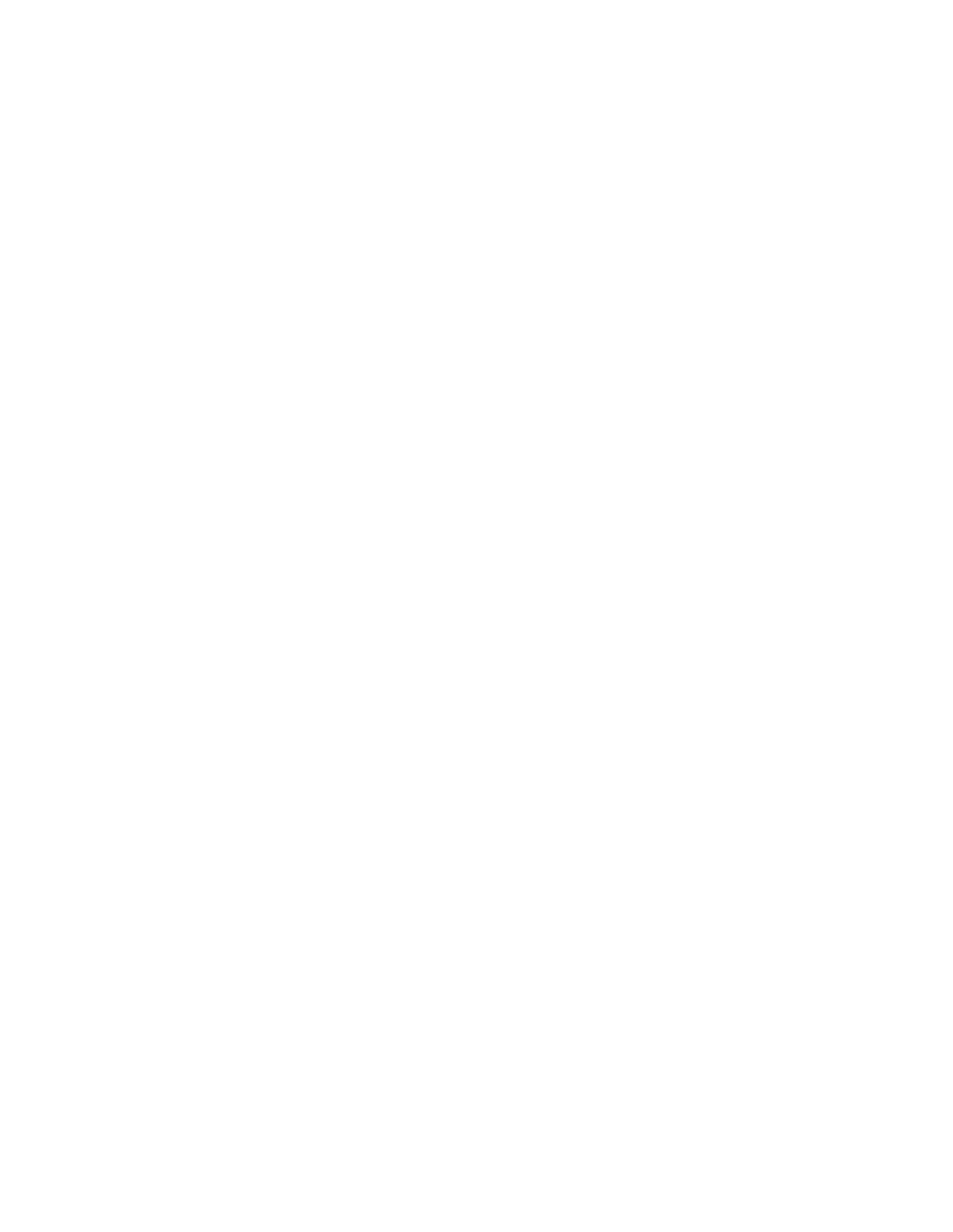#8) Same criteria as indicated in Part A, page 2.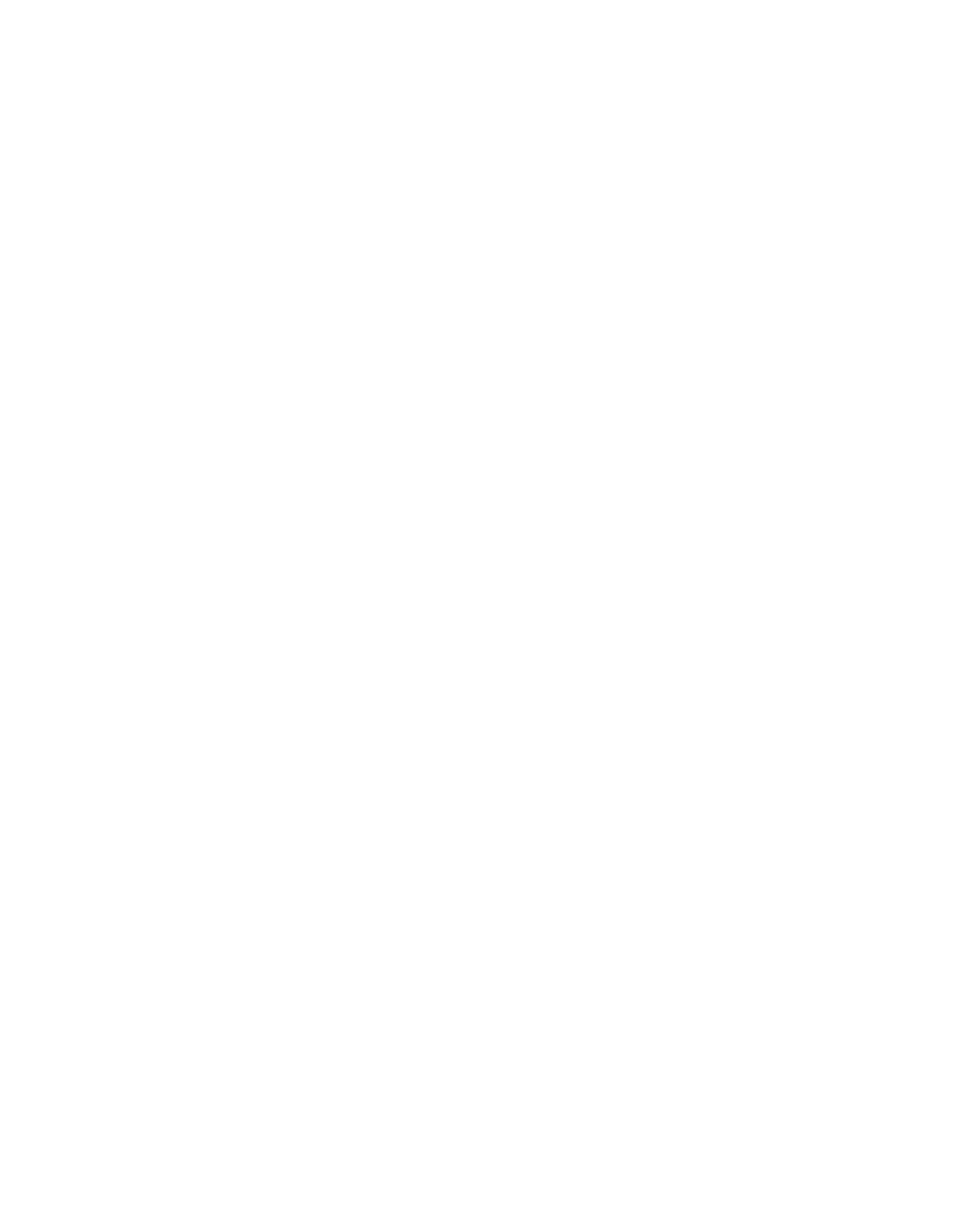\* A commitment on this mode of delivery is not feasible.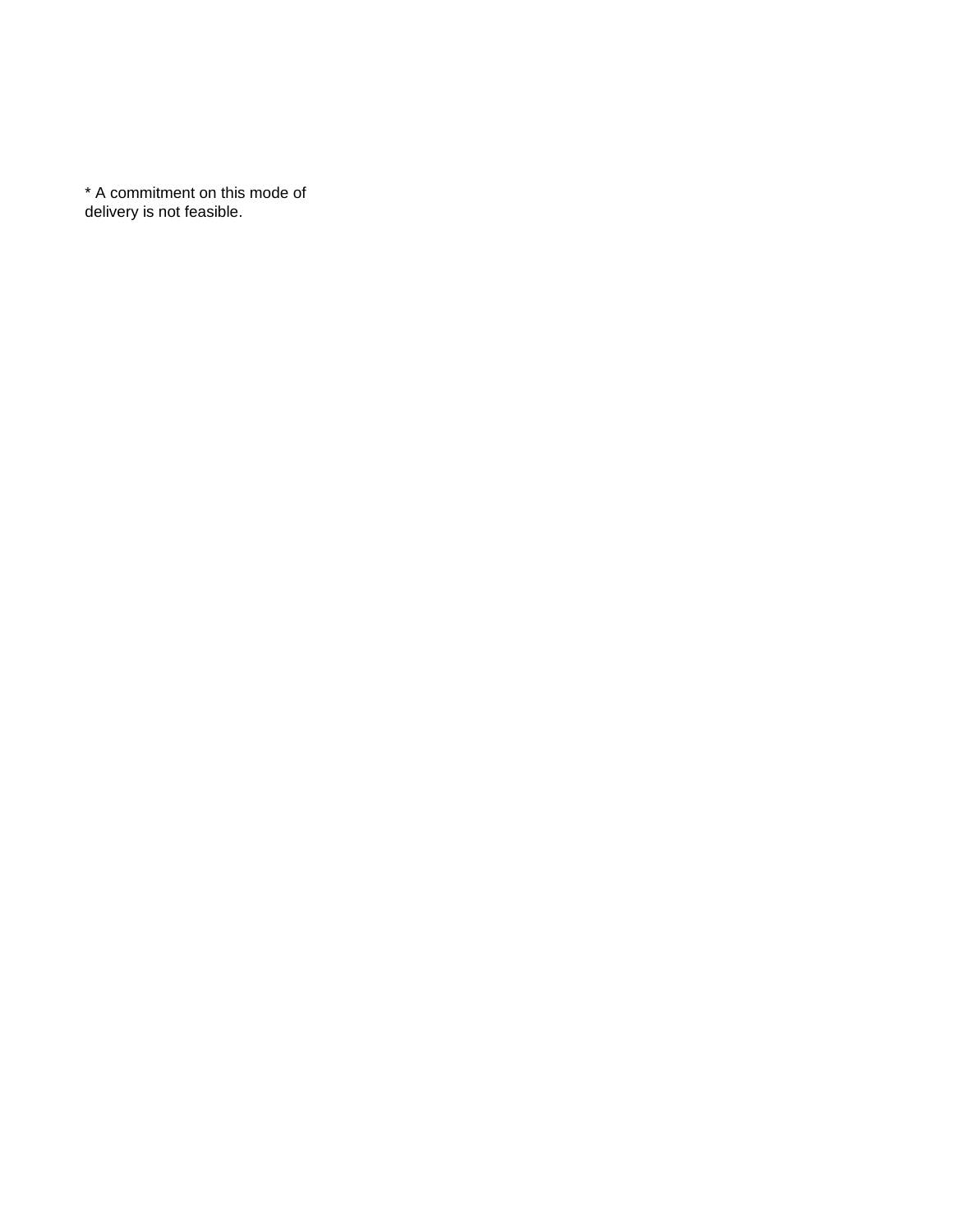\* A commitment on this mode of delivery is not feasible.

re Economic Zone;

to the mineral or non-living natural resources of the

o waters above the continental shelf, in such other mental shelf.

tdian registered and either Canadian-built or duty paid

, and making them available for shipments.

f cargoes, irrespective of whether this service is the

 $3$  companies, for the following purposes:

quisition and resale of the necessary related services,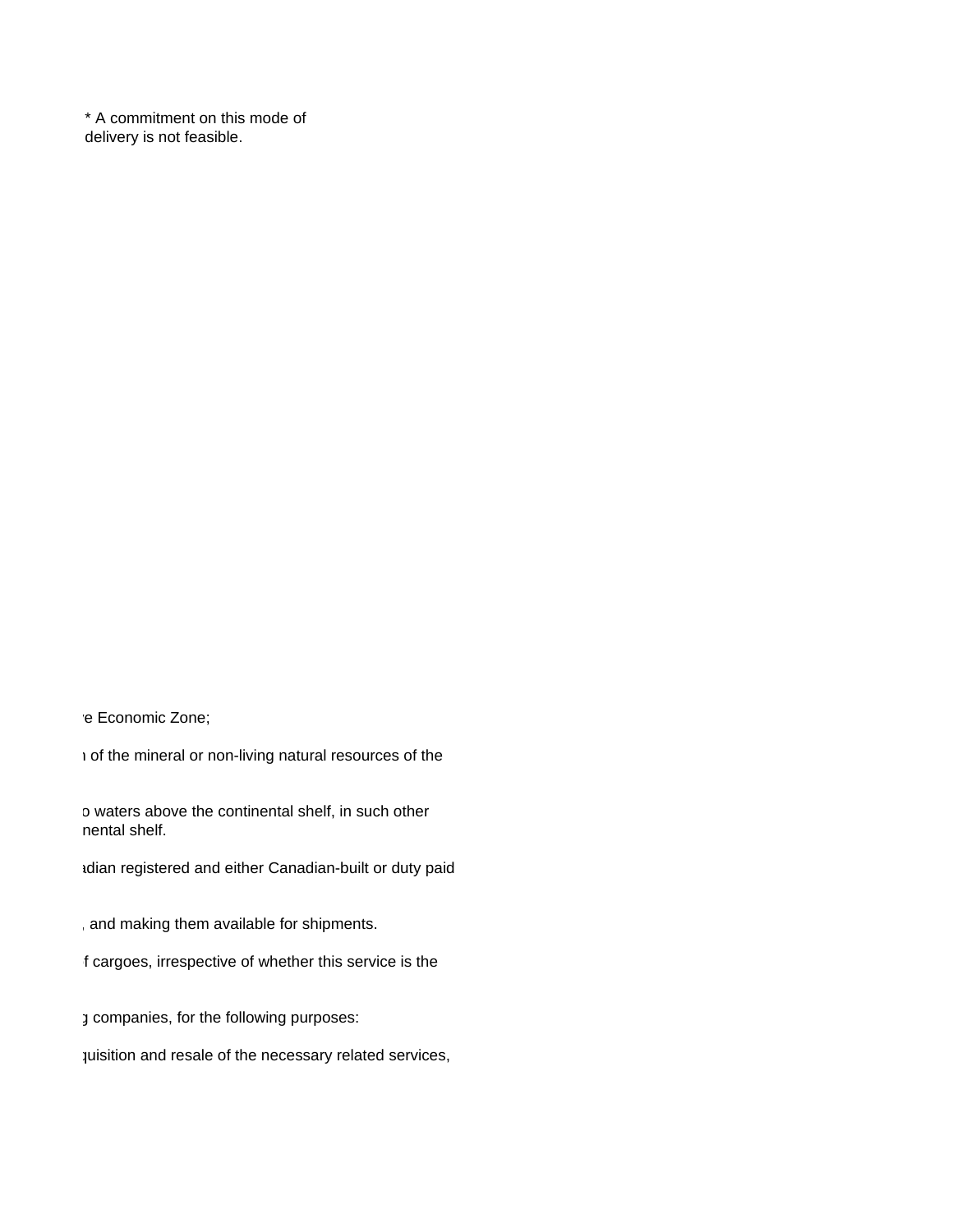ned by dock labour, when this workforce is organised

independently of the stevedoring or public terminal operator companies. The work activities covered include the performance, organization and supervision of:

he arranging of transport and related services,  $n = 1$